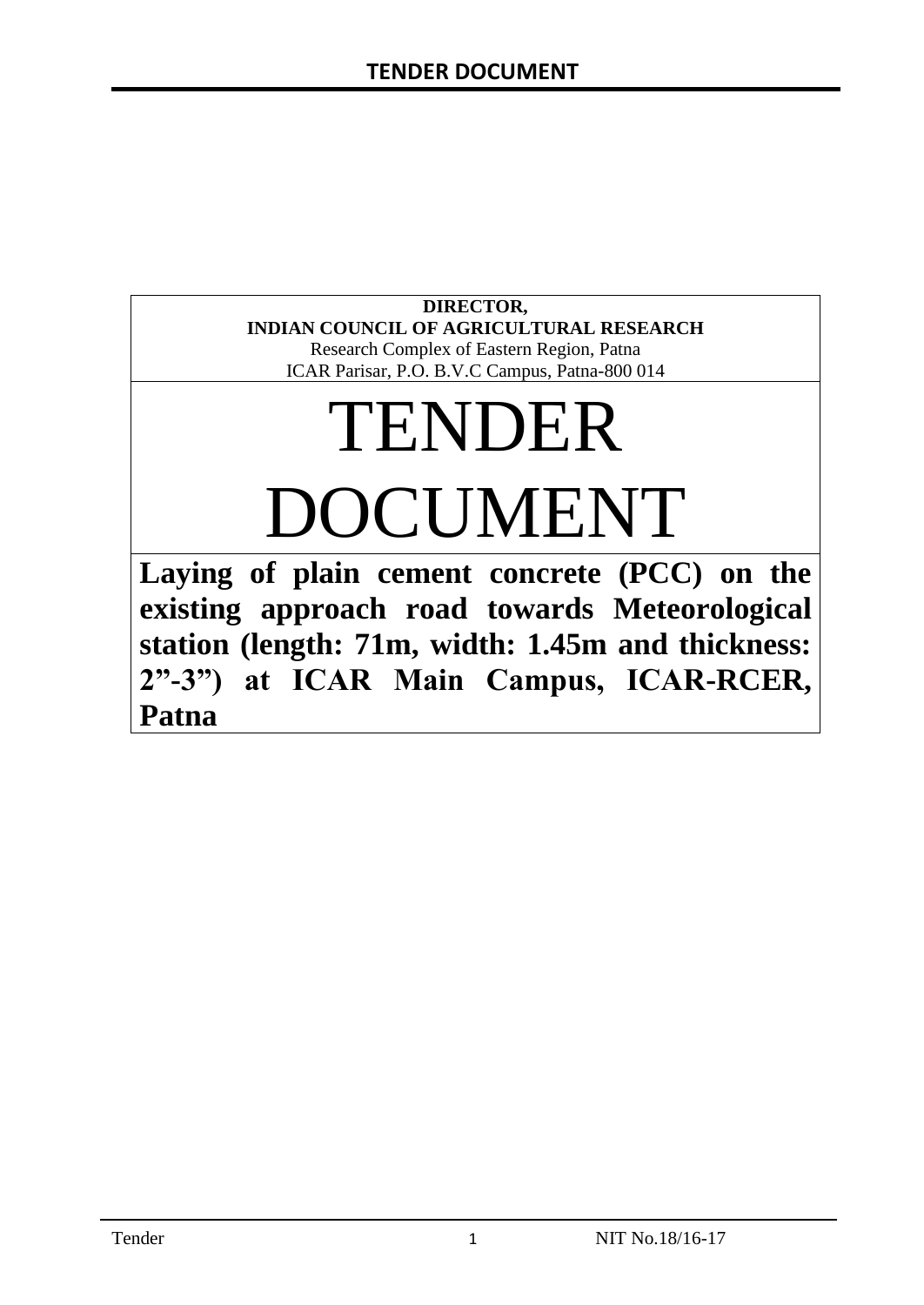# **INDIAN COUNCIL OF AGRICULTURAL RESEARCH RESEARCH COMPLEX OF EASTERN REGION PATNA**

# **TENDER DOCUMENT**

**Laying of plain cement concrete (PCC) on the existing approach road towards Meteorological station (length: 71m, width: 1.45m and thickness: 2"-3") at ICAR Main Campus, ICAR-RCER, Patna**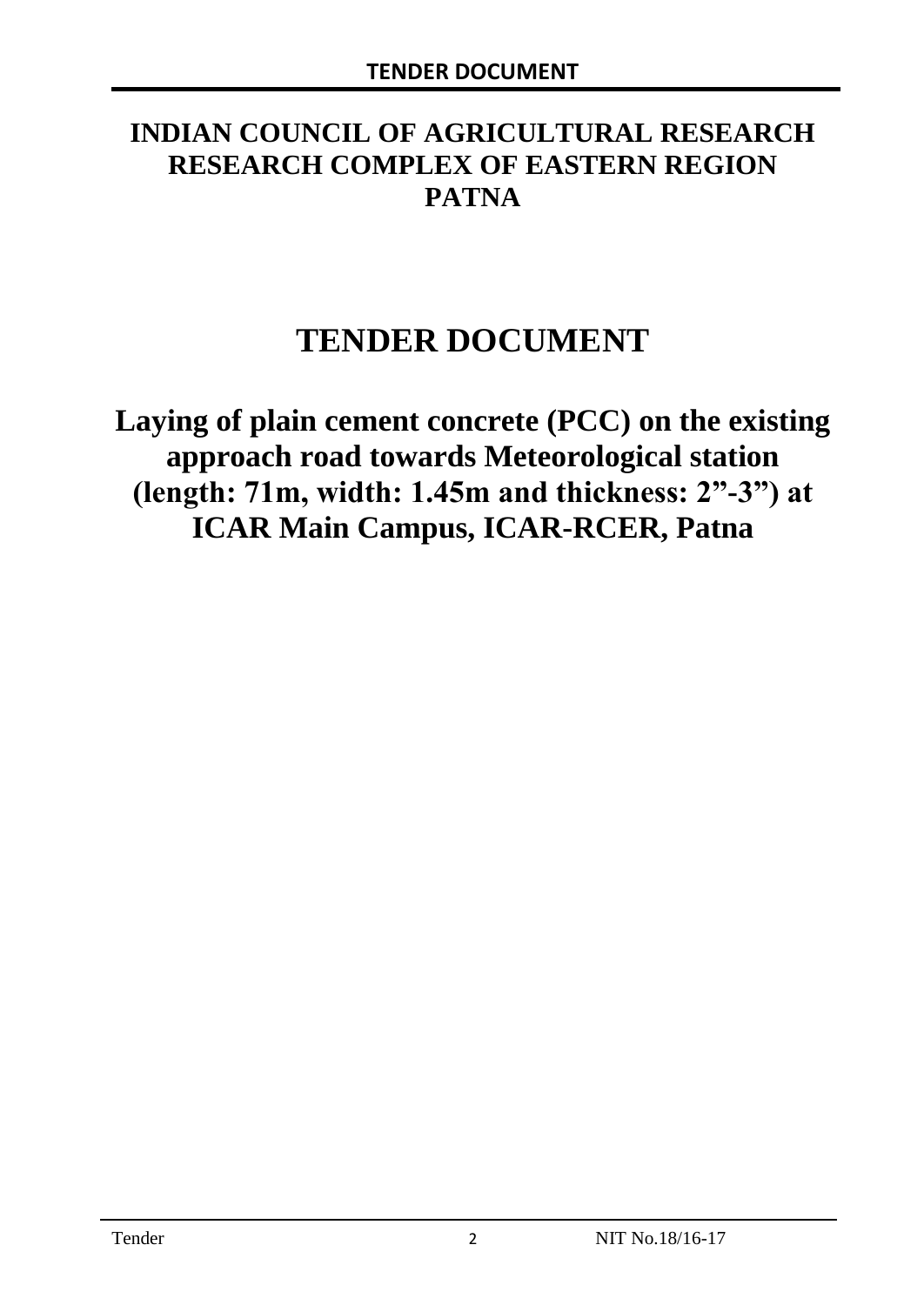# **INDEX**

| Sl. No.                 | <b>Details</b>                                    | Page no.       |  |  |
|-------------------------|---------------------------------------------------|----------------|--|--|
| 1.                      | <b>NOTICE INVITING TENDERS</b>                    |                |  |  |
| 2.                      | <b>INSTRUCTIONS TO TENDERERS</b>                  | 6              |  |  |
| A)                      | General                                           | 6              |  |  |
| B)                      | Tender document                                   | 7              |  |  |
| $\mathcal{C}$           | Preparation of tenders                            | $\overline{7}$ |  |  |
| D)                      | Submission of tenders                             | 9              |  |  |
| E)                      | Tender opening and evaluation                     | 10             |  |  |
| F)                      | Award of contract                                 | 11             |  |  |
| $\overline{\mathbf{3}}$ | <b>QUALIFICATION INFORMATION (ANNEXURE-I)</b>     | 12             |  |  |
|                         | <b>CHECKLIST TO ACOMPANY THE TENDER</b>           |                |  |  |
| 4                       | <b>CONDITIONS OF CONTRACT</b>                     | 13             |  |  |
|                         | <b>TENDER</b>                                     | 13             |  |  |
| $\overline{A}$          | General                                           | 16             |  |  |
| B                       | Time for completion                               | 19             |  |  |
| $\overline{C}$          | Quality control                                   | 21             |  |  |
| D                       | Cost control                                      | 22             |  |  |
| E                       | Finishing the contract                            | 25             |  |  |
| $\mathbf{F}$            | Special conditions                                | 26             |  |  |
| 5                       | <b>ADDITIONAL CONDITIONS TO TENDER NOTICE</b>     | 38             |  |  |
| 6                       | <b>GENERAL SPECIFICATIONS</b>                     | 39             |  |  |
| $\overline{7}$          | <b>DRAWINGS</b>                                   | 40             |  |  |
| 8                       | <b>BILL OF QUANTITIES</b>                         | 41             |  |  |
| 9                       | SCHEDULE - A: PRICE SCHEDULE & BILL OF QUANTITIES | 45             |  |  |
| A)                      | Price schedule of contract                        | 46             |  |  |
| B)                      | Price summary                                     | 48             |  |  |
| $\mathcal{C}$           | Price schedule and Plan/Layout                    | 49             |  |  |
| 10                      | <b>Contract Form</b>                              | 50             |  |  |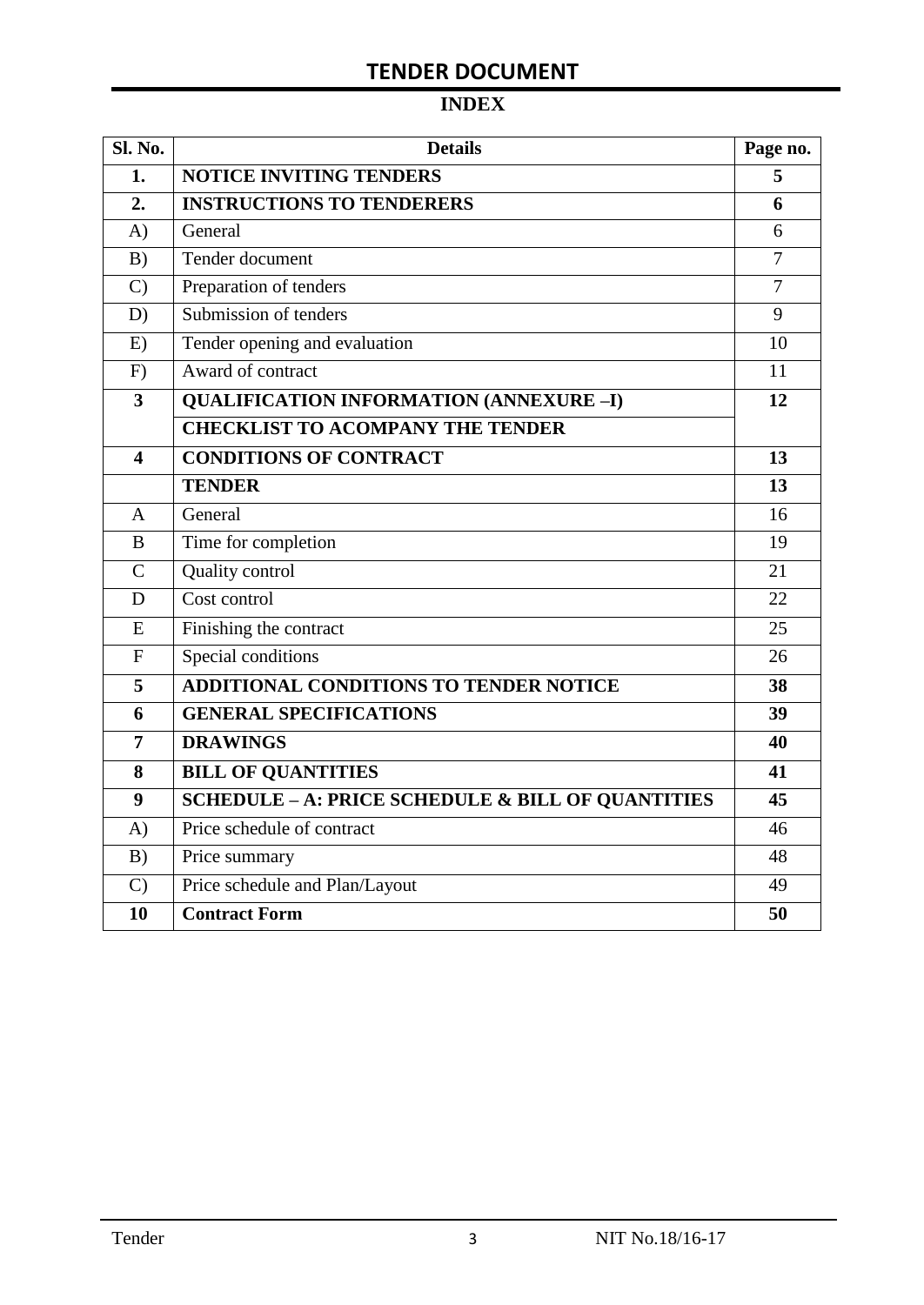# **NOTICE INVITING TENDERS**

# **No. 18/16-17**

# **INDIAN COUNCIL OF AGRICULTURAL RESEARCH RESEARCH COMPLEX OF EASTERN REGION PATNA**

**Name of Work: Laying of plain cement concrete (PCC) on the existing approach road towards Meteorological station (length: 71m, width: 1.45m and thickness: 2"- 3") at ICAR Main Campus, ICAR-RCER, Patna**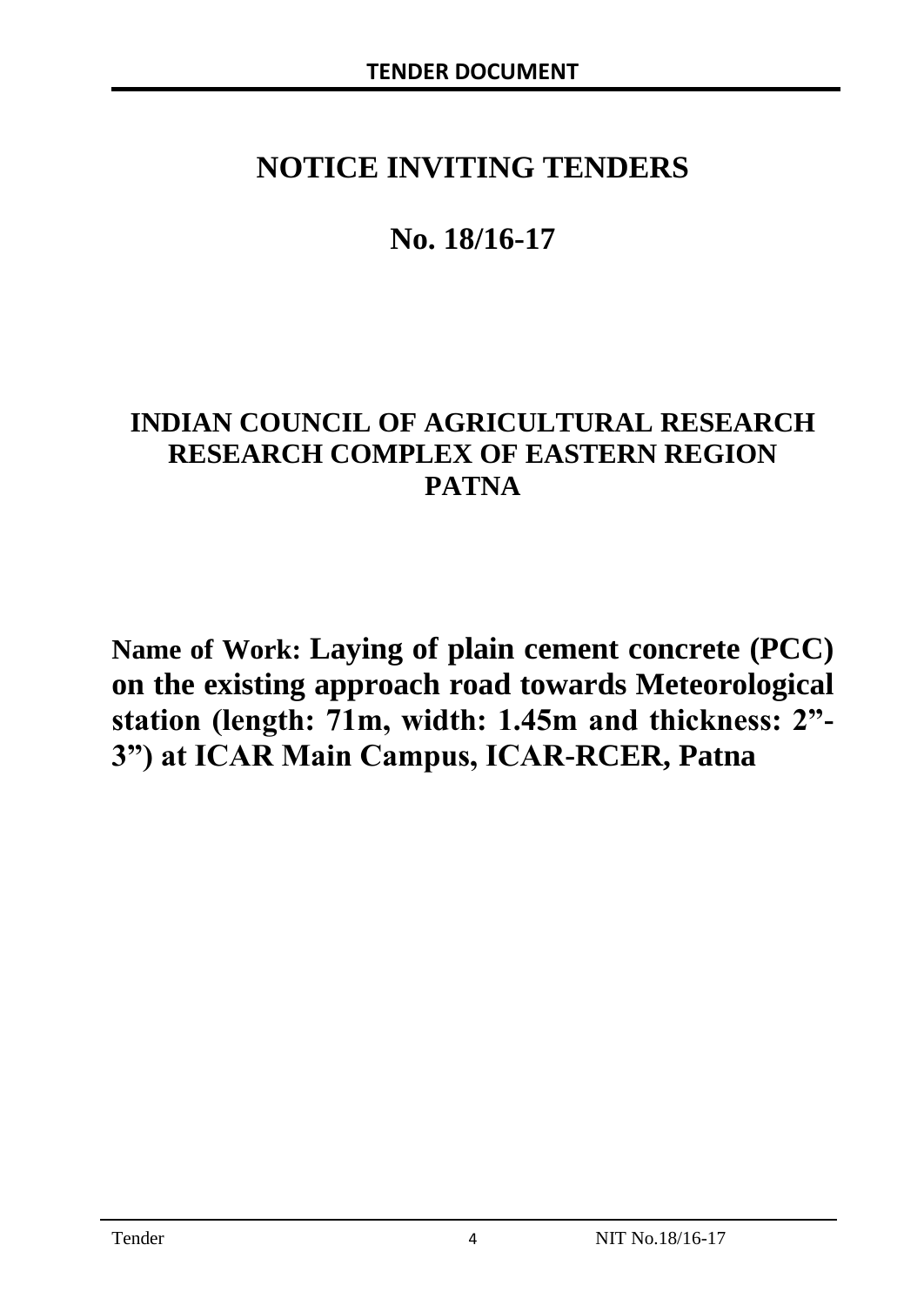# **Notice Inviting Tenders No. 18/16-17**

I) Tenders are invited from eligible Contractors for the work mentioned below:-

| 1.               | <b>Name of the Work</b>                                      | Laying of plain cement concrete (PCC) on the<br>existing approach road towards Meteorological |
|------------------|--------------------------------------------------------------|-----------------------------------------------------------------------------------------------|
|                  |                                                              | station (length: 71m, width: 1.45m and thickness:<br>2"-3") at ICAR Main Campus, ICAR-RCER,   |
|                  |                                                              | Patna                                                                                         |
| 2.               | <b>Estimated cost of the work</b>                            | <b>Rs. 0.51 lakhs</b>                                                                         |
| $\overline{3}$ . | Period of completion of work                                 | 30 days from the award of the work                                                            |
| $\overline{4}$ . | Form of contract / class of firms                            | CCW/<br>PWD/<br>from<br>Registered<br>contractor                                              |
|                  | eligible.                                                    | CPWD/RWD and similar govt. agencies undertaking                                               |
|                  |                                                              | construction work of similar nature.                                                          |
| 5.               | E.M.D to be paid in the shape of                             | Rs. 1300.00 (Rs. One thousand three hundred only)                                             |
|                  | Demand Draft obtained from                                   |                                                                                               |
|                  | Nationalized Bank only.                                      |                                                                                               |
| 6.               | Issue of tender document                                     | Tender documents can be purchased on payment of                                               |
|                  |                                                              | Rs.500/- for the work which estimated cost is less than                                       |
|                  |                                                              | Rs.3.0 lakhs and Rs. 1000/- for the work which                                                |
|                  |                                                              | estimated cost is higher than 3.0 lakhs) in shape of                                          |
|                  |                                                              | demand draft towards cost of tender document or                                               |
|                  |                                                              | down loaded from website: www.icarreer.in in which                                            |
|                  |                                                              | case, a demand draft for Rs.500/- or Rs.1000/- per                                            |
|                  |                                                              | work to be enclosed alongwith tender in favour of                                             |
|                  |                                                              | "ICAR Unit-ICAR-RCER, Patna", payable at Patna.                                               |
| 7.               | date<br>Last<br>time<br>for<br>and                           | 17.09.2016 up to 11.00 A.M.                                                                   |
|                  | submission of tender.                                        |                                                                                               |
| 8.               | Date and time of opening of $\vert$ 17.09.2016 at 11.30 A.M. |                                                                                               |
|                  | tender.                                                      |                                                                                               |

#### II) **Eligibility criteria for tenderer.**

- a) Registered contractor from CCW/CPWD/ PWD/ RWD and similar govt. agencies undertaking construction work of similar nature.
- b) Any type of single civil work of not less than Rs.3.50 lakhs in preceding three years.
- c) Should have a net worth of at least Rs.3.50 lakhs
- d) Certificates in support of existing Commitments.
- e) Valid Labour license and Income Tax Clearance certificate for last Financial Year must be submitted alongwith tender document.
- III) To purchase tender documents by paying an amount of Rs. 500/- or Rs. 1000/- (as applicable) towards cost of tender document including VAT etc. Those not able to purchase tender document can down load the application from web site www.icarrcer.in and submit the D.D for Rs.500/- or Rs. 1000/- (as applicable) along with EMD in the shape of Demand Draft @ 2.5% on Tender Value issued by any Nationalized Bank/Scheduled Commercial bank in favour of "**ICAR Unit: ICAR-RCER, Patna**" to be valid for 3 months from the date of NIT along with bid. The tenderer shall invariably furnish original DD towards EMD to the tender inviting authority along with the Tender Document.
- IV) The tenders will be opened by the Tender Cum Works committee, ICAR-RCER, Patna in the presence of tenderers/or their authorized representatives on the date mentioned above.
- V) If the office happens to be closed on the dates specified above, the respective activity will be performed at the designated time on the next working day without any notification.
- VI) Any other details can be obtained from the Office of the **A.A.O. (P), ICAR-RCER, Patna or www.icarrcer.in**.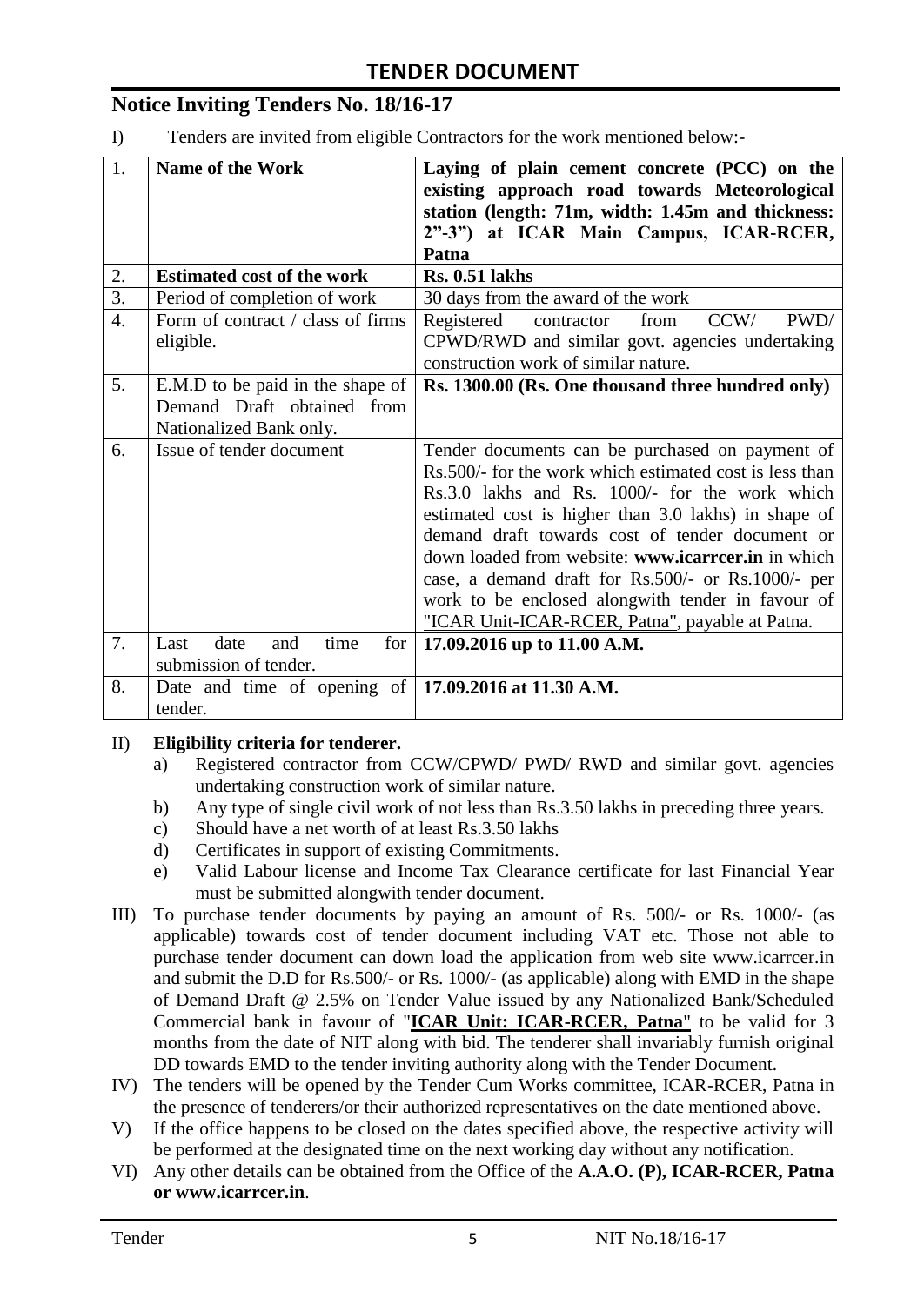#### **INSTRUCTIONS TO TENDERERS A – GENERAL**

#### **1. Name & Scope of work:**

1.1 Brief details of the work are as follows:

|   |                  | A   Brief description and $\vert$ Laying of plain cement concrete (PCC) on the existing |
|---|------------------|-----------------------------------------------------------------------------------------|
|   | location of work | approach road towards Meteorological station (length: 71m,                              |
|   |                  | width: 1.45m and thickness: 2"-3") at ICAR Main Campus,                                 |
|   |                  | <b>ICAR-RCER, Patna.</b>                                                                |
| B | Scope of work:   | Civil work                                                                              |
|   | Period           | of 30 days from the award of the work                                                   |
|   | Completion       |                                                                                         |

- **1.2** The Director, ICAR-RCER, Patna invites tenders along with EMD of Rs. 1300/- in the shape of Demand Draft issued by any Nationalized Bank**, Payable at Patna** to be valid for 3 months from the date of NIT along with bid. Bids without EMD will be summarily rejected.
- **1.3** The successful tenderer is expected to complete the work within the stipulated time period, as specified in 1.1 C.

#### **2. Firms Eligible to Tender:**

- 2.1 The Firms who are having;
	- a) Registered contractor from CCW/PWD/CPWD/RWD and similar govt. agencies undertaking construction work of similar nature.
	- b) Any type of single civil work of not less than **Rs.3.50** lakhs in preceding the years.
	- c) Should have net worth of at least **Rs.3.50** Lakhs.
	- d) Experience in any type of civil work.
	- e) Certificates in support of Existing Commitments.
	- f) Valid Labour license and Income Tax Clearance certificate for last Financial Year must be submitted alongwith tender document.

#### **3. Qualification data of the Tenderers:**

- 3.1 The tenderer shall furnish the following particulars in the formats enclosed, supported by documentary evidence as specified in the formats.
	- a) Check slip to accompany the tender **(in Annexure-I)**.
	- b) Attested copies of documents relating to experience in the similar type of works.
- 3.2 Even though the tenderers meet the above qualifying criteria, they are liable to be disqualified / debarred / suspended / blacklisted if they have
	- Furnished false / fabricated particulars in the forms, statements and /annexure submitted in proof of the qualification requirements and/or
	- Not turned up for entering into agreement, when called upon.
	- Record of poor progress such as abandoning the work, not properly completing the contract, inordinate delays in completion, litigation history or financial failures etc. and/or
	- Participated in the previous bidding for the same work and had quoted unreasonably high tender rate and
	- Even while execution of the work, if found that the work was awarded to the Contractor based on false / fake certificates of experience, the Contractor will be blacklisted and work will be taken over invoking relevant standard rules of GOI.
- 3.3 **A tenderer submitting a Tender which the tender accepting authority considers excessive and or indicative of insufficient knowledge of current prices or definite attempt of profiteering will render him liable to be debarred permanently from tendering or for such period as the tender accepting authority may decide. The**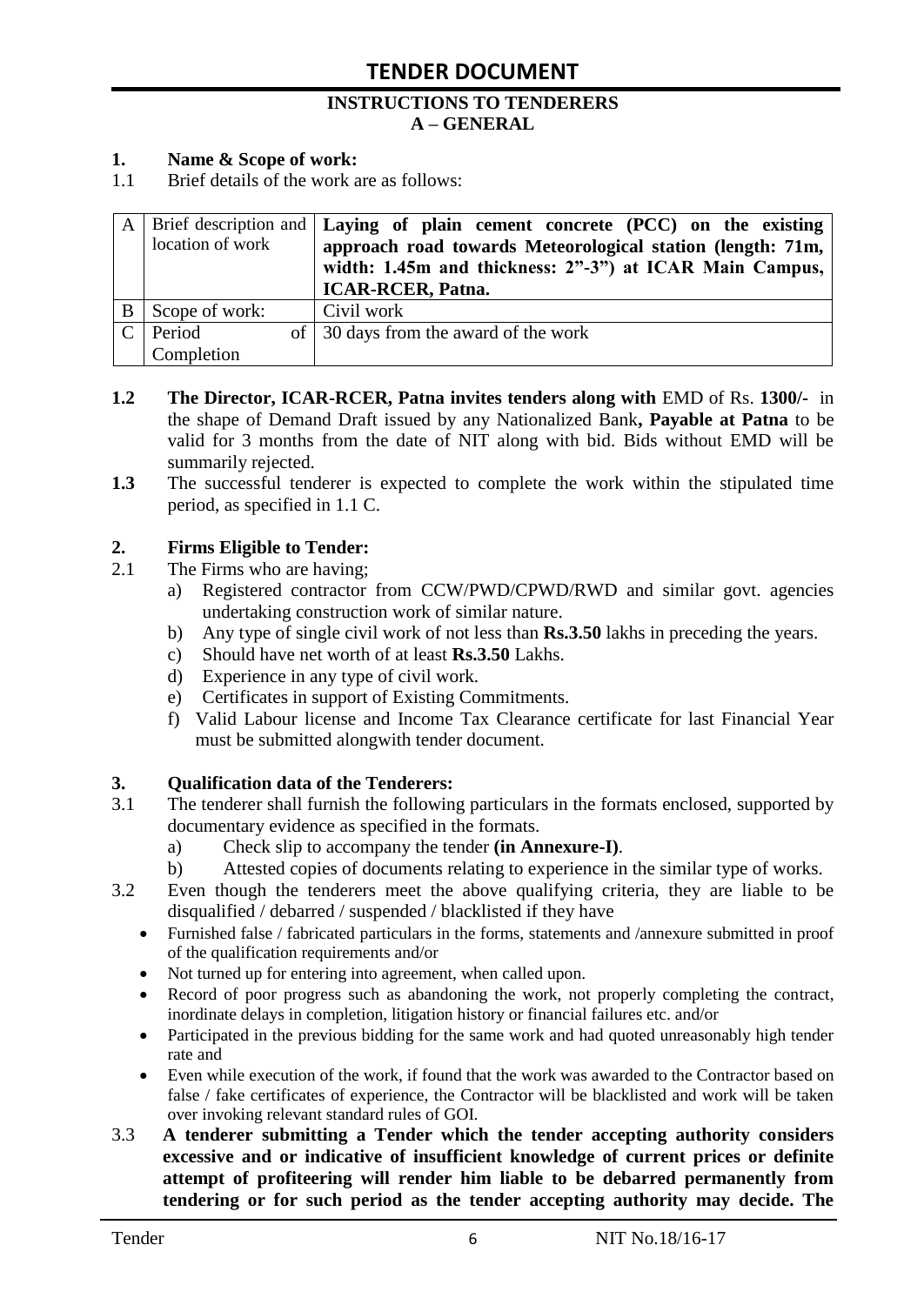**tenderer overall quote should be based on the controlled prices for the materials, if any, fixed by the Government or the reasonable prices permissible for the tenderer to charge a private purchaser under the provisions of clause-6 of the hoarding and profiteering prevention ordinance of 1943 as amended from time to time and on similar principle in regard to labour supervision on the construction.**

#### **4. One Tender per Tenderer:**

4.1 Each Tenderer shall submit only one Tender for the work. A Tenderer who submits more than one Tender will cause disqualification of all the Tenders submitted by the Tenderer.

#### **5. Cost of Tendering**

5.1 The Tenderer shall bear all costs associated with the preparation and submission of his Tender and the tender inviting authority will in no case be responsible and liable for those costs.

#### **6. Site Visit.**

6.1 The Tenderer, at the Tenderer"s own responsibility and risk is advised to visit and examine the Site of Work and its surroundings and obtain all information that may be necessary for preparing the Tender for entering into a contract, for construction of the work. The costs of visiting the site shall be at the Tenderer's own expenses.

### **B. TENDER DOCUMENT**

#### **7. Contents of Tender document.**

- 7.1 One set of Tender document, comprises of the following:
	- 1) **Notice Inviting Tenders (NIT)**
	- **2) Instruction to Tenderers**
	- **3) Forms of Tender and qualification information**
	- **4) Conditions of Contract.**
	- **5) Specifications.**
	- **6) Drawings.**
	- **7) Forms of Securities. i.e., EMD, Additional Security etc.**
	- **8) Bill of quantities and Price.**

#### **8. Clarification on Tender Documents.**

8.1 A prospective Tenderer requiring any clarification on Tender documents may contact the Administrative Officer at the address **indicated in the NIT**. The Administrative Officer will also respond to any request for clarification, received through post.

#### **9. Amendment to Tender Documents.**

- 9.1 Before the last date for submission of Tenders, the Tender Inviting Officer may modify any of the Contents of the Tender Notice, Tender documents by issuing amendment / Addendum.
- 9.2 Any addendum/amendments issued by the Tender Inviting Officer shall be part of the Tender Document and it shall either be communicated in writing to all the purchasers of the Tender documents or notified in the News Papers in which NIT was published.
- 9.3 To give prospective Tenderers reasonable time to take an addendum into account in preparing their bids, the Tender Inviting Officer may extend if necessary, the last date for submission of tenders.

#### **C. PREPARATION OF TENDERS**

**10. Language of the Tender:** All documents relating to the tender shall be in the English Language only.

#### **11. Documents comprising of the Tender.**

11.1 The bidders are requested to submit a proposal as detail in this document.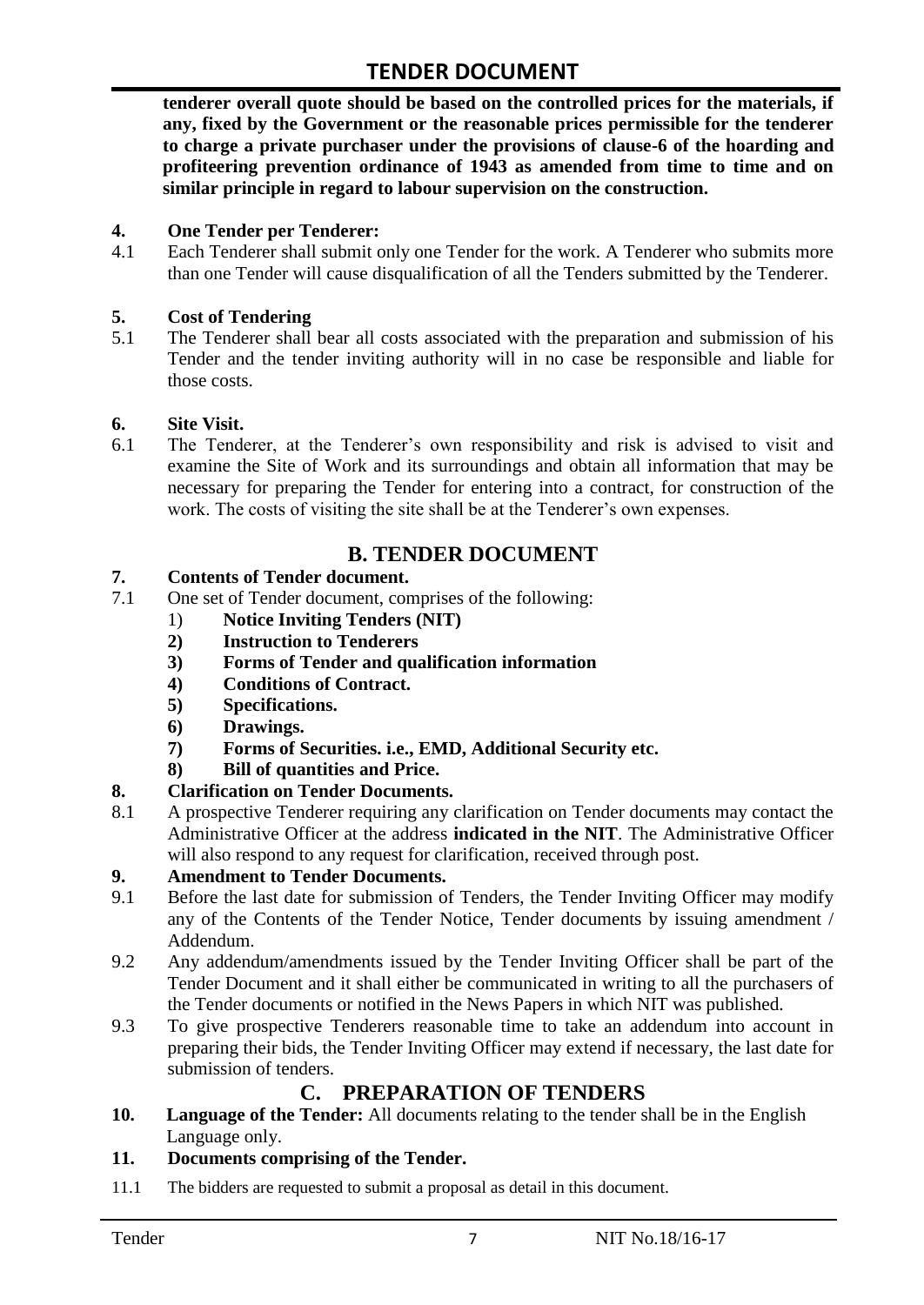- 11.2 The bidders, who are desirous of participating in the Tender, shall sign on all the statements, documents, certificates, tender document purchased by him, owning responsibility for their correctness/authenticity.
- 11.3 **Earnest Money Deposit (EMD):** The bidders shall submit EMD as indicated earlier along with the Proposal. The proposals without EMD are liable for rejection.
- **11.4 The tenderer should place two bids in separate envelopes namely;**
	- **a) Technical bid**
	- **b) Financial bid or Price bid Both the envelope should clearly mention the NIT No. and type of bid i.e. technical or financial or price bid.**

#### **11.5 Proposal of Technical Bid**

- a. In preparing the Technical bid, bidders are expected to examine the documents comprising this tender document in detail. Material deficiencies in providing the information requested may result in rejection of a Proposal.
- b. While preparing the Technical bid, bidders must give particular attention to the following:
	- I) If a bidder considers that they do not have all the expertise for the Assignment, it may obtain a full range of expertise by associating with other firms as appropriate.
	- II) The Technical Proposal should provide the following information using the attached Standard Forms, where ever applicable
	- III) A brief description of the bidder organization and an outline of recent experience on assignments of a similar nature. For each assignment, the outline should indicate, inter alia, duration of the assignment, contract amount, and bidder involvement.
	- IV) List of equipment make, model etc with technical brochures, if any equipment is to be supplied.
	- V) List of personnel who will be looking after the work execution.
	- VI) Any comments or suggestions on the proposed scope of work, list of services, and any facilities expected to be provided by the **ICAR-RCER, Patna**.
	- VII) Any additional comments/ remarks.
- c. The Technical Proposal shall not include any financial information.
- **11.6** The Technical proposal will be reviewed by Tender cum Works Monitoring Committee of the **ICAR-RCER, Patna** and the clarifications, particulars if any required from the bidders will be obtained or in the conventional method by addressing the bidders.
- **11.7 The Tender Document will be opened in front of Tender cum Works Monitoring Committee of the ICAR-RCER, Patna at the time and date as specified in the tender documents.**

#### **12. Price Offer:**

- 12.1 The tenderer should however quote his lump sum tender based on this schedule of quantities. He should quote his offer as an overall tender percentage. The over all tender percentage should be written both in words and figures. The bid offers i.e., percentage shall be written both in figures and words legibly and free from erasures, over writings or corrections of figures. Corrections where unavoidable should be made by crossing out, and rewriting duly initialising with date.
- 12.2 The Schedule A contains not only the quantities but also the rates worked out by the department and the amount for each item and total value of the estimated contract. The tenderer should workout his own rates keeping in view the work, site conditions and quote his overall tender percentage with which he intends to execute the work.
- 12.3 The bid offer shall be for the whole work and not for individual items / part of the work.
- 12.4 All duties, taxes, and other levies payable by the contractor as per State / Central Government rules, shall be included in the tender percentage quoted by the tenderer.
- 12.5 **The tendered contract amount as computed based on overall tender percentage is subject to variation during the performance of the Contract in accordance with variation in quantities etc.**
- **13. Validity of Tenders:**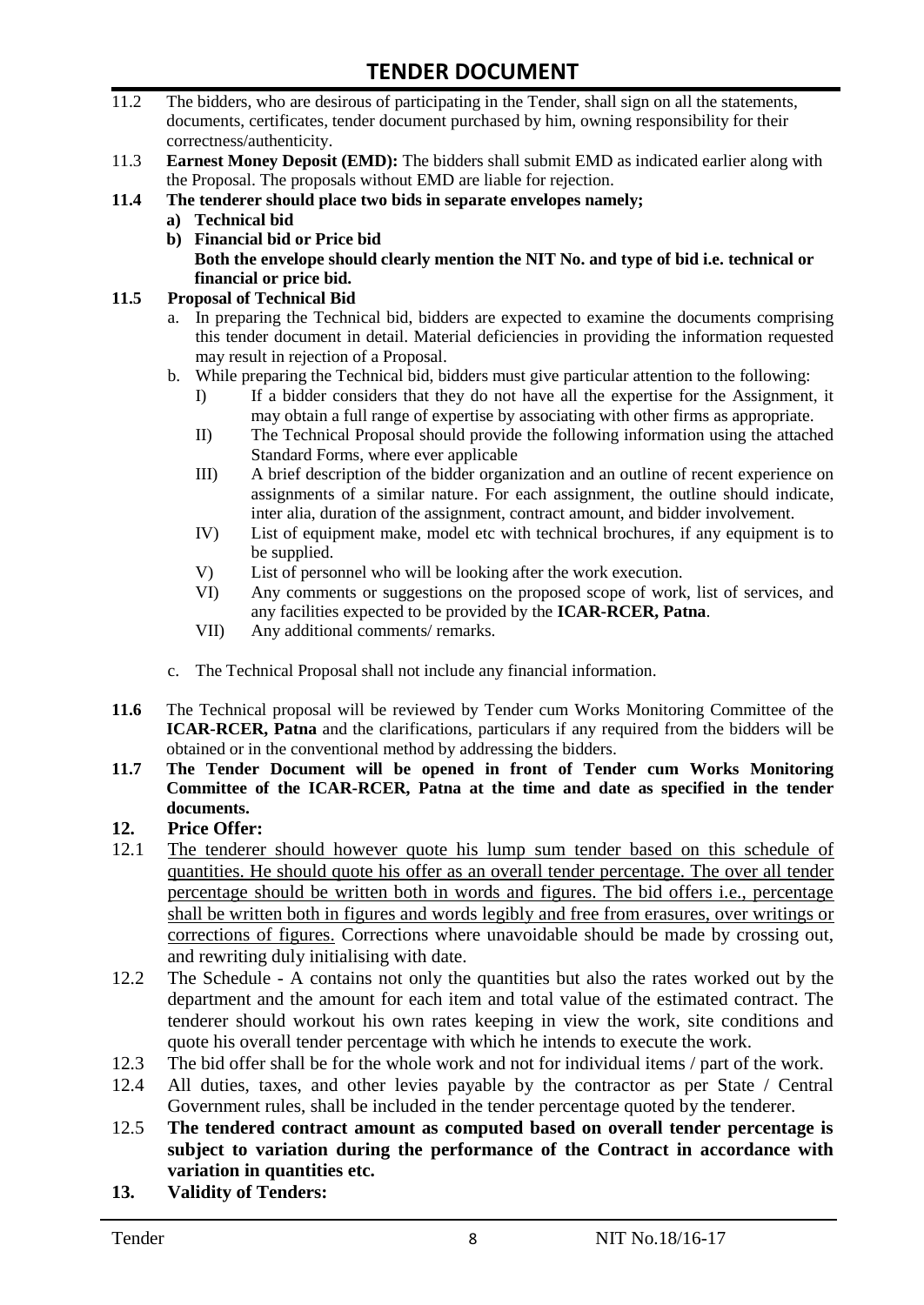- 13.1 Tenders shall remain valid for a period of not less than six months from the last date for receipt of Tender.
- 13.2 During the above mentioned period no plea by the tenderer for any sort of modification of the tender based upon or arising out of any alleged misunderstanding or misconceptions or mistake or for any reason will be entertained.
- 13.3 In exceptional circumstances, prior to expiry of the original time limit, the Tender Inviting Officer may request the bidders to extend the period of validity for a specified additional period. Such request to the Tenderers shall be made in writing. A Tenderer may refuse the request without forfeiting his E.M.D. A tenderer agreeing to the request will not be permitted to modify his Tender, but will be required to extend the validity of his E.M.D for a period of the extension.

# **14.** Signing of Tenders<br>14.1 If the tender is made

- If the tender is made by an individual, it shall be signed with his full name and his address shall be given. If it is made by a firm, it shall be signed with the co-partnership name by a member of the firm, who shall also sign his own name, and the name and address of each member of the firm shall be given, if the tender is made by a corporation it shall be signed by a duly authorized officer who shall produce with his tender satisfactory evidence of his authorization. Such tendering corporation may be required before the contract is executed, to furnish evidence of its corporate existence. Tenders signed on behalf of G.P.A holder will be rejected.
- 14.2 The tender shall contain no alterations or additions, except those to comply with instructions issued by the tender inviting officer, or as necessary to correct errors made by the tenderer, in which case all such corrections shall be initialled by the person signing the tender.
- 14.3 No alteration which is made by the tenderer in the contract form, the conditions of the contract, the drawings, specifications or statements / formats or quantities accompanying the same will be recognized, and, if any such alterations are made the tender will be void.

### **D. SUBMISSION OF TENDERS.**

#### **15. Submission of Tenders:**

- 15.1 The tenderer shall invariably ensure that the following are to be submitted along with tender document.
	- **a) Check slip**
	- **b) Copy of Experience Certificate in Similar type of Work.**
	- **c) Any type of single civil work of not less than Rs.3.50 lakhs in preceding three years.**
	- **d) DD towards EMD.**
	- **e) Declaration towards the genuineness of the certificates**
- 15.2 The successful tenderer shall furnish the original hard copies of all the documents/ EMD / certificates / statements by them before concluding the agreement.
- 15.3 Submit tenders in as explained above. The tender should be submitted in a water proof covers and duly sealed. The cover should clearly indicate the Tender Number, Name of work tendered, due date for opening, address of the bidder and the Bid schedule. The EMD should be enclosed prominently along with the BID.
- **16. Last date / time for submission of the tenders.**
- 16.1 Tenders must be submitted not later than the date and time specified in NIT. In the event of the specified date / time for the submission of bids declared as holiday, the bids will be received on the next working day.
- 16.2 The Director, ICAR-RCER may extend the dates for issue and receipt of Tenders by issuing an amendment in which case all rights and obligations of the Incharge and the Tenderers will remain same as previously.

#### **17. Late tenders**

17.1 Any tender received after the last date / time prescribed will be summarily rejected.

#### **18. Modification to the tender**

18.1 No tender shall be modified after the last date / time of submission of tenders.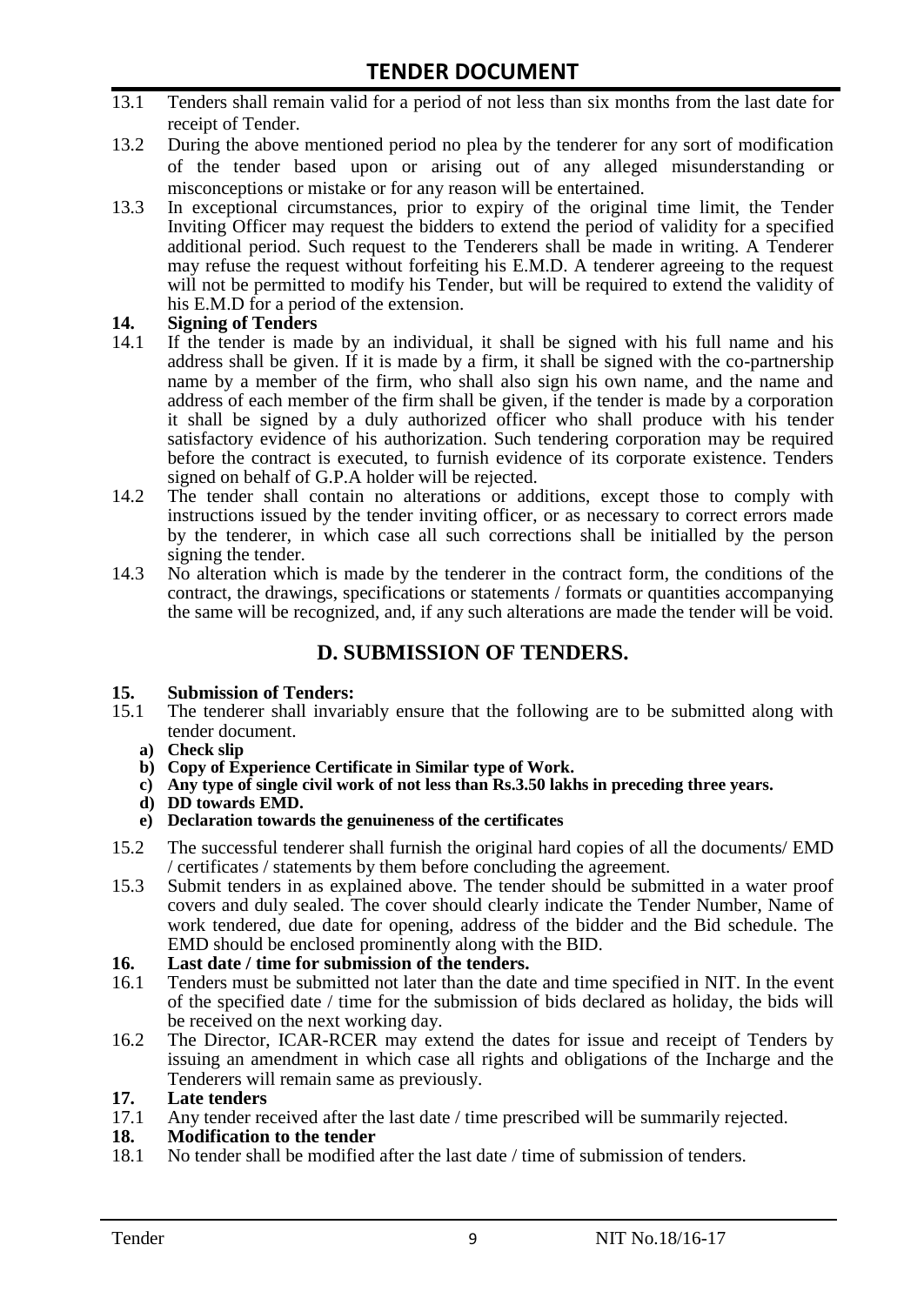### **E. TENDER OPENING AND EVALUATION**

- **19. Tender opening**
- 19.1 **The tenderers or their authorized representatives can be present at the time of opening of the tenders. Either the tenderer himself or one of his representative with proper authorization only will be allowed at the time of tender opening. If any of the tenderer is not present at the time of opening of tenders, the tender opening authority will, on opening the tender of the absentee tenderer, reads out and record the deficiencies if any, which shall be binding on the tenderer.**
- 19.2 **The technical bid containing qualification requirements as per Annexure: I and statement I to VII in 11:5 (b) will be evaluated by the tender opening authority and the minutes are recorded which will be signed by the tender opening authority as well as tenderers or their authorized representatives present.**

#### **20. Clarification of the Tender Document.**

- 20.1 The tender opening authority may call upon any tenderer for clarification on the statements, documentary proof relating to the Tender Document. The request for clarification and response thereto shall be in writing and it shall be only on the qualification information furnished by the tenderer. The clarification called for from the tenderers shall be furnished within the stipulated time, which shall not be more than a week.
- 20.2 The tenderer if so desirous, shall agree in writing to furnish the clarification called for within the stipulated time and, for disqualification and rejection of his tender in the event of failure to do so.

# **21. Examination of Tender Document and determination of responsiveness**

- 21.1 The Director, ICAR-RCER will evaluate whether each tenderer is satisfying the eligibility criteria prescribed in the tender document and declares them as a qualified tenderer.
- 21.2 If any alteration is made by the tenderer in the tender documents, the conditions of the contract, the drawings, specifications or statements / formats or quantities the tender will be rejected.
- 21.3 Tenders shall be scrutinized in accordance with the conditions stipulated in the Tender document. In case of any discrepancy of non-adherence conditions the tender accepting authority shall communicate the same which will be binding both on the tender opening authority and the tenderer. In case of any ambiguity, the decision taken by the tender accepting authority on tenders shall be final.
- 21.4 Those proposals which are found to meet the minimum standards as prescribed by the Director, ICAR-RCER will be treated as responsive bids.

# **22. Evaluation and comparison of price.**

- The committee will evaluate and compare the price of all the qualified tenderers.
- 22.2 Negotiations at any level are strictly prohibited. However, good gesture rebate, if offered by the lowest tenderer prior to finalization of tenders may be accepted by the tender accepting authority.
- 22.3 Selection of tenderer among the lowest and equally quoted tenderers will be in the following orders:
	- **a) The tenderer whose bid capacity is higher will be selected.**
	- **b) In case the bid capacity is also same the tenderer whose annual turnover is more will be preferred.**
	- **c) Even if the criteria incidentally become the same, the turnover on similar works and thereafter machinery available for the work and then the clean track record will be considered for selection.**

#### **23. Process to be confidential**

- 23.1 Information relating to the examination, clarification, evaluation and comparison of tenders and recommendations for the award of a contract shall not be disclosed to tenderers or any other persons not officially concerned with such process until the award to the successful tenderer has been announced by the tender accepting authority. Any effort by a tenderer to influence the processing of tenders or award decisions may result in the rejection of his tender.
- 23.2 No Tenderer shall contact the Director, ICAR-RCER or any authority concerned with finalisation of tenders on any matter relating to its Tender from the time of the Tender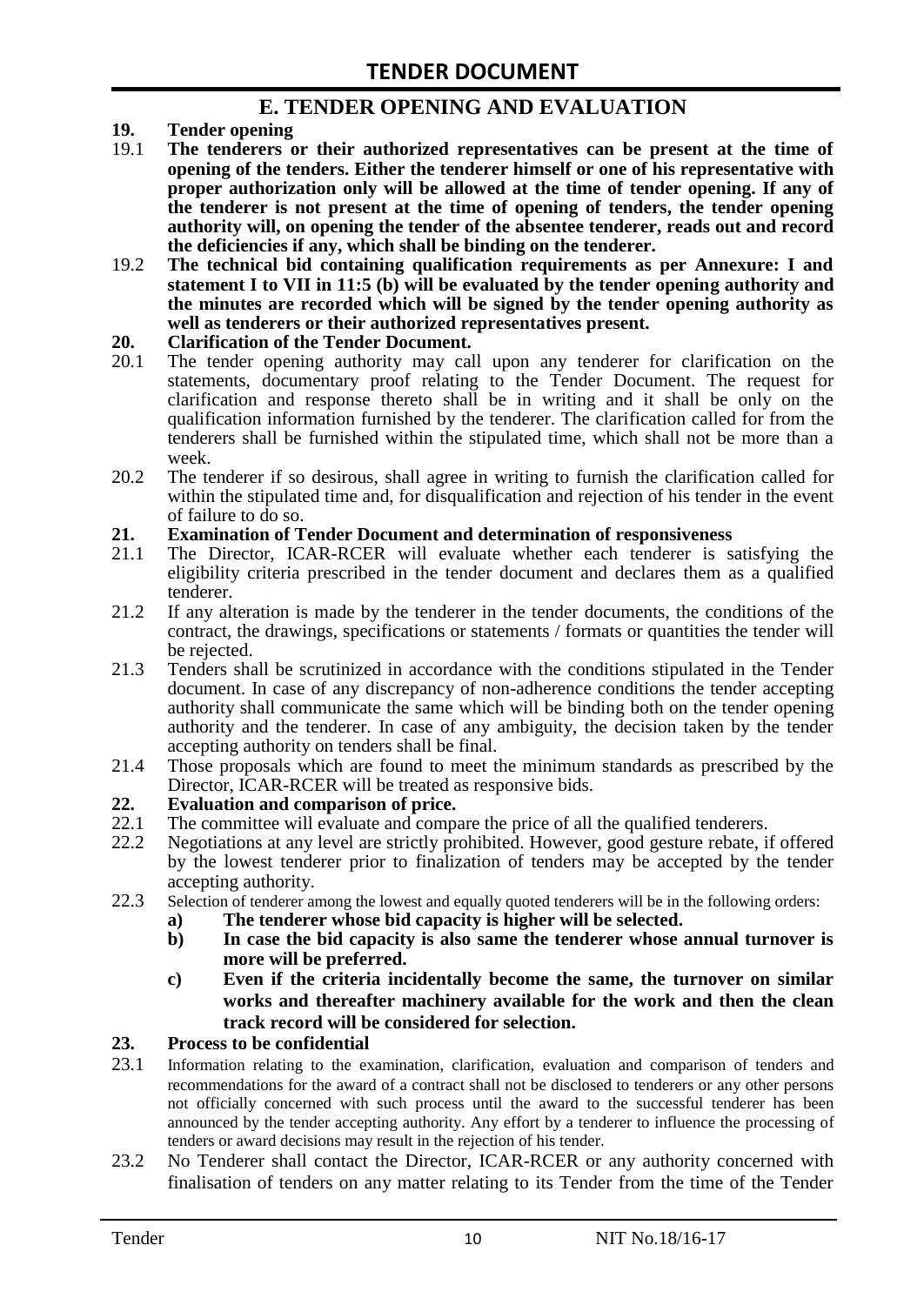opening to the time the Contract is awarded. If the Tenderer wishes to bring additional information to the notice of the Director, it should do so in writing.

23.3 Before recommending / accepting the tender, the tender recommending / accepting authority shall verify the correctness of certificates submitted to meet the eligibility criteria and specifically experience. The authenticated agreements of previous works executed by the lowest tenderer shall be called for.

# **F. AWARD OF CONTRACT**

#### **24. Award Criteria**

- 24.1 The Director, ICAR-RCER will award or recommend to the competent tender accepting authority for award of the contract to the tenderer who is found technically qualified as per the tender conditions and whose price is lowest.
- 24.2 The tender accepting authority reserves the right to accept or reject any tender or all tenders and to cancel the tendering process, at any time prior to the award of contract, without thereby incurring any liability to the affected tenderer or tenderers or any obligation to inform the affected tenderer or tenderers of the reasons for such action.
- 25. Notification of award and signing of agreement
- 25.1 **The Tenderer whose Tender has been accepted will be notified of the award of the work by The Director ICAR-RCER prior to expiration of the Tender validity period by registered letter. This letter (hereinafter and in the Conditions of Contract called "Letter of Acceptance") will indicate the sum that the Government will pay the Contractor in consideration of the execution, completion, and maintenance of the Works by the Contractor as prescribed by the Contract (hereinafter and in the Contract called the "Contract Amount").**
- 25.2 The successful tenderer has to sign an agreement within a period of 15 days from the date of receipt of communication of acceptance of his tender. On failure to do so his tender will be cancelled duly forfeiting the E.M.D., paid by him without issuing any further notice and action will be initiated for black listing the tenderer.

#### **26. Corrupt or fraudulent practices**

- 26.1 The Government requires that the bidders / suppliers / contractors under Government financed contracts, observe the highest standard of ethics during the procurement and execution of such contracts. In pursuance of this policy, the Government
- (a) Define for the purposes of the provision, the terms set forth below as follows:
- (i) "corrupt practices" means the offering, giving, receiving or soliciting of anything of value to influence the action of a Government official in procurement process or in contract execution: and
- (ii) "fraudulent practice" means a misrepresentation of facts in order to influence a procurement process or the execution of a contract to the detriment of the Government and includes collusive practice among Tenderers (prior to or after Tender submission) designed to establish in Tender prices at artificial noncompetitive levels and to deprive the Government of the benefits of free and open competition.
- (b) Will reject a proposal for award if it determines that the tenderer recommended for award has engaged in corrupt or fraudulent practices in competing for the contract in question.
- (c) Will blacklist / or debar a firm, either indefinitely or for a stated period of time, if at any time determines that the firm has engaged in corrupt or fraudulent practices in competing for, or in executing a Government contract.
- (d) Further more, tenderers shall be aware of the provisions stated in the general conditions of contract.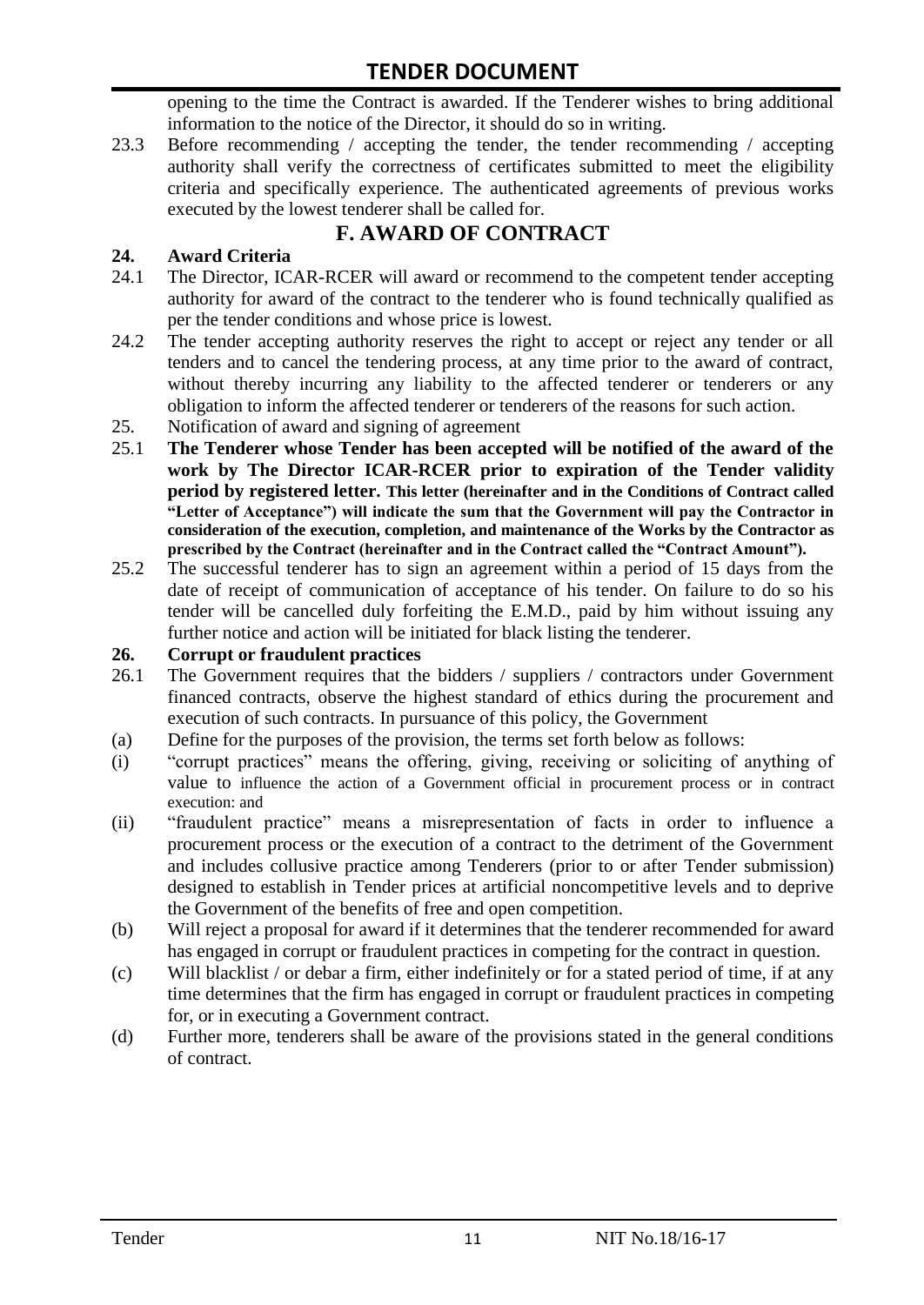#### **QUALIFICATION INFORMATION Annexure –I CHECKLIST TO ACOMPANY THE TENDER**

| Sl.            | <b>Description</b>                                       | <b>Submitted</b> | Page No.  |
|----------------|----------------------------------------------------------|------------------|-----------|
| No.            |                                                          | Yes/No           | (see Note |
|                |                                                          |                  | below)    |
| $\mathbf{1}$   | 2                                                        | 3                |           |
| 1              | Attested photocopy of Registered contractor from         | Yes / No         |           |
|                | CCW/CPWD/ PWD/ RWD and similar govt. agencies            |                  |           |
|                | undertaking construction work of similar nature.         |                  |           |
| 2              | Any type of single civil work of not less than Rs.3.50   | Yes / No         |           |
|                | lakhs in preceding three years.                          |                  |           |
| 3              | Certificates in support of Existing Commitments.         | Yes / No         |           |
| $\overline{4}$ | DD towards EMD.                                          | Yes / No         |           |
| 5              | Declaration towards the genuineness of the certificates  | Yes / No         |           |
| 6              | <b>Experience :</b> Experience in any type of civil work | Yes / No         |           |
| $\tau$         | Valid Labour license and Income Tax Clearance            | Yes / No         |           |
|                | certificate for last Financial Year must be submitted    |                  |           |
|                | alongwith tender document.                               |                  |           |

#### **Notes:-**

- 1) All the statements copies of the certificates, documents etc., enclosed to the Tender Document shall be given page numbers on the right corner of each certificate, which will be indicated in column (4) against each item. The statements furnished shall be in the formats appended to the tender document.
- 2) The information shall be filled-in by the Tenderer in the checklist and **statements VI & VII** of section 11.5 (b) and shall be enclosed to the Technical bid for the purposes of verification as well as evaluation of the tenderer"s Compliance to the qualification criteria as provided in the Tender document. All the Certificates, documents, statements as per check-list shall be submitted by the tenderer.
- 3) The bidder shall sign all the statements/documents/certificates received by him owing responsibility for their correctness/authenticity. The successful tenderer shall furnish the original hard copies of all the documents / certificates / statements received by them before concluding the Agreement.

#### **DECLARATION**

I / WE ………………………………………………………………. have gone through carefully all the Tender conditions and solemnly declare that the certificates or the documents uploaded by me/us are genuine and I/We will abide by any penal action such as disqualification or black listing or determination of contract or any other action deemed fit, taken by, the Institute against us, if it is found that the statements, documents, certificates produced by me/us are false/fabricated.

I / WE hereby declare that, I / WE have not been blacklisted / debarred / Suspended / demoted in any department in any State due to any reasons.

Signature of the Tenderer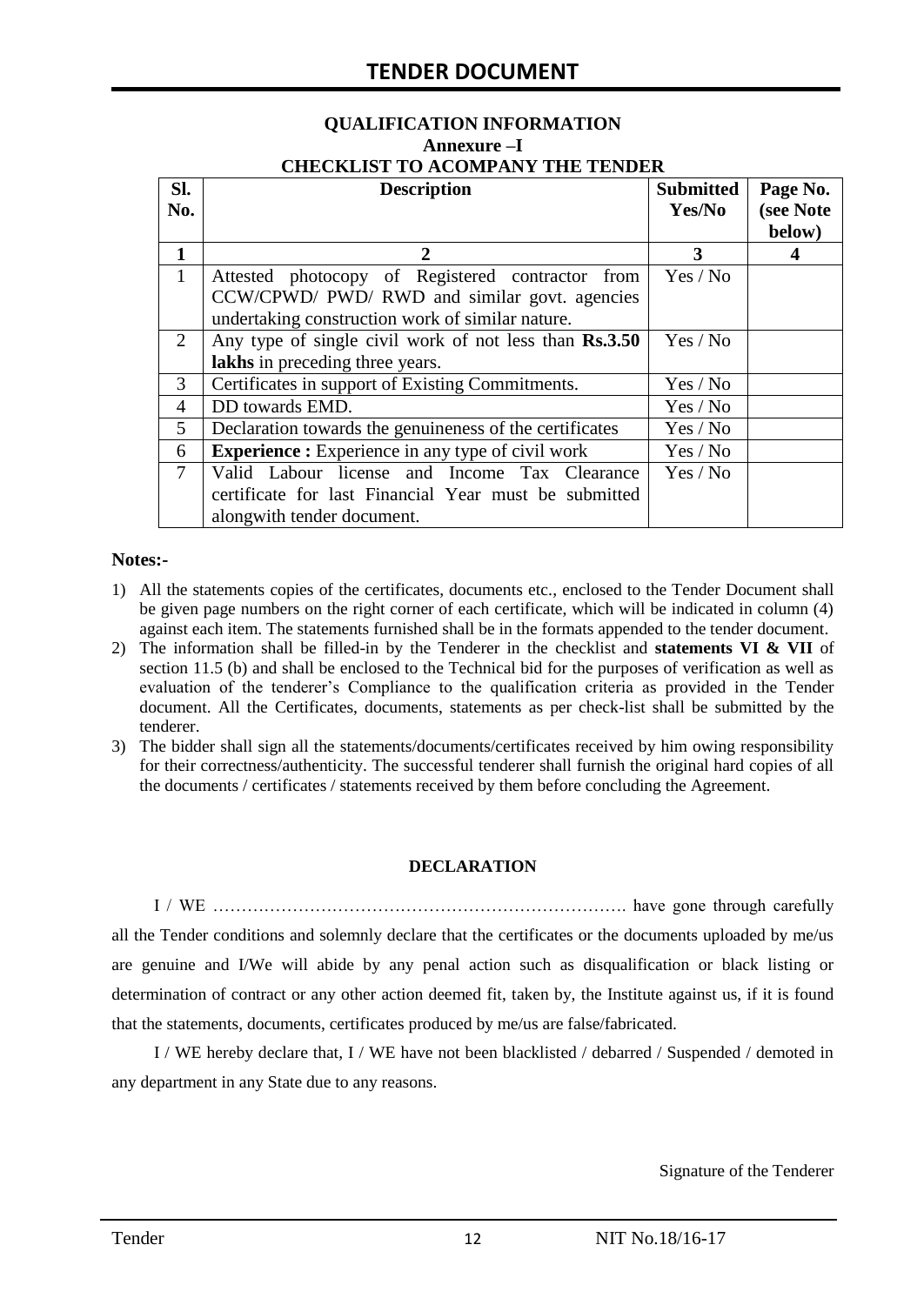### **CONDITIONS OF CONTRACT**

#### **TENDER**

Date: ……………

To The Director, ICAR-RCER, Patna

Sir,

I / We do hereby tender and if this tender be accepted, under take to execute the work entitled "**Laying of plain cement concrete (PCC) on the existing approach road towards Meteorological station (length: 71m, width: 1.45m and thickness: 2"-3") at ICAR Main Campus, ICAR-RCER, Patna."** as shown in the drawings and as per specifications described in this document of ICAR-RCER, Patna for the sum of **Rs. 0.51 lakhs** or such other sum as may be arrived under the clause of the standard preliminary specifications relating to "Payment by final measurement at unit rates"

I/WE have also quoted rates in Schedule "A", annexed (in words and figures) for which I/We agree to execute the work when the lumpsum payment under the terms of the agreement is varied by payment on measurement quantities.

I/WE have quoted rates in Schedule "A" both in words & figures. In case of any discrepancy between the Percentage excess or less on E.C.V., in words and figures, the rates quoted words only shall prevail.

I/WE agreed to keep the offer in this tender valid a period of six month(s) mentioned in the tender notice and not to modify the whole or any part of it for any reason within above period. If the tender is withdrawn by me/us for any reasons whatsoever, the earnest money paid by me/us will be forfeited to Government

I/WE hereby distinctly and expressly, declare and acknowledge that, before the submission of my/our tender I/We have carefully followed the instructions in the tender notice and have read the preliminary specifications and that I/We have made such examination of the contract documents and the plans, specifications and quantities and of the location where the said work is to be done, and such investigation of the work required to be done, and in regard to the material required to be furnished as to enable me/us to thoroughly understand the intention of same and the requirements, covenants, agreements, stipulations and restrictions contained in the contract, and in the said plans and specifications and distinctly agree that I/We will not hereafter make any claim or demand upon the Government based upon or arising out of any alleged misunderstanding or misconception /or mistake on my/or our part of the said requirement, covenants, agreements, stipulations, restrictions and conditions.

I / WE enclosed to my/our application for tender schedule a crossed demand draft (No.

dated: \_\_\_\_\_\_\_\_\_\_\_) for Rs: \_\_\_\_\_\_\_\_\_\_\_\_\_\_\_\_\_\_\_\_\_\_\_\_\_\_\_\_\_\_\_\_\_\_\_\_\_\_\_\_\_\_\_\_\_\_\_\_\_\_\_\_\_\_

as earnest money not to bear interest.

I / WE shall not assign the contractor or sublet any portion of the same. In case if it becomes necessary such subletting with the permission of the shall be limited to (1) Labour contract, (2) Material contract, (3) Transport contract and (4) Engaging specialists for special item of work.

IF MY / OUR tender is not accepted the sum shall be returned to me/us on application when intimation is sent to me/us of rejection or at the expiration of three months from last date of receipt of this tender, whichever is earlier. If my/our tender is accepted the earnest money shall be retained by the Government as security for the due fulfilment of this contract. If upon written intimation to me/us by the Office, I/We fail to attend the said office on the date herein fixed or if upon intimation being given to me/us or acceptance of my/our tender, and if I/We fail to make the additional security deposit or to enter into the required agreement as defined in tender document, then I/We agree the forfeiture of the earnest money. Any notice required to be served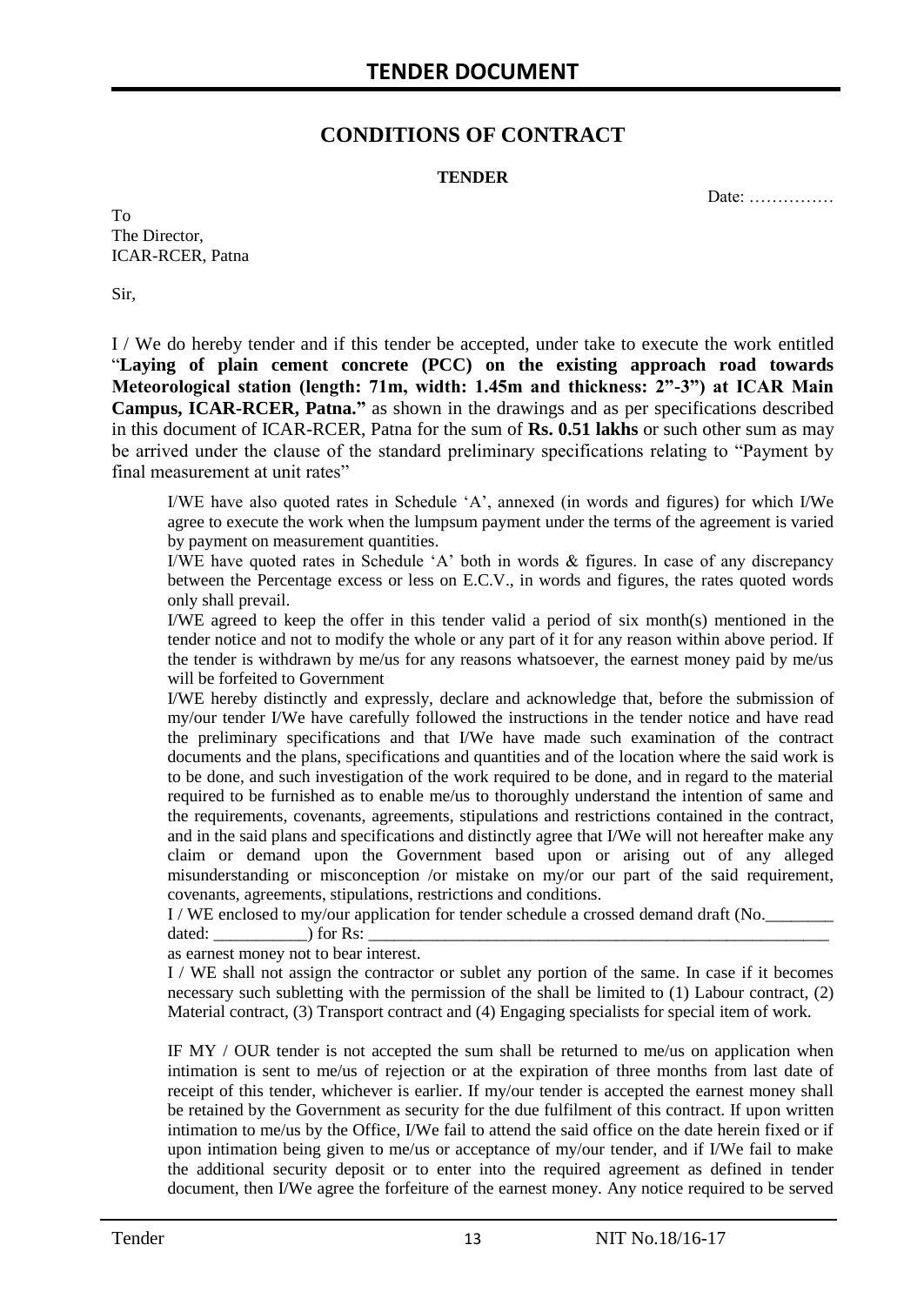on me/us here under shall be sufficiently served on me/us if delivered to me/us hereunder shall be sufficiently served on me/us if delivered to me/us personally or forwarded to me/us by post to (registered or ordinary) or left at my/our address given herein. Such notice shall if sent by post be deemed to have been served on me/us at the time when in due course of post it would be delivered at the address to which it is sent.

I/WE fully understand that the written agreement to be entered into between me/us and Government shall be the foundation of the rights of the both the parties and the contract shall not be deemed to be complete until the agreement has first been signed by me/us and then by the proper officer authorized to enter into contract on behalf of Government.

I AM/WE ARE professionally qualified and my/our qualifications are given below:

| S. No. | Name | Qualification |
|--------|------|---------------|
|        |      |               |
|        |      |               |
|        |      |               |
|        |      |               |
|        |      |               |
|        |      |               |
|        |      |               |
|        |      |               |

I/WE will employ the following technical staff for supervising the work and will see that one of them is always at site during working hours, personally checking all items of works and paint extra attention to such works as required special attention (eg) Main panel boards, Cable connections etc.,

| S. No. | Name | Qualification |
|--------|------|---------------|
|        |      |               |
|        |      |               |
|        |      |               |
|        |      |               |
|        |      |               |
|        |      |               |

I / WE declare that I / WE agree to recover the salaries of the technical staff actually engaged on the work by the department, from the work bills, if I / We fail to employ technical staff as per the tender condition.

#### **TENDERERS / CONTRACTOR'S CERTIFICATE.**

- (1) I/WE hereby declare that I/We have perused in detail and examined closely the Indian Standard Specifications, all clauses of the preliminary specifications with all amendments and have either examined all the standards specifications or will examine all the standard specifications for items for which I/We tender, before I/We submit such tender and agree to be bound and comply with all such specifications for this agreement which I/We execute in the different Government Departments.
- (2)I/WE certify that I/We have inspected the site of the work before quoting my price, I /We have satisfied about the quality, availability and transport facilities for all the materials.
- (3)I / WE am/are prepared to furnish detailed data in support of all my quoted rates, if and when called upon to do so without any reservations.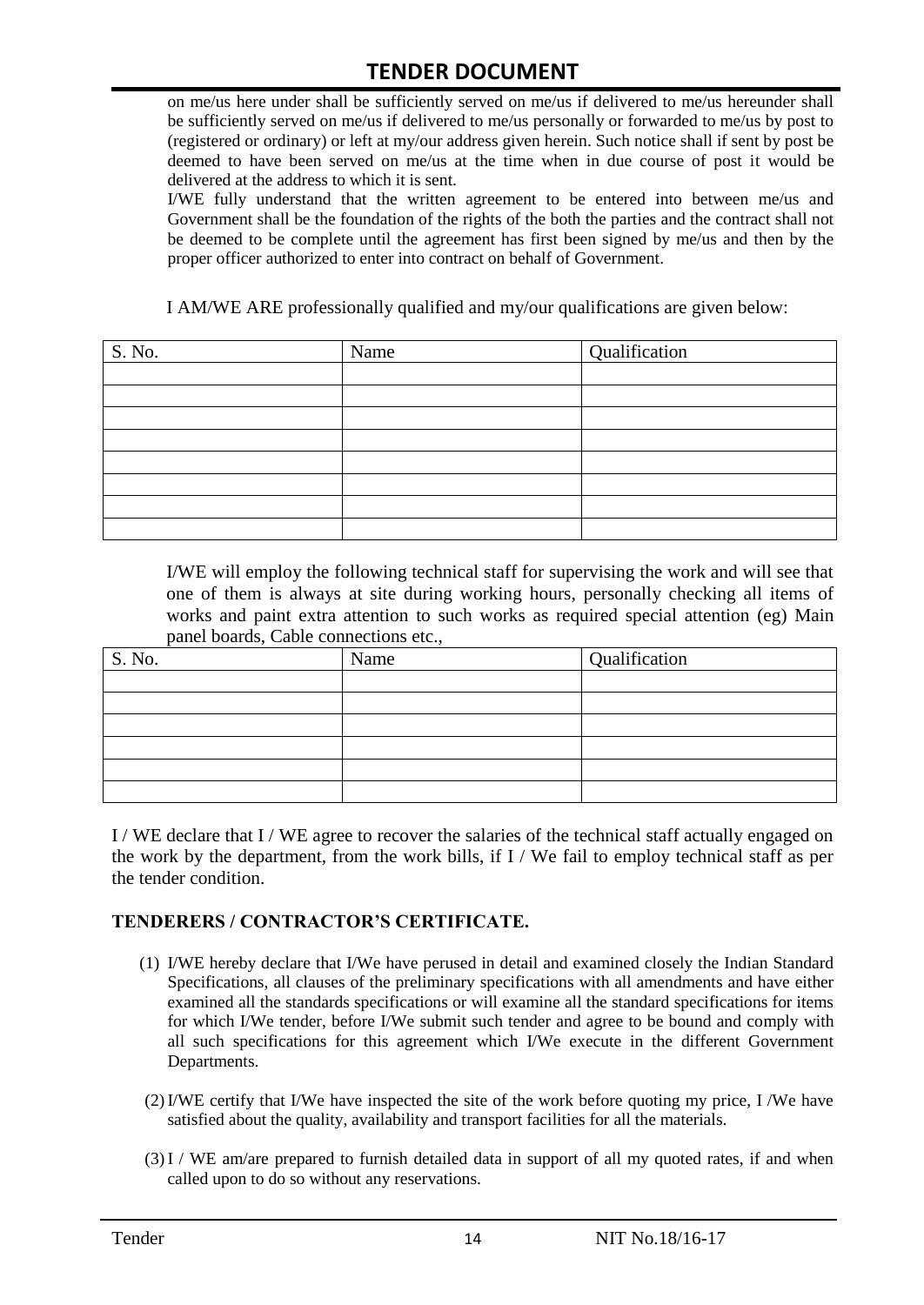- $(4)$ I / WE hereby declare that I / We will not claim any price escalation.
- (5)I / WE hereby declare that I am / We are accepting for the defect liability period as 24 months.
- (6)I / WE declare that I / WE will not claim any extra amount towards any material used for the work other than the quoted works for respective schedule 'A' items.
- (7)I / WE declare that I / WE will execute the work as per the mile stone programme, and if I / WE fail to complete the work as per the mile stone programme I abide by the condition to recover liquidated damages as per the tender conditions.
- $(8)$ I / WE declare that I / WE will abide for settlement of disputes as per the tender conditions.

#### **DECLARATION OF THE TENDERER**

- 1) I/WE have not been black listed in any department due to any reasons.
- 2) I/We declare that all the Certificates/Documents submitted by Me/US are Genuine.
- 3) I/WE agree to disqualify me/us for any wrong declaration in respect of the above and to summarily reject my/our tender.

Address of the Tenderer:

Phone No.: Fax No.: Except CONTRACTOR.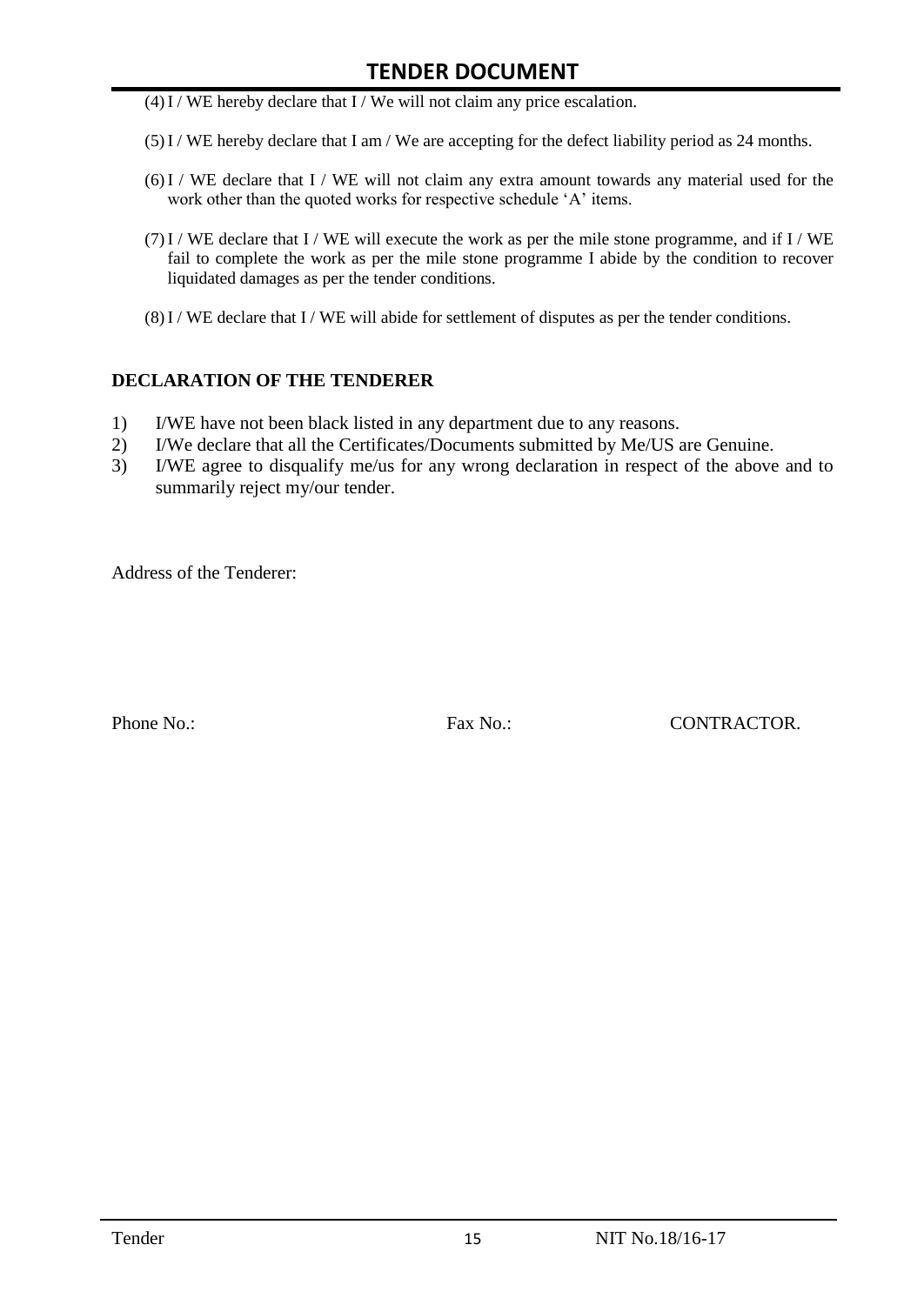# **CONDITIONS OF CONTRACT**

# **A. GENERAL**

#### **1. Interpretation:**

- 1.1 In interpreting these Conditions of Contract, singular also means plural, male also means female, and vice-versa. Headings have no significance. Works have their normal meaning under the language of the contract unless specifically defined. The Incharge will provide instructions clarifying queries about the conditions of Contract.
- 1.2 The documents forming the Contract shall be interpreted in the following order of priority:
- **1) Agreement**
- **2) Letter of Acceptance, notice to proceed with the works**
- **3) Contractor's Tender**
- **4) Conditions of contract**
- **5) Specifications**
- **6) Drawings**
- **7) Bill of quantities**
- **8) Any other document listed as forming part of the Contract.**

#### **2. Decisions:**

2.1 Except where otherwise specifically stated, the Director will decide the contractual matters between the Department and the Contractor in the role representing the Department.

#### **3. Delegation:**

3.1 The Director may delegate any of his duties and responsibilities to other officers and may cancel any delegation by an official order issued.

#### **4. Communications:**

4.1 Communications between parties, which are referred to in the conditions, are effective only when in writing. A notice shall be effective only when it is delivered **(in terms of Indian Contract Act)**

#### **5. Sub-contracting:**

**5.1 If the prime contractor desires to sub-let a part of the work, he should submit the same at the time of filing tenders itself or during execution, giving the name of the proposed Sub-contractor, along with details of his qualification and experience. The Tender Accepting Authority should verify the experience of the Sub-contractor and if the Sub-contractor satisfies the qualification criteria in proportion to the value of work proposed to be sub-let, he may permit the same. The total value of works to be awarded on sub-letting shall not exceed 50% of contract value. The extent of subletting shall be added to the experience of the sub-contractor and to that extent deducted from that of the main contractor.**

#### **6. Other Contractors:**

6.1 The Contractor shall cooperate and share the Site with other contractors, Public authorities, utilities, and the Department. The Contractor shall also provide facilities and services for them as directed by the Incharge.

#### **7. Personnel:**

- 7.1 The Contractor shall employ the required Key Personnel named in the Schedule of Key Personnel to carry out the functions stated in the Schedule or other personnel approved by the Incharge. The Incharge will approve any proposed replacement of Key Personnel only if their qualifications, abilities, and relevant experience are substantially equal to or better than those of the personnel listed in the Schedule.
- 7.2 Failure to employ the required technical personnel by the contractor the institute will depute its own technical person and expenditure of salary will be recovered from contractor.
- 7.3 The technical personnel should be on full time and available at site whenever required by Incharge to take instructions.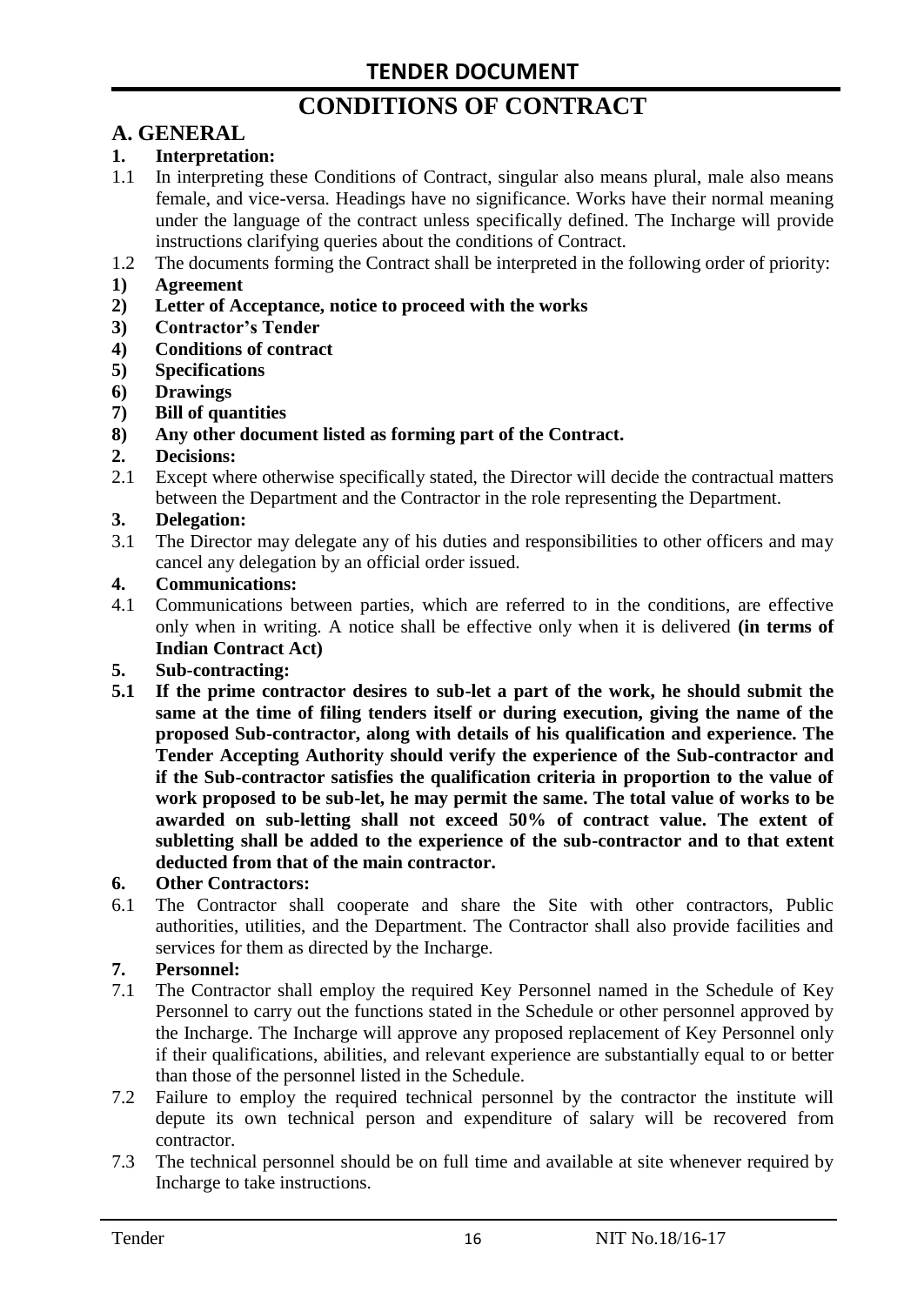- 7.4 The names of the technical personnel to be employed by the contractor should be furnished in the statement enclosed separately.
- 7.5 In case the contractor is already having more than one work on hand and has undertaken more than one work at the same time, he should employ separate technical personnel on each work.
- 7.6 If the contractor fails to employ technical personnel the work will be suspended or department will engage a technical personnel and recover the cost thereof from the contractor.
- 7.7 If the Incharge asks the Contractor to remove a person who is a member of Contractor"s staff or his work force stating the reasons the Contractor shall ensure that the person leaves the site forthwith and has no further connection with the work in the contract.

#### **8. Contractor's Risks:**

- 8.1 All risks of loss of or damage to physical property and of personnel injury and death, which arise during and in consequence of the performance of the Contract are the responsibility of the Contractor.
- **9. Insurance:**
- **9.1 The Contractor shall provide, in the joint names of the Department and the contractor, insurance cover from the Start Date to the end of the Defects Liability Period i.e., 24 months after completion for the following events which are due to the Contractor's risks.**
- **a) loss of or damage to the Works, Plant and Materials;**
- **b) loss of or damage to the Equipment;**
- **c) loss of or damage of property in connection with the Contract; and**
- **d) Personal injury or death of persons employed for construction.**
- **9.2 Policies and certificates of insurance shall be delivered by the Contractor to the Incharge at the time of concluding Agreement. All such insurance shall provide for compensation to be payable to rectify the loss or damage incurred.**
- **i) The contractor shall furnish insurance policy in force in accordance with proposal furnished in the Tender and approved by the Department for concluding the agreement.**
- **ii) The contractor shall also pay regularly the subsequent insurance premia and produce necessary receipt to the Incharge well in advance.**
- **iii) In case of failure to act in the above said manner the department will pay the premium and the same will be recovered from the Contractors payments.**
- **9.3 Alterations to the terms of insurance shall not be made without the approval of the Incharge.**

#### **10. Site Inspections:**

- 10.1 The contractor should inspect the site and also proposed quarries of choice for materials source of water and quote his rate including quarrying, conveyance and all other charges etc.
- 10.2 The responsibility for arranging the land for borrow area rests with the Contractor and no separate payment will be made for procurement or otherwise. The contractor's quoted rate will be inclusive of land cost.

#### **11. Contractor to Construct the Works:**

11.1 The Contractor shall construct and Commission the Work in accordance with the specifications and Drawings.

#### **12. Power Supply.**

- 12.1 The contractor shall make his own arrangements for obtaining power from the Electricity dept., at his own cost. The contractor will pay the bills of Electricity Department for the cost of power consumed by him till the **(Name of work**) is handed over to ICAR-RCER.
- 12.2 **The contractor shall satisfy all the conditions and rules required as per Indian Electricity Act 1910 and under Rule-45(I) of the Indian Electricity Rules, 1956 as amended from time to time and other pertinent rules.**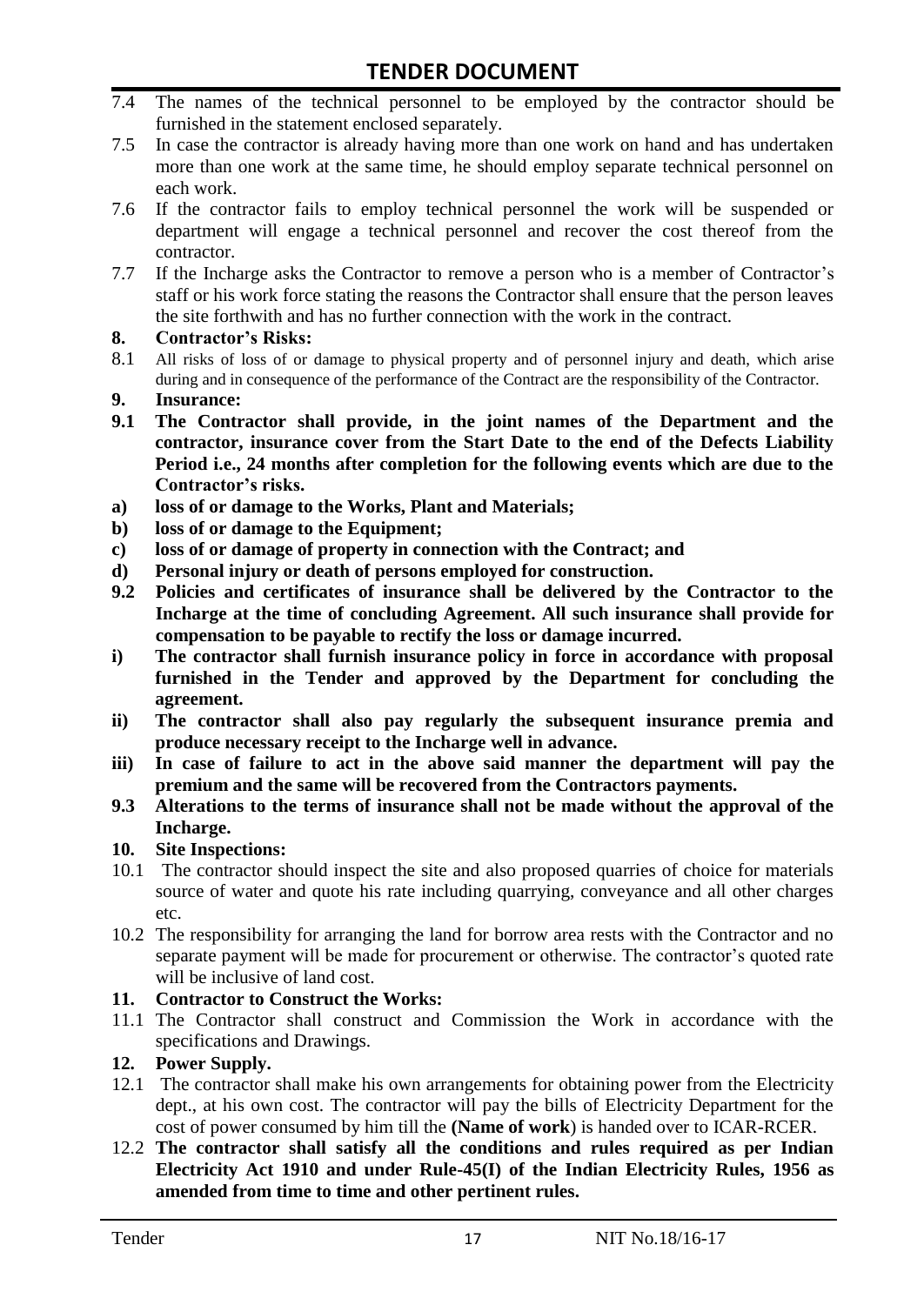12.3 The power shall be used for bonafide Departmental work only.

#### **13. Monsoon Damages:**

Damages due to rain or flood shall have to be made good by the contractor till the work is handed over to the Department. The responsibility of damages making good the damages due to rain or flood rests with the contractor. **No extra payment is payable** for such operations and the contractor shall therefore, have to take all necessary precautions to protect the work done during the construction period.

#### **14. The works to be Completed by the Intended Completion Date:**

14.1 The Contractor may commence execution of the Works on the Start Date and shall carry out the Works in accordance with the programme submitted by the Contractor, as updated with the approval of the Incharge, and complete the work by the Intended Completion Date.

#### **15. Safety:**

15.1 The Contractor shall be responsible for the safety of all activities on the Site.

#### **16. Discoveries:**

16.1 Anything of historical or other interest or of significant value unexpectedly discovered on the Site is the property of the Government. The Contractor is to notify the Incharge of such discoveries and carry out the Incharge instructions for dealing with them.

#### **17. Possession of the Site.**

17.1 The Department shall give possession of the site to the Contractor.

#### **18. Access to the Site:**

18.1 The Contractor shall provide the Incharge and any person authorised by the Incharge, access to the site and to any place where work in connection with the Contract is being carried out or is intended to be carried out.

#### **19. Instructions:**

- 19.1 The Contractor shall carry out all instructions of the Incharge and comply with all the applicable local laws where the Site is located.
- **20. Settlement of disputes:**
- 20.1 **If any dispute of difference of any kind whatsoever arises between the department and the Contractor in connection with, or arising out of the Contract, whether during the progress of the works or after their completion and whether before or after the termination, abandonment or breach of the Contract, it shall in the first place, be referred to and settled by the Incharge who shall, within a period of thirty days after being requested by the Contractor to do so, give written notice of his decision to the Contractor. Upon receipt of the written notice of the decision of the Incharge the Contractor shall promptly proceed without delay to comply with such notice of decision.**
- 20.2 **If the Incharge fails to give notice of his decision in writing within a period of thirty days after being requested or if the Contractor is dissatisfied with the notice of the decision of the Incharge the Contractor may within thirty days after receiving the notice of decision appeal to the Department who shall offer an opportunity to the contractor to be heard and to offer evidence in support of his appeal, the Department shall give notice of his decision within a period of thirty days after the Contractor has given the said evidence in support of his appeal, subject to arbitration, as hereinafter provided. Such decision of the Department in respect of every matter so referred shall be final and binding upon the Contractor and shall forthwith be given effect to by the Contractor, who shall proceed with the execution of the works with all due diligence whether he requires arbitration as hereinafter provided, or not. If the Department has given written notice of his decision to the Contractor and no claim to arbitration, has been communicated to him by the Contractor within a period of thirty days from receipt of such notice the said decision shall remain final and binding upon the Contractor. If the Department fail to give notice of his decision, as**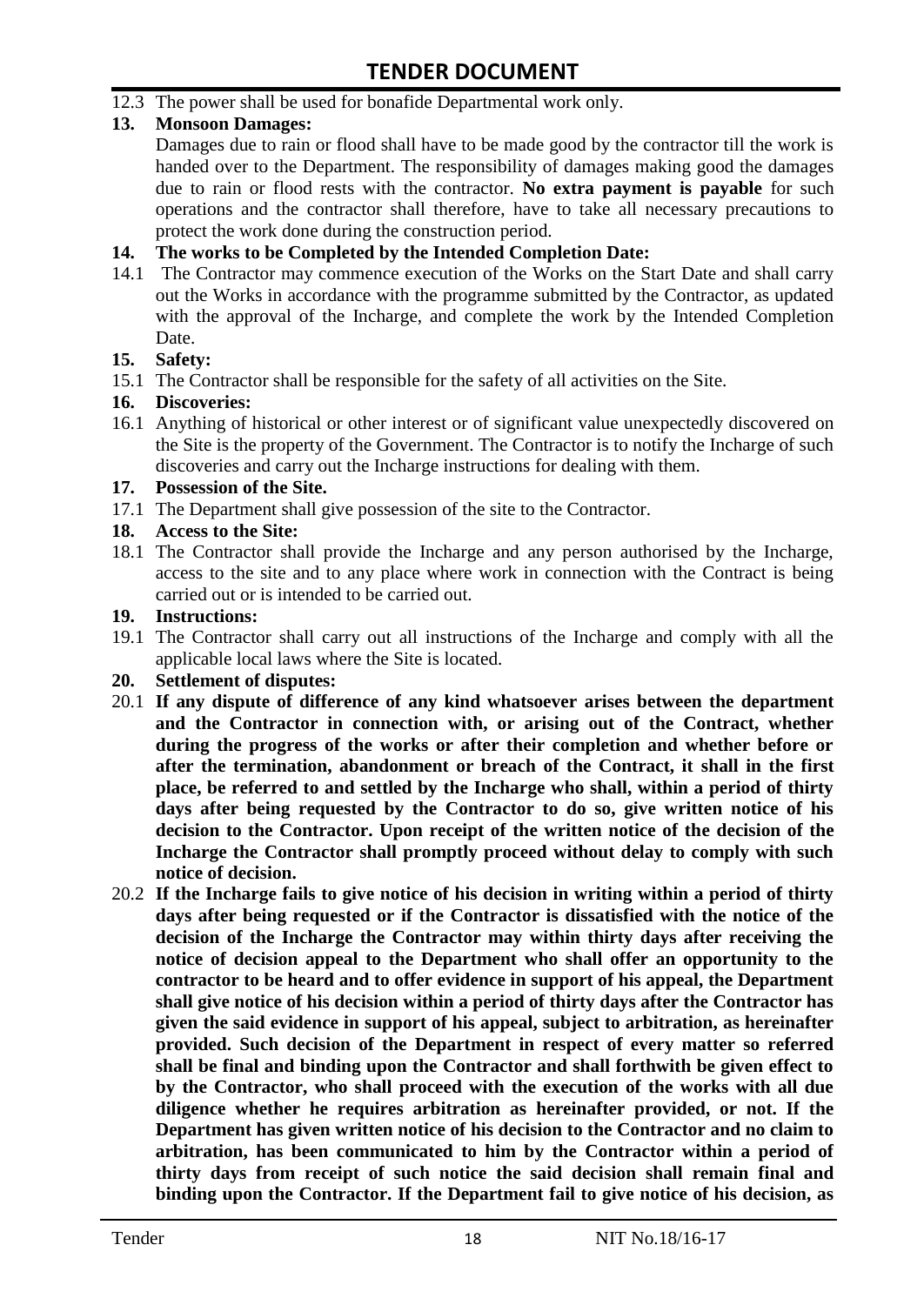**aforesaid within a period of thirty days after being requested as aforesaid, or if the Contractor be dissatisfied with any such decision, then and in any such case the contractor within thirty days after the expiration of the first named period of thirty days as the case may be, require that the matter or matters in dispute be referred to arbitration: jurisdiction of Patna limits.**

### **B. TIME FOR COMPLETION**

#### **21. Program:**

- 21.1 The total period of completion is (**duration of 30 days**) from the date of receipt of Work Order.
- 21.2 The attention of the tenderer is directed to the contract requirement at the time of beginning of the work. The rate of progress and proportionate value of work done from time to time as will be indicated by the Certificate for the value of work done will be required. Date of commencement of their programme will be the date for concluding agreement but not the date of handing over site.
- 21.3 After signing the agreement, the contractor shall forthwith begin the work, shall regularly and continuously proceed with them.
- 21.4 The contractor shall commence the works on site within the period specified under condition 23.1 to 23.2 after the receipt by him of a written order to this effect from the concerned authority and shall proceed with the same with due expedition and without delay, except as may be expressly sanctioned or ordered.
- 21.5 Save in so far as the contractor may prescribe, the extent of portions of the site of which the contractor is to be given possession from time to time and the order in which such portions shall be made available to him and, Subject to any requirement in the contract as to the order in which the works shall be executed, the "s written order to commence the works, give to the contractor possession of so much of the site as may be required to enable the contractor to commence proceed with the execution of the works in accordance with the programme if any, and otherwise in accordance with such reasonable proposals of the contractor as he shall by written notice to the Incharge, make and will from time to time as the works proceed, give to the contractor possession of such further portions of the site as may be required to enable the contractor to proceed with the execution of the works with due dispatch in accordance with the said programme or proposals as the case maybe; if the contractor suffers delay or incurs cost from failure on the part of the Concerned authority to give possession in accordance with the terms of this clause, the Concerned authority shall grant an extension of time for the completion of works.
- 21.6 The contractor shall bear all costs and charges for special or temporary way leases required by him in connection with access to the site. The contractor shall also provide at his own cost any additional accommodation outside the site required by him for the purposes of the work.
- 21.7 Subject to any requirement in the contract as to completion of any section of the works before completion of the whole of the works shall be completed in accordance with provisions of clauses in the Schedule within the time stated in the contract calculated from the last day of the period named in the statement to the tender as that within which the works are to be commenced or such extended time as may be allowed.

#### 21.8 **Delays and extension of time:**

No claim for compensation on account of delays or hindrances to the work from any cause whatever shall lie, except as hereafter defined. Reasonable extension of time will be allowed by the or by the office competent to sanction the extension, for unavoidable delays, such as may result from causes, which in the opinion of the , are undoubtedly beyond the control of the contractor. The shall assess the period of delay or hindrance caused by any written instructions issued by him, at twenty five per cent in excess or the actual working period so lost.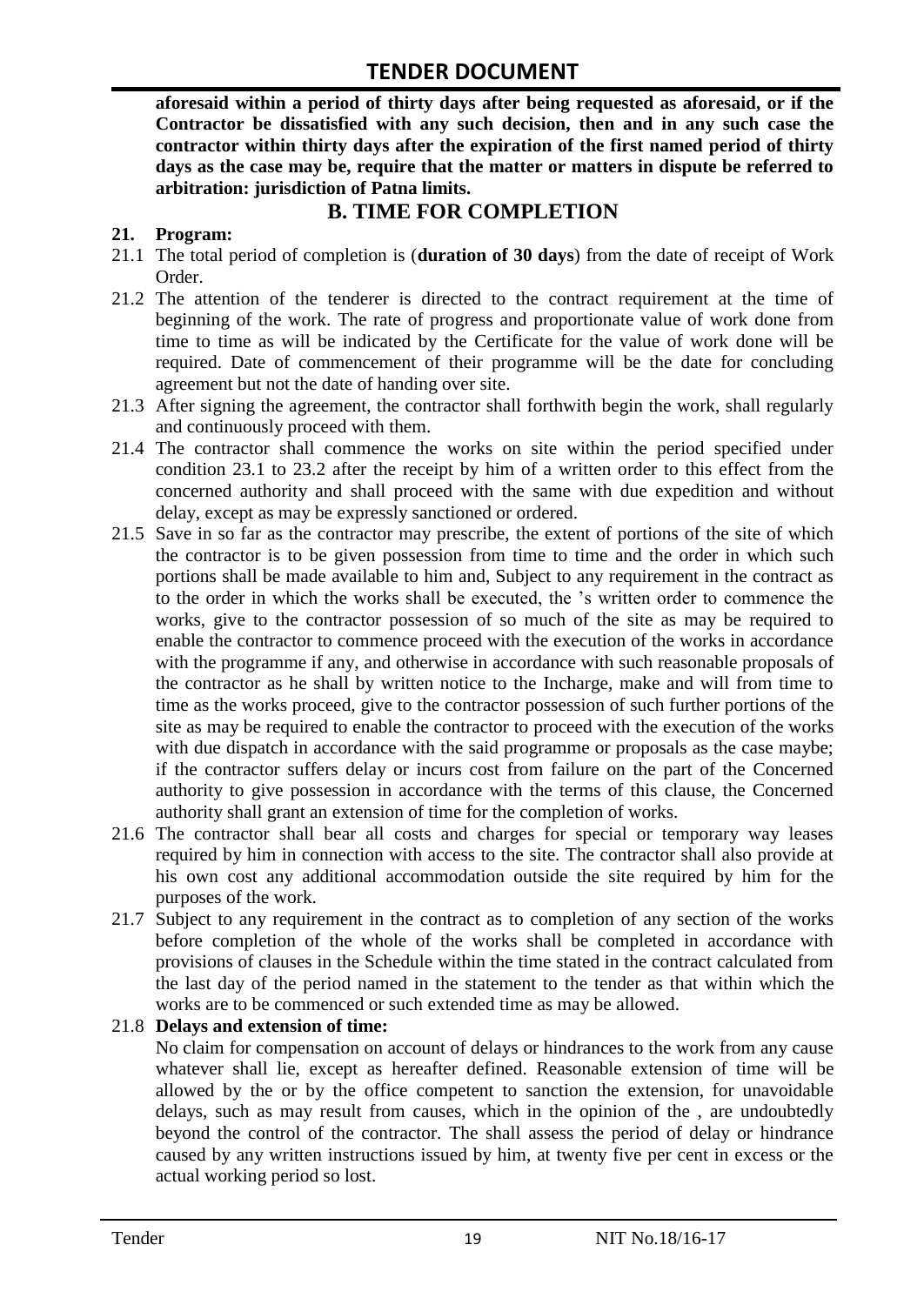In the event of the failing to issue necessary instructions and thereby causing delay and hindrance to the contractor, the latter shall have the right to claim an assessment of such delay by the Director, ICAR-RCER whose decision will be final and binding. The contractor shall lodge in writing with the statement of claim for any delay or hindrance referred to above, within fourteen days from its commencement, otherwise no extension of time will be allowed.

Whenever authorised alterations or additions made during the progress of the work are of such a nature in the opinion of the as to justify an extension of time in consequence thereof, such extension will be granted in writing by the or other competent authority when ordering such alterations or additions.

#### **22. Construction Programme:**

- 22.1 The Contractor shall furnish within 15 days of the order of the work a programme showing the sequence in which he proposed to carry out the work, monthly progress expected to be achieved, also indicating date of procurement of materials plant and machinery. The schedule should be such that it is practicable to achieve completion of the whole work within the time limit fixed and shall obtain the approval of the Incharge. Further rate of the progress as in the program shall be kept up to date. In case it is subsequently found necessary to alter this program, the contractor shall submit sufficiently in advance the revised program incorporating necessary modifications and get the same approved by the Incharge. No revised program shall be operative with out approval of Incharge.
- 22.2 The Director, ICAR-RCER shall have all times the right, without any way violating this contract, or forming grounds for any claim, to alter the order of progress of the works or any part thereof and the contractor shall after receiving such directions proceed in the order directed. The contractor shall also report the progress to the Director, ICAR-RCER within 7 days of the Incharge direction to alter the order of progress of works.
- 22.3 The Contractor shall give written notice to the Incharge whenever planning or progress of the works is likely to be delayed or disrupted unless any further drawings or order including a direction, instruction or approval is issued by the Incharge within a reasonable time. The notice shall include details of the drawing or order required and of why and by when it is required and of any delay or disruption likely to be suffered if it is late.
- 22.4 Rate of progress/percentage of work:

#### i) **(30 days) 100% of contract value**

#### **23. Speed of Work**

- 23.1 The Contractor shall at all times maintain the progress of work to conform to the latest operative progress schedule approved by the Incharge. The contractor should furnish progress report indicating the programme and progress once in a month. The Incharge may at any time in writing direct the contractor to slow down any part or whole of the work for any reason (which shall not be questioned) whatsoever, and the contractor shall comply with such orders of the Incharge. The compliance of such orders shall not entitle the contractor to any claim of compensation. Such orders of the Incharge for slowing down the work will however be duly taken into account while granting extension of time if asked by the contractor for which no extra payment will be entertained.
- 23.2 Delays in Commencement or progress or neglect of work and forfeiture of earnest money, Security deposit and withheld amounts:

If, at any time, the Incharge shall be of the opinion that the Contractor is delaying Commencement of the work or violating any of the provisions of the Contractor is neglecting or delaying the progress of the work as defined by the tabular statement. "Rate of progress" in the Articles of Agreement", he shall so advise the Contractors in writing and at the same time demand compliance in accordance with conditions of Tender notice. If the Contractor neglects to comply with such demand within seven days after receipt of such notice, it shall then or at any time there after, be lawful for the Director, ICAR-RCER to take suitable action in accordance with relevant Clauses.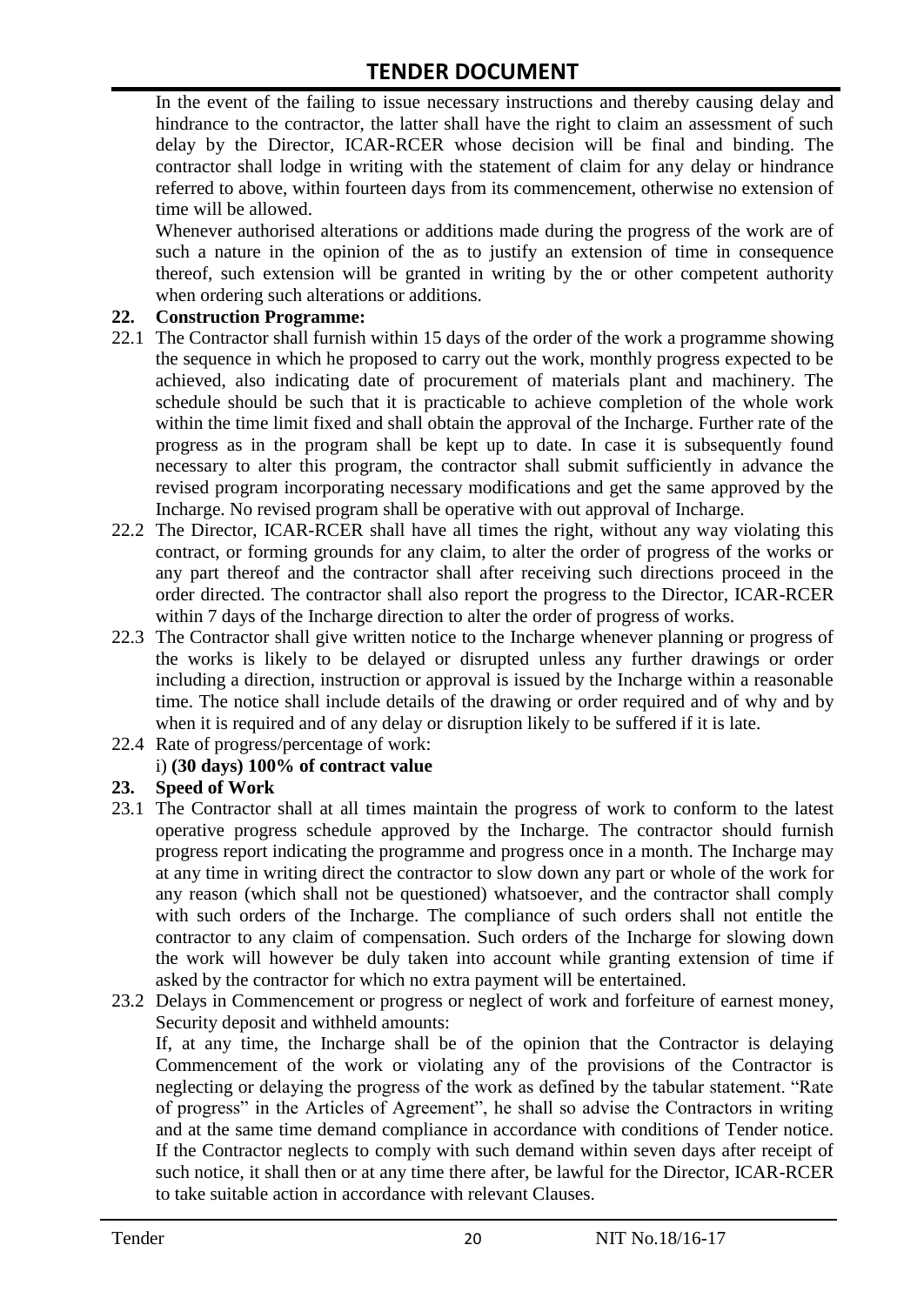#### **24. Suspension of works by the Contractor:**

- 24.1 If the Contractor shall suspend the works, or sublet the work without sanction of the Incharge, or in the opinion of the Incharge shall neglect or fail to proceed with due diligence in the performance of his part of the Contract as laid down in the Schedule rate of progress, or if he shall continue to default or repeat such default in the respects mentioned in relevant rules of GOI, Incharge shall take action in accordance with related Clauses.
- 24.2 If the Contractor stops work for 28 days and the Stoppage has not been authorised by the Incharge the Contract will be terminated as per the law.
- 24.3 If the Contractor has delayed the completion of works the Contract will be terminated under relavant Clauses.

#### **25. Extension of the Intended Completion Date:**

- 25.1 The Incharge shall extend or recommend for extension, in accordance with the Government orders in force, the Intended Completion Date if a Variation is issued which makes it impossible for Completion to be achieved by the Intended Completion Date.
- 25.2 The Incharge shall decide whether and by how much to extend the Intended Completion Date within 21 days of the Contractor asking the Engineer for a decision upon the effect of a Variation and submitting full supporting information. If the Contractor has failed to give early warning of a delay or has failed to cooperate in dealing with a delay, the delay by this failure shall not be considered in assessing the new Intended Completion Date.

#### **26. Delays Ordered by the Incharge**

26.1 The Incharge may instruct the Contractor to delay the start or progress of any activity within the Work.

#### **27. Early Warning:**

- 27.1 The contractor is to warn the Incharge at the earliest opportunity of specific likely future events or circumstances that may adversely affect the Execution of Works.
- 27.2 The Contractor shall cooperate with the Incharge in making and considering proposals for how the effect of such an event or circumstance can be avoided or reduced by anyone involved in the work and in carrying out any resulting instruction of the Incharge.

#### **28. Management Meetings:**

28.1 **The Incharge may require the Contractor to attend a management meeting. The business of a management meeting shall be to review the progress work.**

# **C. QUALITY CONTROL**

#### **29. Identifying Defects:**

29.1 The Incharge shall check the Contractor's work and notify the Contractor of any Defects that are found. Such checking shall not affect the Contractor"s responsibilities. The Incharge may instruct the Contractor to verify the Defect and to uncover and test any work that the Engineer considers may be a Defect.

#### **30. Tests:**

30.1 If the Incharge instructs the Contractor to carry out a test not specified in the Specification to check whether any work has a Defect and the Contractor shall pay for the test and any samples.

#### **31. Correction of Defects:**

- 31.1 The Incharge shall give notice to the Contractor of any Defects before the end of the Defects Liability Period, which begins on Completion. The defects liability period shall be extended for as long as defects remain to be corrected by the Contractor.
- 31.2 Every time notice of a Defect is given, the Contractor shall correct the notified defect within the length of time specified by the Incharge's notice.

#### **32. Uncorrected defects**

32.1 If the contractor has not corrected the defect within the time specified in the Incharge"s notice, the Incharge will assess the cost of having the defect corrected and the contractor will pay this amount.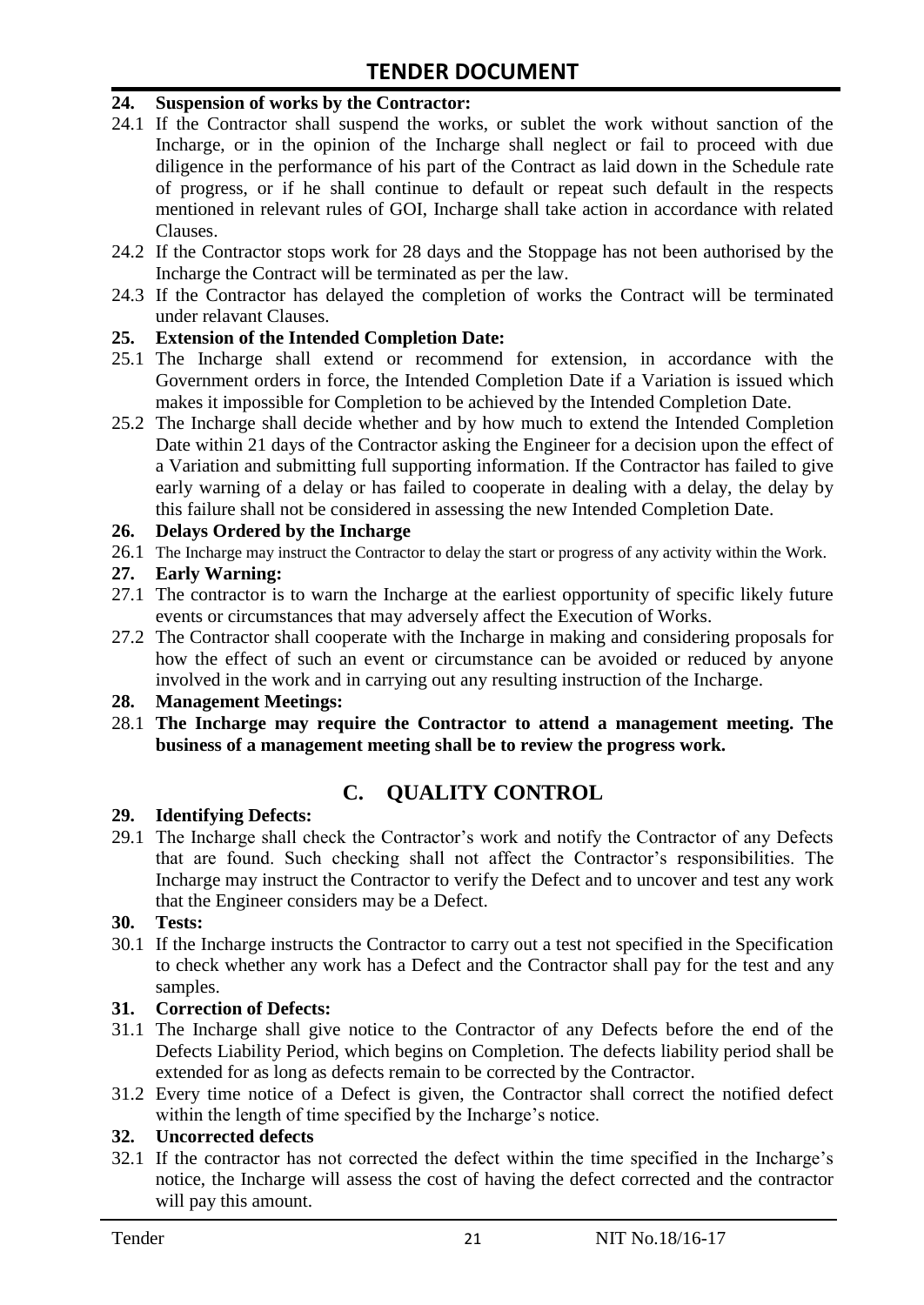#### **33. Quality Control:**

In addition to the normal inspection by the regular staff in charge of the execution of work, the work may also be inspected by the, Quality control Circle or by the State or District level Vigilance Cell Unit and any other authorised external Agency if any sub-standard work or excess payments are noticed with reference to measurement books etc., during inspection, action will be taken based on their observations and these will be effected by the Incharge of the execution of the work.

# **D. COST CONTROL**

#### **34. Bill of Quantities:**

- 34.1 The Bill Quantities shall contain items for the construction work to be done by the Contractor.
- 34.2 The Contractor is paid for the quantity of the work done as per quoted rate in the Bill of Quantities for each item.

#### **35. Changes in the Quantities:**

- 35.1 The contractor is bound to execute all supplemental works that are found essential, incidental and inevitable during execution of main work.
- 35.2 The payment of rates for such supplemental items of work will be regulated as under; Supplemental items directly deducible from similar items in the original agreement.
- 35.2.1 The rates shall be derived by adding to or subtracting from the agreement rate of such similar item the cost of the difference in the quantity of materials labour between the new items and similar items in the agreement worked out with reference to the Standard Schedule of Rates adopted in the sanctioned estimate with which the tenders are accepted.
- 35.2.2 (a) Similar items but the rates of which cannot be directly deduced from the original agreement.

(b) Purely new items which do not correspond to any item in the agreement.

35.2.3 The rates of all such items shall be Estimated Rates plus or minus overall Tender premium.

#### **36. Extra Items:**

- 36.1 Extra items of work shall not vitiate the contract. The contractor shall be bound to execute extra items of work as directed by the Incharge. The rates for extra items shall be worked out by the as per the conditions of the Contract and the same are binding on the Contractor.
- 36.2 The contractor shall before the 15th day of each month, submit in writing to the a statement of extra items if any that they have executed during the preceding month failing which the contractor shall not be entitled to claim any.

#### **36.3 Entrustment of additional items:**

- 36.3.1 Where ever additional items not contingent on the main work and outside the scope of original agreement are to be entrusted to the original contractor dispensing with bids and if the value of such items exceeds the limits up to which the officer is empowered to entrust works initially to contractor without calling for tenders, approval of next higher authority shall be obtained. Entrustment of such items on nomination shall be at rates not exceeding the estimated rates.
- 36.3.2 Entrustment of the additional items contingent on the main work will be authorised by the officers upto the monetary limits upto which they themselves are competent to accept items in the original agreement so long as the total amounts upto which they are competent to accept in an original agreement rates for such items shall be worked out in accordance with the procedure (I) For all items of work in excess of the quantities shown in the Bill of Quantities of the Tenders, the rate payable for such items shall be estimate rates for the items accepted by the competent authority.
- 36.3.3 Entrustment of either the additional or supplemental items shall be subject to the provisions of the agreement entered into by a Competent Authority after the tender is accepted. The Director being the authority next higher to the Director, who entered into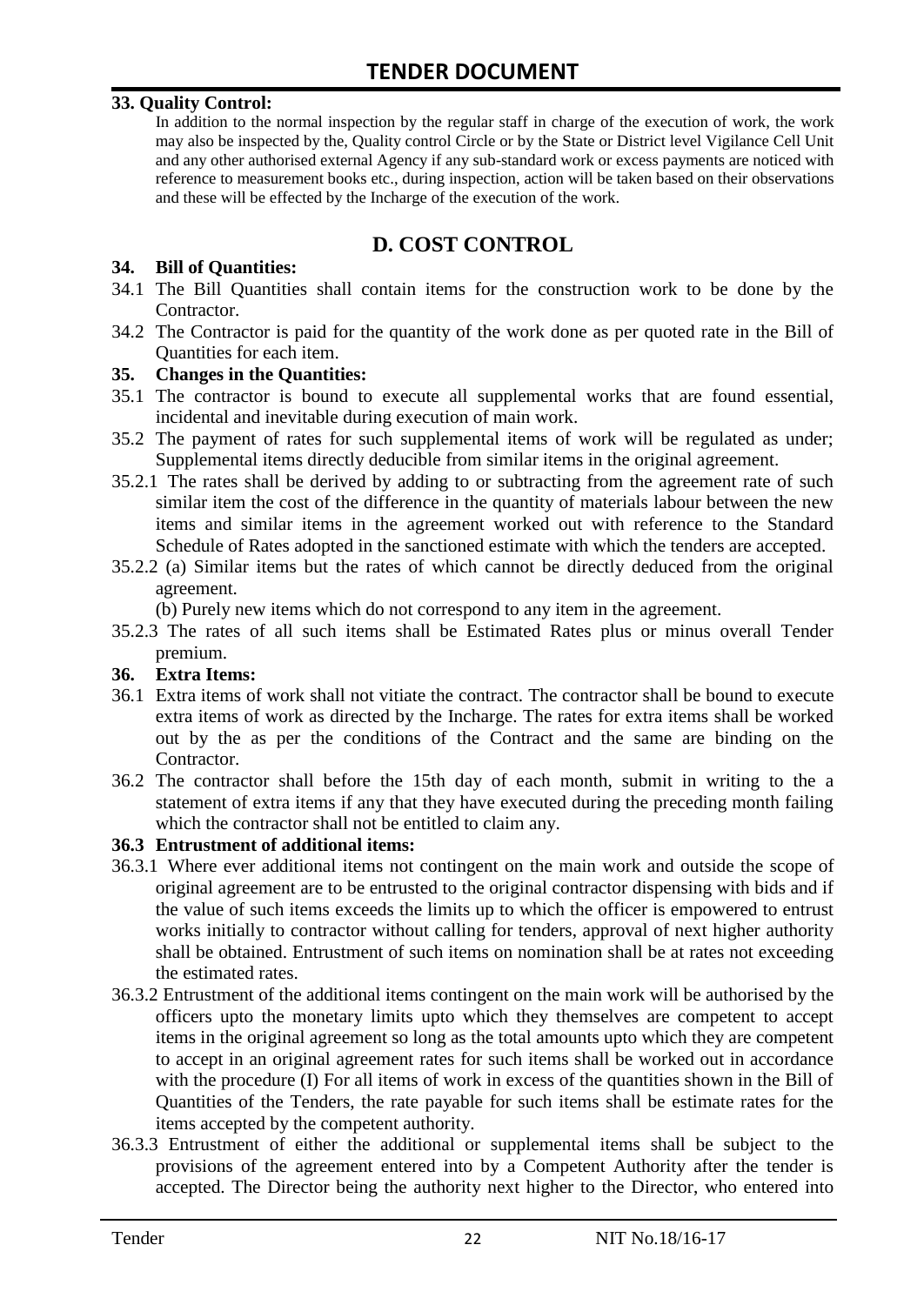the agreement approves the rate for the items / variation in quantity in the current agreement. The items shall not be ordered by an officer on his own responsibility if the revised estimate or deviation statement providing for the same requires the sanction of Director.

- Note:It may be noted that the term Estimate Rate used above means the rate in the sanctioned estimate with which the tenders are accepted, or if no such rates is available in the estimate, the rate derived will be with reference to the Standard Schedule of Rates adopted in the sanctioned estimate with which tenders are accepted.
- **37. Cash flow forecasts:**
- **37.1 When the program is updated, the contractor is to provide the Incharge with an updated cash flow forecast.**
- **38. Payment Certificates:**
- **38.1 The Contractor shall submit to the Incharge monthly statements of the estimated value of the work completed less the cumulative amount certified previously.**
- **38.2 The Incharge shall check the Contractor's monthly statement within 14 days.**
- **38.3 The value of work executed shall be determined by the Incharge.**
- **38.4 The value of work executed shall comprise the value of the quantities of the items in the Bill of Quantities completed.**
- **38.5 The Incharge may exclude any item certified in a previous certificate or reduce the proportion of any item previously certified in any certificate in the light of later information.**
- **39. Payments:**
- **39.1 Payment will be made after satisfactory completion of the work.**
- 39.2 Part Payment if any will be consider as per Govt. of India norms.
- 39.3 Part payment if any will be adjusted against the final payment
- **39.3 Payments and Certificates:**
- 39.3.1 In case of over payments or wrong payment if any made to the contractor due to wrong interpretation of the provisions of the contract a n d c ontract conditions etc., such unauthorized payment will be deducted in the subsequent bills or final bill for the work or from the bills under any other contracts with the Government or at any time there after from the deposits available with the Government.
- 39.3.2 Any recovery or recoveries advised by the Government Department either state or central, due to non-fulfilment of any contract entered into with them by the contractor shall be recovered from any bill or deposits of the contractor.
- 39.3.3 No claim shall be entertained, if the same is not represented in writing to the Incharge within 15 days of its occurrence.
- 39.3.4 The contractor is not eligible for any compensation for inevitable delay in handing over the site or for any other reason. In such case, suitable extensions of time will be granted after considering the merits of the case.

#### **40. Interest on Money due to the Contractor:**

- 40.1 No omission by the or the sub-divisional officer to pay the amount due upon certificates shall vitiate or make void the contract, nor shall the contractor be entitled to interest upon any guarantee fund or payments in arrear, nor upon any balance which may, on the final settlement of his accounts, found to be due to him.
- **41. Certificate of Completion of works:**
- **41.1 Certificate of Completion of works:**
- **41.1.1 When the whole of the work has been completed and has satisfactory passed any final test that may be prescribed by the Contract, the Contractor may give a notice to that effect to the Incharge accompanied by an undertaking to carryout any rectification work during the period of maintenance, such notice and undertaking shall be in writing and shall be deemed to be request by the Contractor for the Incharge to issue a Certificate of completion in respect of the Works. The Incharge**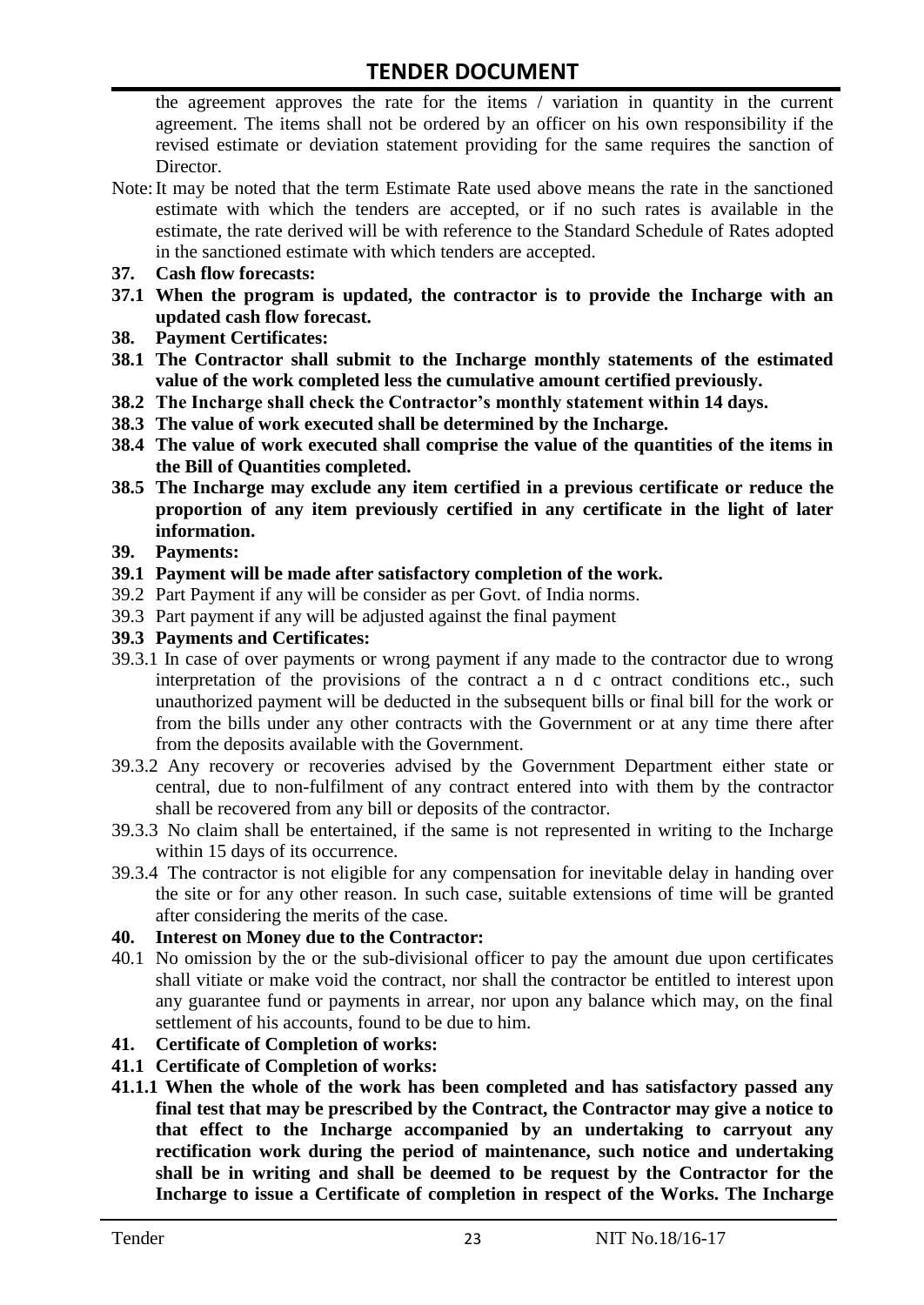**shall, within twenty one days of the date of delivery of such notice either issue to the Contractor, a certificate of completion stating the date on which, in his opinion, the works were completed in accordance with the Contract or give instructions in writing to the Contractor specifying all the Works which, in the Incharge'' opinion, required to be done by the Contractor before the issue of such Certificate.**

- **41.1.2 Incharge shall also notify the Contractor of any defects in the Works affecting completion that may appear after such instructions and before completion of the Works specified there in. The Contractor shall be entitled to receive such Certificate of the Completion within twenty one days of completion to the satisfaction of the Incharge of the Works so specified and making good of any defects so notified.**
- **41.1.3 Similarly, the Contractor may request and the Incharge shall issue a Certificate of Completion in respect of:**
- **a) Any section of the Permanent works in respect of which a separate time for completion is provided in the Contract, and**
- **b) Any substantial part of the Permanent Works which has been both completed to the satisfaction of the Incharge and occupied or used by the Department.**
- **41.1.4 If any part of the Permanent Works shall have been completed and shall have satisfactorily passed any final test that may be prescribed by the Contract, the Incharge may issue such certificate, and the Contractor shall be deemed to have undertaken to complete any outstanding work in that part of the Works during the period of Maintenance.**

#### **42. Taxes included in the Price:**

42.1 The rates quoted by the contractor shall be deemed to be inclusive of the sales Tax and other taxes on all materials that the contractor will have to purchase for performance of this contract.

#### **43. Liquidated Damages:**

- 43.1 If for any reason, which does not entitle the contractor to an extension of item, the rate of progress of works, or any section is at any time, in the opinion of the Director, ICAR-RCER too slow to ensure completion by the prescribed time or extended time for completion Director, ICAR-RCER shall so notify the contractor in writing and the contractor shall there upon take such steps as are necessary and the Director, ICAR-RCER may approve to expedite progress so as to complete the works or such section by the prescribed time or extended time. The contractor shall not be entitled to any additional payment for taking such steps. If as a result of any notice given by the Director, ICAR-RCER under this clause the contractor shall seek the Director, ICAR-RCER permission to do any work at night or on Sundays, if locally recognised as days or rest, or their locally recognised equivalent, such permission shall not be unreasonably refused.
- 43.2 If the contractor fails to complete whole of the works or any part thereof or section of the works within the stipulated periods of individual mile stones (including any bonafide extensions allowed by the competent authority without levying liquidated damages), the Director, ICAR-RCER may without prejudice to any other method of recovery will deduct one hundreds of one percent of contract value per calendar day or part of the day for the period of delays subject to a maximum of 10% of the contract value not as a penalty from any monies in his hands due or which may become due to the contractor. The payment or deductions of such damages shall not relieve the contractor from his obligation to complete the works, or from any other of his obligations and liabilities under the contract
- 43.3 The liquidated damages for the whole of the work are @0.05% of value of contract per day for delay. The maximum amount of liquidated damages for the whole of the works is ten percent of final contract price.

The effective date will be from the date of handing over of the site after agreement and after obtaining a Program of the work.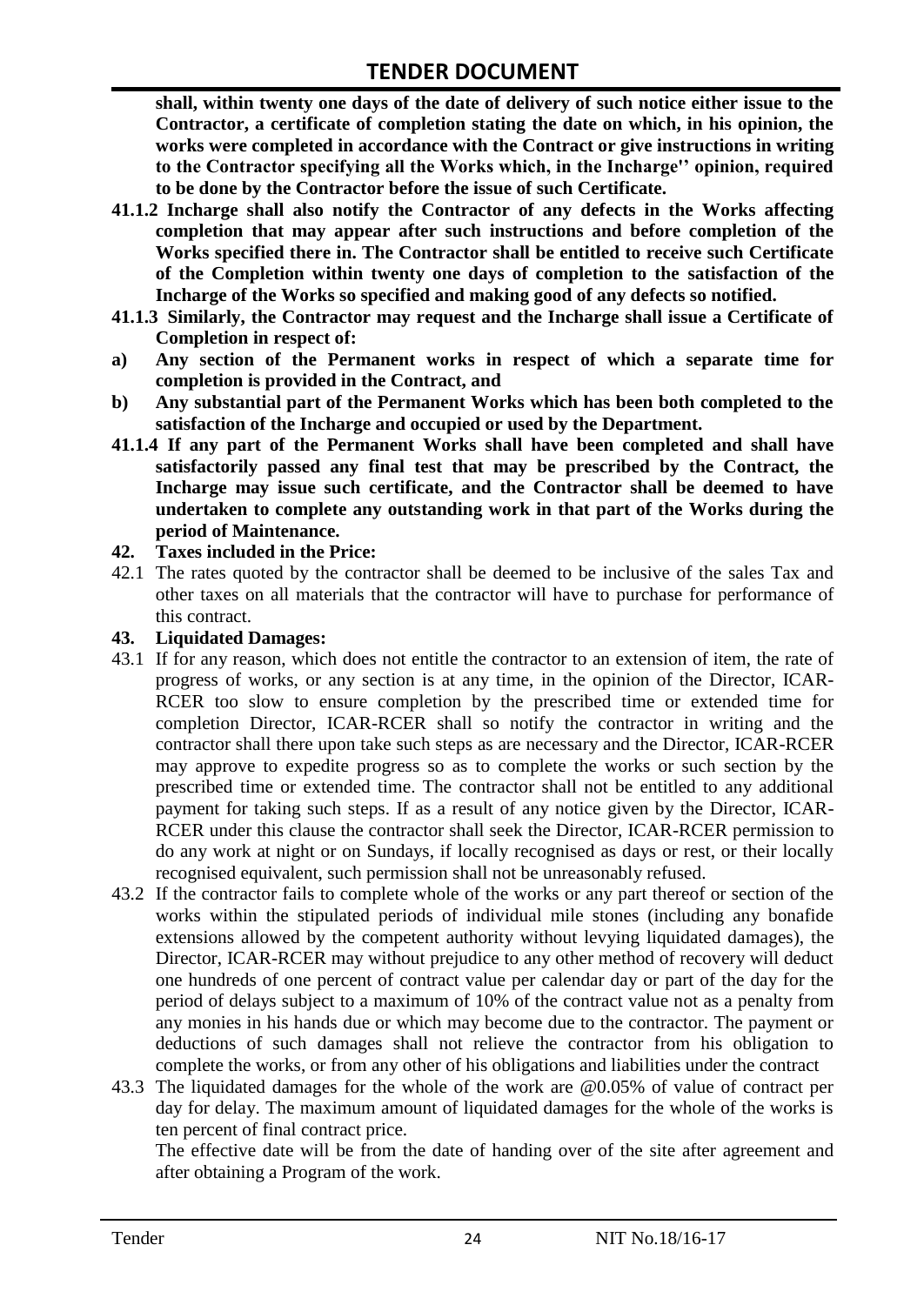#### **44. Cost of Repairs:**

44.1 Loss or damage to the works or materials to the works between the start date and the end of the defects correction periods shall be remedied by the contractor at the contractor"s cost if the loss or damage arises from the contractor's acts or omissions.

# **E. FINISHING THE CONTRACT**

#### **45. Completion:**

45.1 The Contractor shall request the Incharge to issue a Certificate of completion of the Works and the Incharge will do so upon deciding that the work is completed.

#### **46. Taking Over:**

- 46.1 The Department shall takes over the Site and the Works within seven days of the Incharge issuing a certificate of Completion based on the report given by the Consultant.
- *47. Final Account:*
- **47.1 The Contractor shall supply to the Incharge a detailed account of the total amount that the Contractor considers payable under the Contract before the end of the Defects Liability Period. The Incharge shall issue a Defects Liability Certificate and certify any final payment that is due to the Contractor within 56 days of receiving the Contractor's account if it is correct and complete. If it is not, the Incharge shall issue within 56 days a schedule that states the scope of the corrections or additions that are necessary. If the final Account is still unsatisfactory after it has been resubmitted, the Incharge shall decide on the amount payable to the Contractor and issue a payment certificate with in 56 days of receiving the Contractor's revised account.**

#### **48. Termination:**

- 48.1 The Department may terminate the Contract if the contractor causes a fundamental breach of the Contract.
- 48.2 Fundamental breaches of Contract include, but shall not be limited to the following.
- a) The Contractor stops work for 28 days when no stoppage of work is shown on the current program and the stoppage has not been authorised by the Incharge.
- b) The Contractor is made bankrupt or goes into liquidation other than for a reconstruction or amalgamation.
- c) The Incharge gives Notice that failure to correct a particular Defect is a fundamental breach of Contract and the Contractor fails to correct it within a reasonable period of time determined by the Incharge; and
- d) The Contractor does not maintain a security which is required and
- e) The Contractor has delayed the completion of works by the number of days for which the maximum amount of liquidated damages can be paid as defined.
- f) If the contractor, in the judgement of the Department has engaged in corrupt or fraudulent practices in competing for or in the executing the contract.

For the purpose of this paragraph: "corrupt practice" means the offering, giving, receiving or soliciting of any thing of value to influence the action of a public official in the procurement process or in contract execution. "Fraudulent practice" means a misrepresentation of facts in order to influence a procurement process or the execution of a contract to the detriment o the Government and includes collusive practice among Tenderers (prior to or after Tender submission) designed to establish Tender prices at artificial non-competitive levels and to deprive the Government of the benefits of free and open competition.

- 48.3 Notwithstanding the above the Department may terminate the contract for convenience.
- 48.4 If the Contract is terminated, the Contractor shall stop work immediately, make the Site safe and secured leave the Site as soon as reasonably possible.

#### **49. Payment upon Termination:**

**49.1 If the Contract is terminated because of a fundamental breach of Contract by the Contractor, the Incharge shall issue a certificate for the value of the work done less**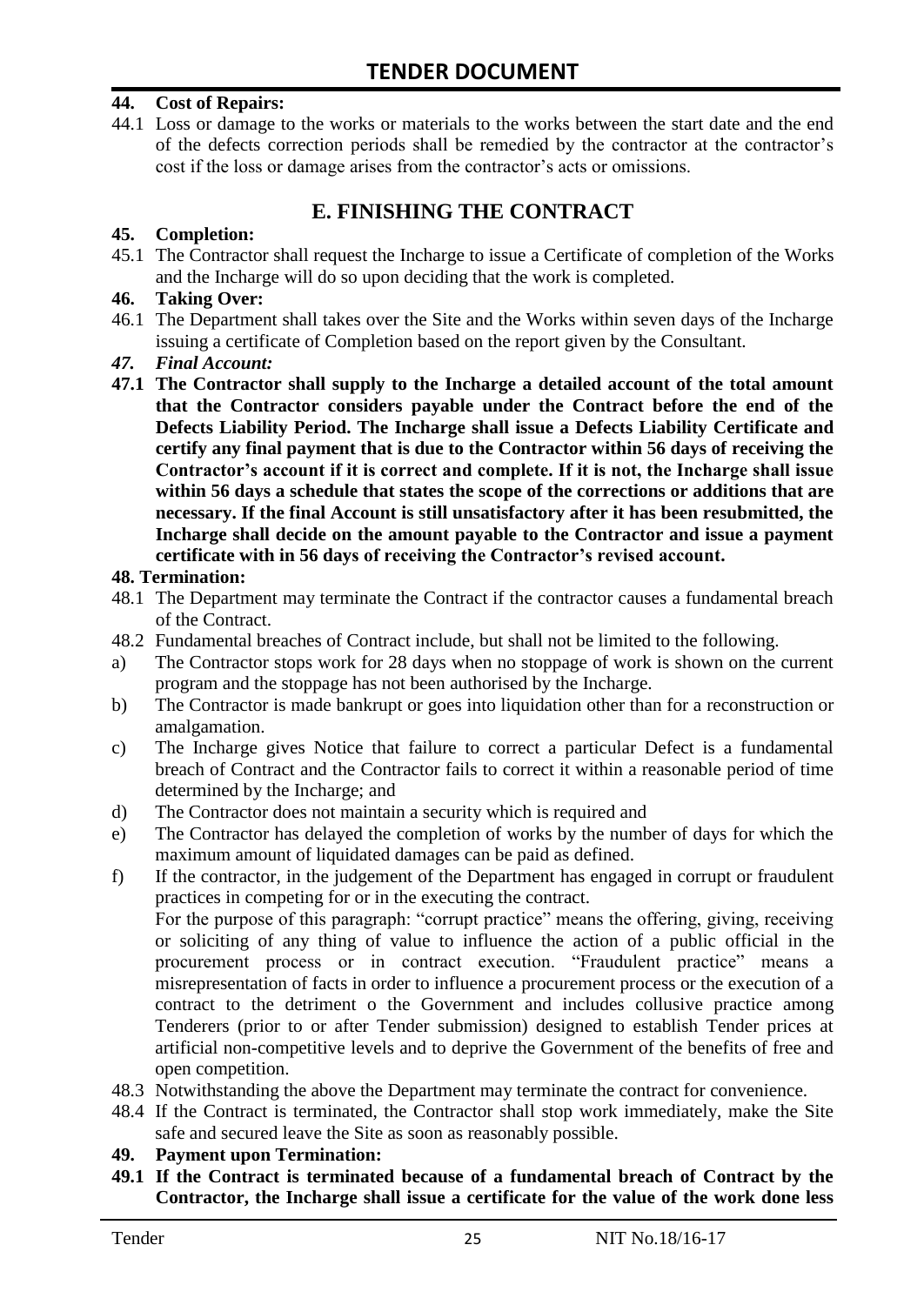**advance payments received upon the date of the issue of the certificate, less other recoveries due in terms of the Contract, less taxes due to be deducted at source as per applicable law and less the rate to apply to the work not completed.. If the total amount due to the Department exceeds any payment due to the Contractor the difference shall be a debt payable to the Department.**

- **50. Property:**
- 50.1 All materials on the Site, Plant, Equipment, Temporary Works and Works are deemed to be the property of the Department if the Contract is terminated because of Contractor's default.
- **51. Release from Performance:**
- 51.1 **If the Contract is frustrated by the outbreak of war or by any other event entirely outside the control of either the Department or the Contractor the Incharge shall certify that the contract has been frustrated. The Contractor shall make the site safe and stop work as quickly as possible after receiving this certificate and shall be paid for all works carried out before receiving it and for any work carried out after wards to which commitment was made.**

# **F. Special Conditions**

#### **52. Water Supply:**

The Contractor has to make his own arrangements for water required for the work and to the colonies and work sites, which are to be established by the Contractor.

#### **53. Electrical Power:**

The Contractors will have to make their own arrangements for drawing electric power from the nearest power line after obtaining permission from the PESU at his own cost. In case of failure of electricity, the Contractor has to make alternative arrangements for supply of electricity by Diesel Generator sets of suitable capacity at place of work. If the supply is arranged by the Department, necessary Tariff rates shall have to be paid based on the prevailing rates.

The contractor will pay the bills of Electricity Board for the cost of power consumed by him.

**The contractor shall satisfy all the conditions and rules required as per Indian Electricity Act 1910 and under rule –45(I) of the Indian Electricity Rules, 1956 as amended from time to time and other pertinent rules.**

The power shall be used for bonafide Departmental works only.

#### **53.1 Electric Power for Domestic Supply:**

- a) The contractor has to make his own arrangements for the supply of electric power for domestic purposes and the charges for this purpose have to be paid by him at the rates as fixed by the Bihar State Electricity Board from time to time.
- b) The contractor will have to make his own arrangements to lay and maintain the necessary distribution lines and wiring for the camp at his own cost. The layout and the methods of laying the lines and wiring shall have the prior approval of the Incharge. All camp area shall be properly electrified. All lines, streets, approaches for the camp etc., shall be sufficiently lighted for the safety of staff and labour of the contractor, at the cost of the Contractor and it will be subject to the approval of the Incharge.

#### **54. Land:**

#### **54.1 Land for Contractor's use:**

The contractor will be permitted to use Government land for execution of work. The contractor shall have to make his own arrangements for acquiring and clearing the site, leveling, providing drainage and other facilities for labour staff colonies, site office, workshop or stores and for related activities. The Contractor shall apply to the Department within a reasonable time after the award of the contract and atleast 30 days in advance of its use, the details of land required by him for the work at site and the land required for his camp and should any private land which has not been acquired, be required by the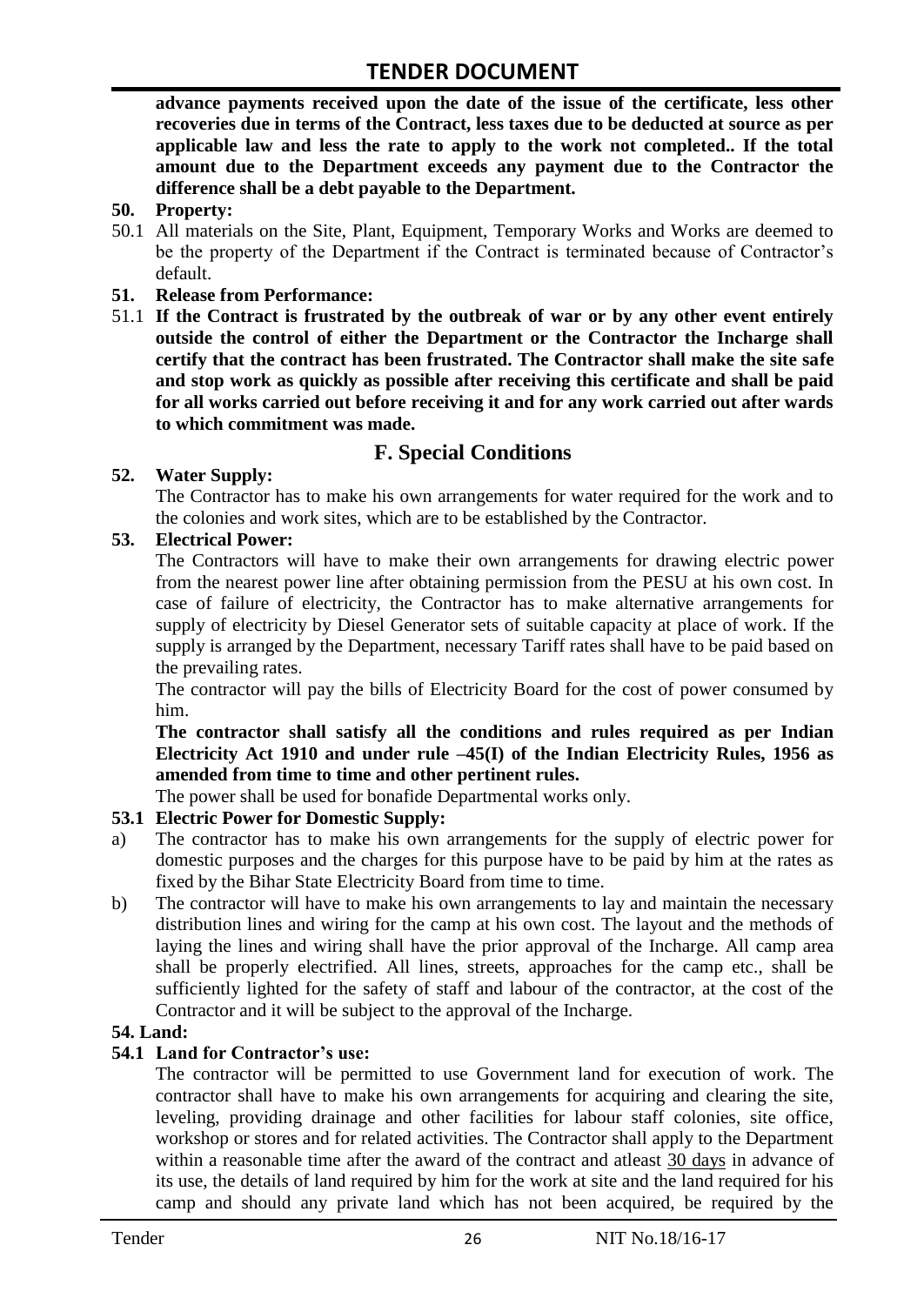contractor for his use. The same may be acquired by the contractor at his own cost by private negotiations and no claim shall be admissible to him on this account. The Incharge reserves the right to refuse permission for use of any government land for which no claim or compensation shall be admissible to the contractor. The contractor shall, however, not be required to pay cost or any rent for the Government land given to him.

#### **54.2 Surrender of occupied land**

- a) The Government land as here in before mentioned shall be surrendered to the Incharge within seven days, after issue of completion certificate. Also no land shall be held by the contractor longer than the Incharge shall deem necessary and the contractor shall on the receipt of due notice from the Incharge, vacate and surrender the land which the Incharge may certify as no longer required by the Contractor for the purpose of the work.
- b) The contractor shall make good to the satisfaction of the Incharge any damage to areas, which he has to return or to other property or land handed over to him for purpose of this work. Temporary structures may be erected by the contractor for storage sheds, offices, residences etc., for non-commercial use, with the permission of the on the land handed over to him at his own cost. At the completion of the work these structures shall be dismantled site cleared and handed over to the. The land required for providing amenities will be given free of cost from Government lands if available otherwise the contractor shall have to make his own arrangements.

#### **54.3 Contractor not to dispose off Spoil etc.,**

The contractor shall not dispose off or remove except for the purpose of fulfilment of this contract, sand, stone, clay ballast, earth, trees and shrubs or other materials obtained in the excavation made or lying on the site of the work, and all such materials and produce shall remain property of the Government. The Department may upon request from the contractor, or if so stipulated in the conditions of the contract allow the contractor to use any of the above materials for the works either free of cost or after payment as may be specifically mentioned or considered necessary during the execution of the work.

#### **55. Roads:**

In addition to existing public roads and roads Constructed by Government, if any, in work area all additional approach roads inside work area and camp required by the Contractor shall be constructed and maintained by him at his own cost. The layout design, construction and maintenance etc. of the roads shall be subject to the approval of the Incharge. The contractor shall permit the use of these roads by the Government free of charge.

It is possible that work at, or in the vicinity of the work site will be performed by the Government or by other contractors engaged in work for the Government during the contract period. The contractor shall without charge permit the government and such other contractor and other workmen to use the access facilities including roads and other facilities, constructed and acquired by the contractor for use in the performance of the works.

The contractor's heavy construction traffic or tracked equipment shall not traverse any public roads or bridges unless the contractor has made arrangement with the authority concerned. In case contractor"s heavy construction traffic or tracked equipment is not allowed to traverse any public roads or bridges and the contractor is required to make some alternative arrangements, no claim on this account shall be entertained. The contractor is cautioned to take necessary precautions in transportation of construction materials to avoid accidents.

#### **56. Payment for Camp Construction**

No payment will be made to the contractor for construction, operation and maintenance of camp and other camp facilities and the entire cost of such work shall be deemed to have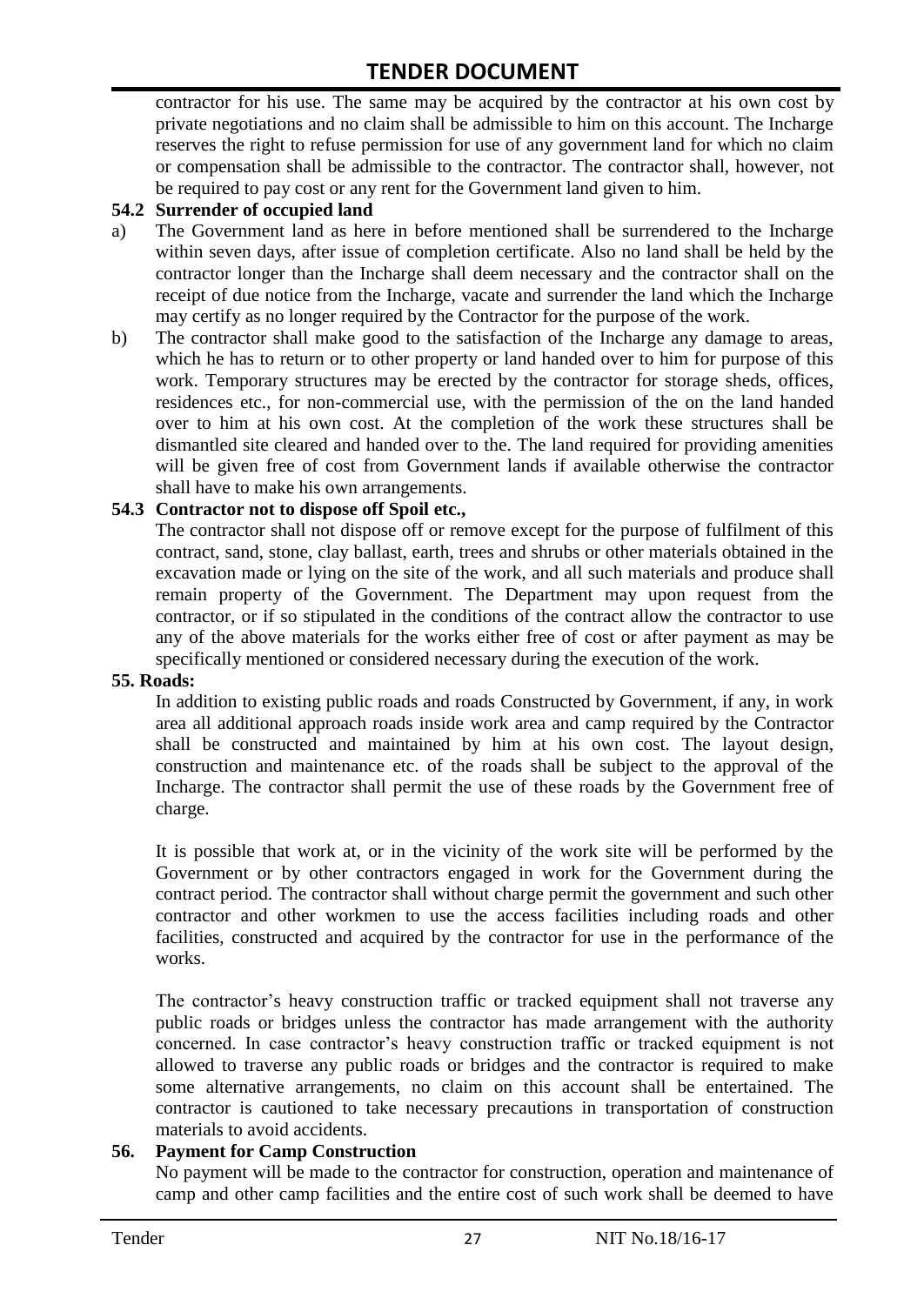been included in the tendered rate for the various items of work in the schedule of quantities and bids.

#### **57. Explosive And Fuel Storage Tanks**

No explosive shall be stored within ½ (half) KM of the limit of the camp sites. The storage of gasoline and other fuel oils or of Butane, Propane and other liquefied petroleum gases, shall confirm to the regulations of Andhra Pradesh State Government and Government of India. The tanks, above ground and having capacity in excess of 2000 liters, shall not be located within the camp area, nor within 200m, of any building.

#### **58. Labour:**

The contractor shall, make his own arrangements for the engagement of all staff and labour, local or other, and for their payment, housing, feeding and transport.

Labour importation and amenities to labour and contractor's staff shall be to the contractor's account. His quoted rate shall include the expenditure towards importation of labour amenities to labour and staff;

The contractor shall, if required by the Incharge deliver to the Incharge a written in detail, is such form and at such intervals as the Incharge may prescribe, showing the staff and the numbers of the several classes of labour from time to time employed by the contractor on the Site and such information respecting Contractor"s Equipment as the Incharge may require.

#### **58.1 Transportation of Labour:**

- I. The contractor shall make his own arrangement for the daily transportation of the labour and staff from labour camps colonies to the work spot and no labour or staff of the contractor shall stay at the work spot. No extra payment will be made to the contractor for the above transportation of the labour and his quoted rate to the work shall include the transportation charges of labour from colonies to work spot and back.
- **II. The contractor will at all times duly observe the provisions of employment of children Act XXVI of 1938 and any enactment or modification of the same and will not employ or permit any person to do any work for the purpose under the provisions of this agreement in contravention of said Act. The contractor here by agrees to indemnify the department from and against all claims, penalties which may be suffered by the department or any person employed by the department by any default on the part of the contractor in the observance and performance of the provisions of the employment of children Act. XXVI of 1938 or any enactment or modification of the same.**

**The contractor shall obtain the insurance at his own cost to cover the risk on the works to labour engaged by him during period of execution against fire and other usual risks and produce the same to the concerned before commencement of work as per govt. guidelines.**

#### **59. Safety Measures:**

- 1. The contractor shall take necessary precautions for safety of the workers and preserving their health while working in such jobs, which require special protection and precautions. The following are some of the measures listed but they are not exhaustive and contractor shall add to and augment these precautions on his own initiative where necessary and shall comply with directions issued by the or on his behalf from time to time and at all times.
- 2. Providing protective foot wear to workers situations like mixing and placing of mortar or concrete sand in quarries and places where the work is done under much wet conditions.
- 3. Providing protective head wear to workers at places like under ground excavations to protect them against rock falls.
- 4. Providing masks to workers at granulates or at other locations where too much fine dust is floating about and sprinkling water at frequent intervals by water hoses on all stone crushing area and storage bins abate to dust.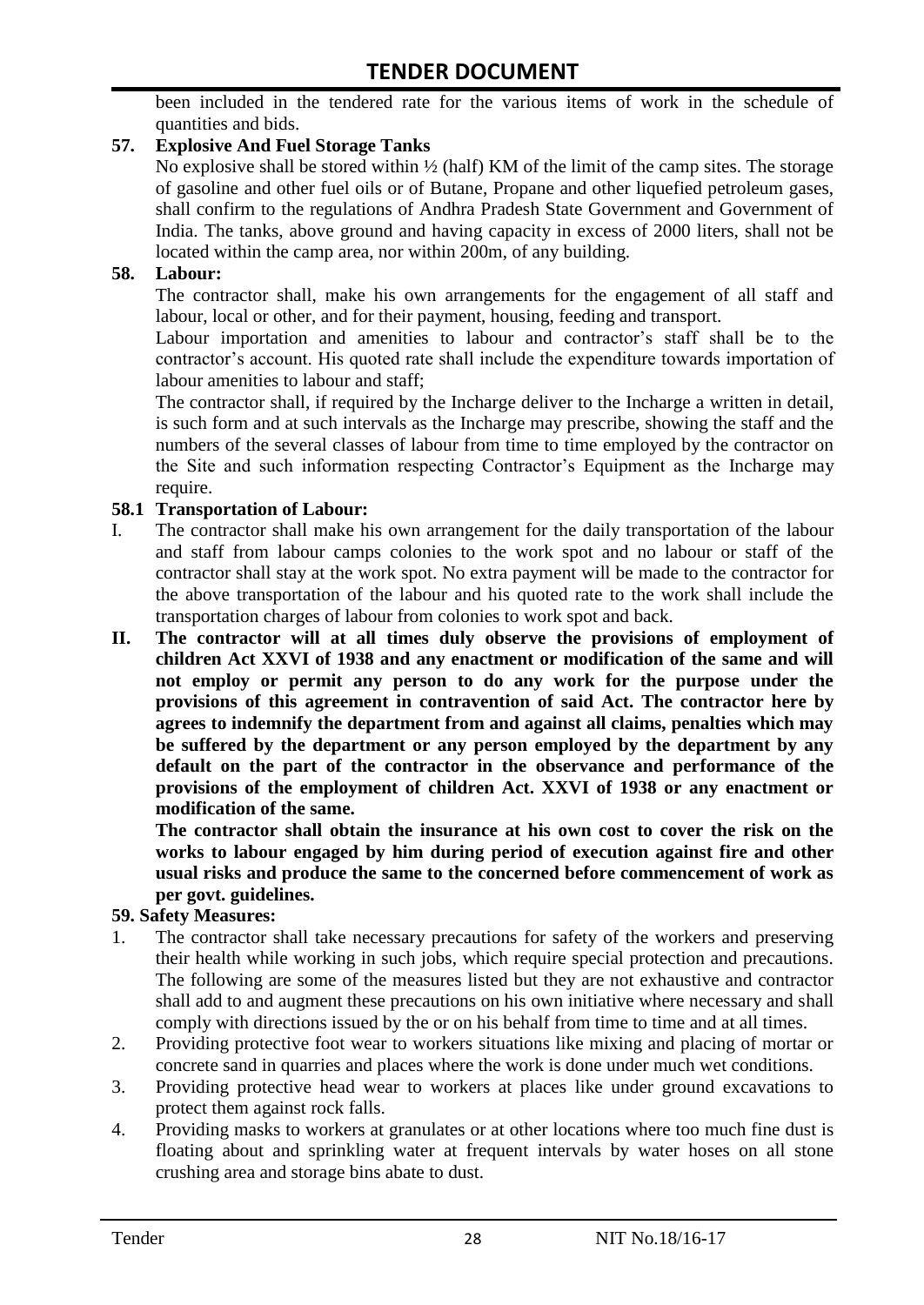- 5. Getting the workers in such jobs periodically examined for chest trouble due to too much breathing in to fine dust.
- 6. Taking such normal precautions like fencing and lightening in excavation of trenches, not allowing rolls and metal parts of useless timber spread around, making danger areas for blasting providing whistles etc.
- 7. Supply work men with proper belts, ropes etc., when working in precarious slopes etc.
- 8. Avoiding named electrical wire etc., as they would electrocute the works.
- 9. Taking necessary steps towards training the workers concerned on the machinery before they are allowed to handle them independently and taking all necessary precautions in around the areas where machines hoists and similar units are working.

#### **60. Fair Wage Clause:**

- 1. The contractor shall pay not less than fair wages to labourers engaged by him on the work.
- 2. "Fair" wages means wages whether for time of piecework notified by the Government from time in the area in which the work is situated.
- 3. The contractor shall not with-standing the revisions of any contract to the contrary cause to be paid to the labour, in directly engaged on the work including any labour engaged by the sub-contractor in connection with the said work, as if the laborers had been directly employed by him.
- 4. In respect of labour directly or indirectly employed in the works for the purpose of the contractors part of the agreement the contractor shall comply with the rules and regulations on the maintenance of suitable records prescribed for this purpose from time to time by the Government. He shall maintain his accounts and vouchers on the payment of wages to the laborers to the satisfaction of the Incharge.
- 5. The shall have the right to call for such record as required to satisfy himself on the payment of fair wages to the labourers and shall have the right to deduct from the contract amount a suitable amount for making good the loss suffered by the worker or workers by reason of the "fair wages" clause to the workers.
- 6. The contractor shall be primarily liable for all payments to be made and for the observance of the regulations framed by the Govt. from time to time without prejudice to his right to claim indemnity from his sub-contractors.
- **7. As per contract labour (Regulation and abolition) Act. 1970 the contractor has to produce the license obtained from the licensing officers of the labour department along with the tender or at the time of agreement.**
- 8. Any violation of the conditions above shall be deemed to be a breach of his contract.
- 9. Equal wages are to be paid for both men and women if the nature of work is same and similar.
- 10. The contractor shall arrange for the recruitment of skilled and unskilled labour local and imported to the extent necessary to complete the work within the agreed period as directed by the Engineer-in-charge in writing.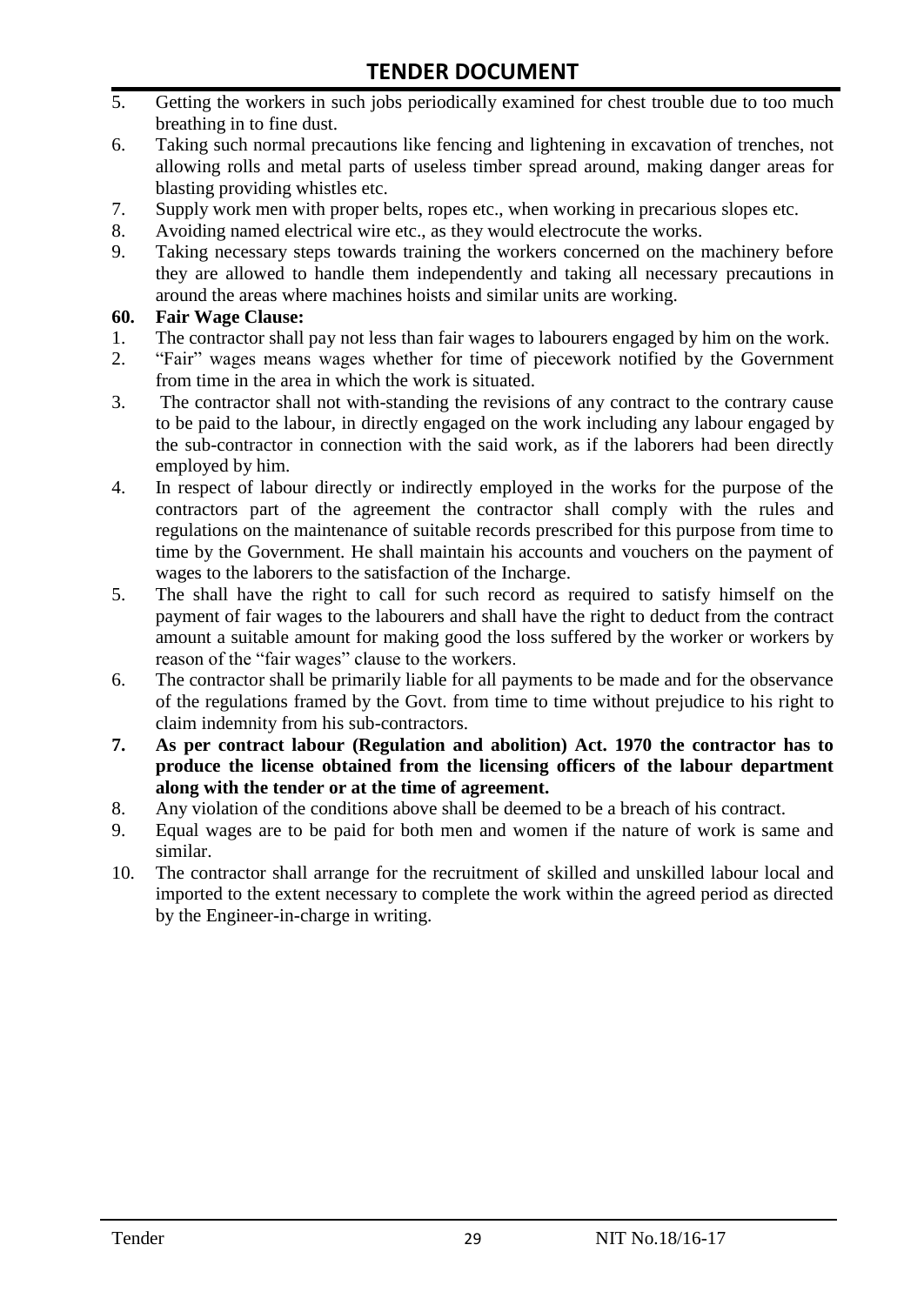#### **61. Indemnity Bond:**

**Name of work: Laying of plain cement concrete (PCC) on the existing approach road towards Meteorological station (length: 71m, width: 1.45m and thickness: 2"-3") at ICAR Main Campus, ICAR-RCER, Patna.**

**I …………………………………. contractor S/o……………………………………..... aged ……………………………Resident of …………………………………………….** 

**do hereby bind myself to pay all the claims may come (a) under Workmen's Compensation Act. 1933 with any statutory modification there of and rules there under or otherwise for or in respect of any damage or compensation payable in connection with any accident or injury sustained (b) under Minimum wages Act 1948 (c) under payment of wages Act.1936 (d) under the Contractor labour (Regulation and Abolition) Act. 1970 by workmen engaged for the performance of the business relating to the above contract i.e., failing such payment of claims of workmen engaged in the above work, I abide in accepting for the recovery of such claims, effected from any of my assets with the departments.**

**62. Compliance with Labour Regulations:**

**During continuance of the contract, the contractor and his sub contractors shall abide at all times by all existing labour enactments and rules made there under, regulations, notifications and bye laws of the State or Central Government or local authority and any other labour law (including rules), regulations, bye laws that may be passed or notifications that may be issued under any labour law in future either by the State or the Central Government or the local authority and also applicable labour regulations, health and sanitary arrangements for workmen, insurance and other benefits. Salient features of some of the major labour laws that are applicable to construction industry are given below. The contractor shall keep the Department indemnified in case any action is taken against Department by the competent authority on account of contravention of any of the provisions of any Act or rules made there under, regulations or notifications including amendments. If the Department is caused to pay or reimburse, such amounts as may be necessary to cause or observe, or for non-observance of the provision stipulated in the notifications/bye laws/Acts/Rules/regulations including amendments, if any, on the part of the contractor, the Incharge /Department shall have the right to deduct any money due to the contractor including his amount of performance security. The Department/Incharge shall also have right to recover from the contractor any sum required or estimated to be required for making good the loss or damage suffered by the Department.**

**The employees of the Contractor and the Sub-contractor in no case shall be treated as the Department of the Department at any point of time.**

- **63. Salient features of some major labour laws applicable to establishment engaged in buildings and other construction work:**
- **(a) Workmen compensation Act 1923: The Act provides for compensation in case if injury by accident arising out of and during the course of employment.**
- **(b) Payment of Gratuity Act 1972: Gratuity is payable to an employee under the Act on satisfaction of certain conditions on separation if any employee has completed 5 years service or more, or on death, the rate of 15 days wages for every completed year of service. The Act is applicable to all establishments, employing 10 or more employees.**
- **(c) Employees P.F. and Miscellaneous provision Act 1952: The Act provides for monthly contributions by the Department plus workers @ 10% or 8.33%. The benefits payable under the Act are:**
- **(i) Pension or family pension on retirement or death, as the case may be.**
- **(ii) Deposit linked insurance on the death in harness of the worker.**
- **(iii) Payment of P.F. accumulation on retirement/death etc.,**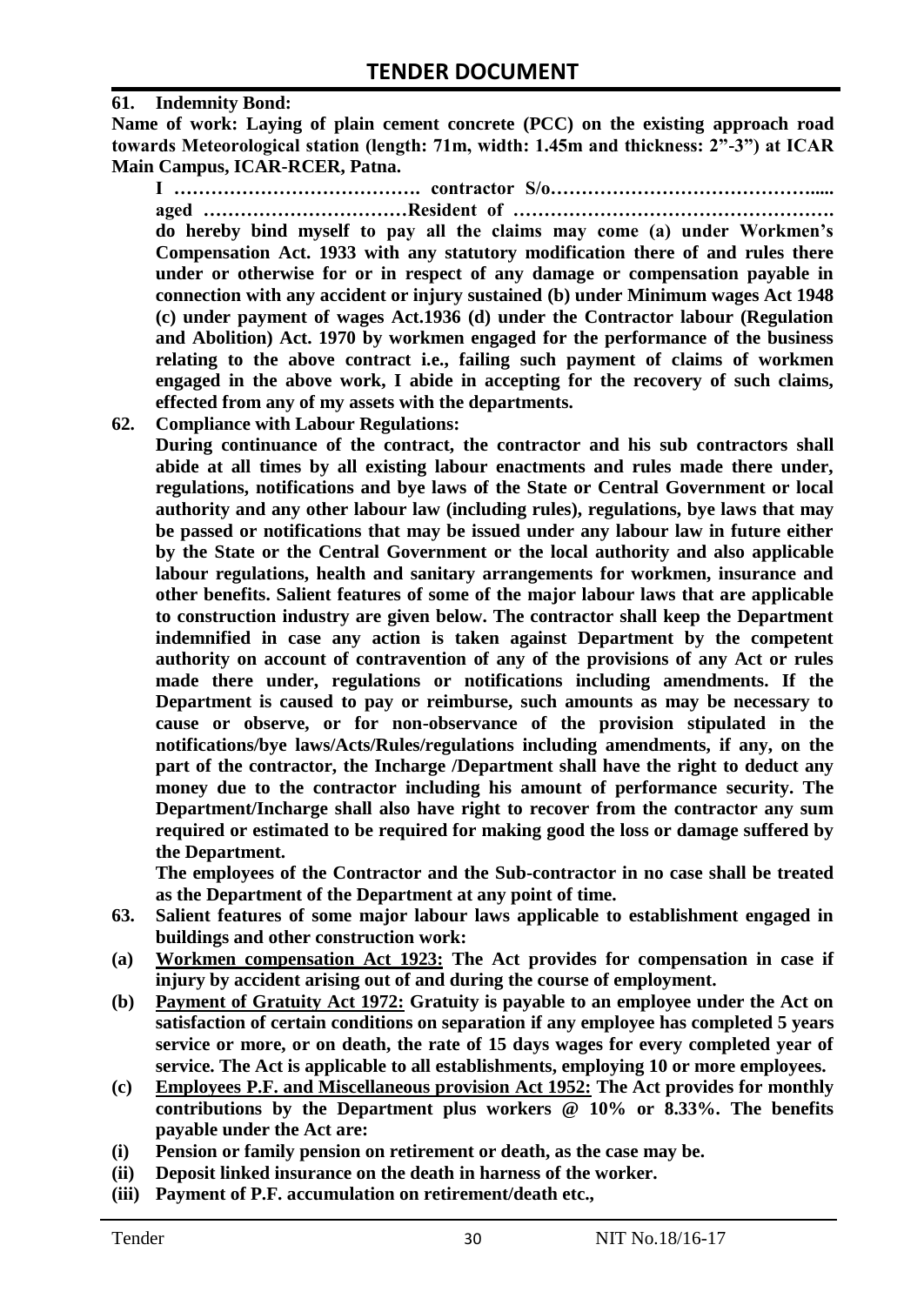- **(d) Maternity Benefit Act 1951: The Act provides for leave and some other benefits to women employees in case of confinements or miscarriage etc.**
- **(e) Contract Labour (Regulation & Abolition) Act 1970: The Act provides for certain welfare measures to be provided by the contractor to contract labour and in case the Contractor fails to provide, the same are required to be provided by the Principal Department by Law. The Principal Department is required to take certificate of Registration and the contractor is required to take license from the designated Officer. The Act is applicable to the establishments or Contractor of Principal Department if they employ 20 or more contract labour.**
- **(f) Minimum wages Act 1948: The Department is supposed to pay not less than the Minimum wages fixed by appropriate Government as per provisions of the Act if the employment is a scheduled employment construction of Buildings, Roads, Runways are scheduled employments.**
- **(g) Payment of wages Act 1936: It lays down as to by what date the wages are to be paid, when it will be paid and what deductions can be made form the wages of the workers.**
- **(h) Equal Remuneration Act 1979: The Act provides for payment of equal wages for work of equal nature to Male or Female workers and for not making discrimination against Female employee in the matters of transfers, training and promotions etc.**
- **(i) Payment of Bonus Act 1965: The Act Is applicable to all establishments employing 20 or more employees. The Act provides for payment of annual bonus subject to a minimum of 8.33% of wages and maximum of 20% of wages to employees drawing Rs. 3500/- per month or less. The bonus to be paid to employees getting Rs.2500/- per months or above and upto Rs.3500/- per month shall be worked out by taking wages as Rs.2500/- per monthly only. The Act does not apply to certain establishments. The newly set-up establishments are exempted for five years in certain circumstances. Some of the State Governments have reduced the employment size from 20 to 10 for the purpose of applicability of this Act.**
- **(j) Industrial Disputes Act 1947: The Act lays down the machinery and procedure fo resolution of Industrial disputes, in what situations a strike or lock- out becomes illegal and what are the requirements for laying off or retrenching the employees or closing down the establishment.**
- **(k) Industrial Employment (Standing Orders) Act 1946: It is applicable to all establishments employing 100 or more workmen (employment size reduced by some of the State and Central Government to 50). The Act provides for laying down rules governing the conditions of employment by the Department on matters provided in the Act and get the same certified by the designated Authority.**
- **(l) Trade Unions Act 1926: The Act lays down the procedure for registration of trade unions of workmen and Departments. The Trade Unions registered under the act have been given certain immunities from civil and criminal liabilities.**
- **(m) Child Labour (Prohibition & Regulation) Act 1986: The Act prohibits employment of children below 14 years of age in certain occupations and processes and provides for regulation of employment of children in all other occupations and processes, Employment Child Labour is prohibited in Building and Construction Industry.**
- **(n) Inter-State Migrant workmen's (Regulation of Employment & Conditions of service) Act 1979: The Act applicable to an establishment, which employs 5 or more interstate migrant workmen through an intermediary (who has recruited workmen in one state for employment in the establishment situated in another State). The inter State migrant workmen, in an establishment to which this Act becomes applicable, are required to be provided certain facilities such as housing, medical aid, traveling expenses from home upto the establishment and back, etc.**
- **(o) The Building and Other Construction workers (regulation of Employment and conditions of service) Act 1996 and the Cess Act of 1996: All the establishments who**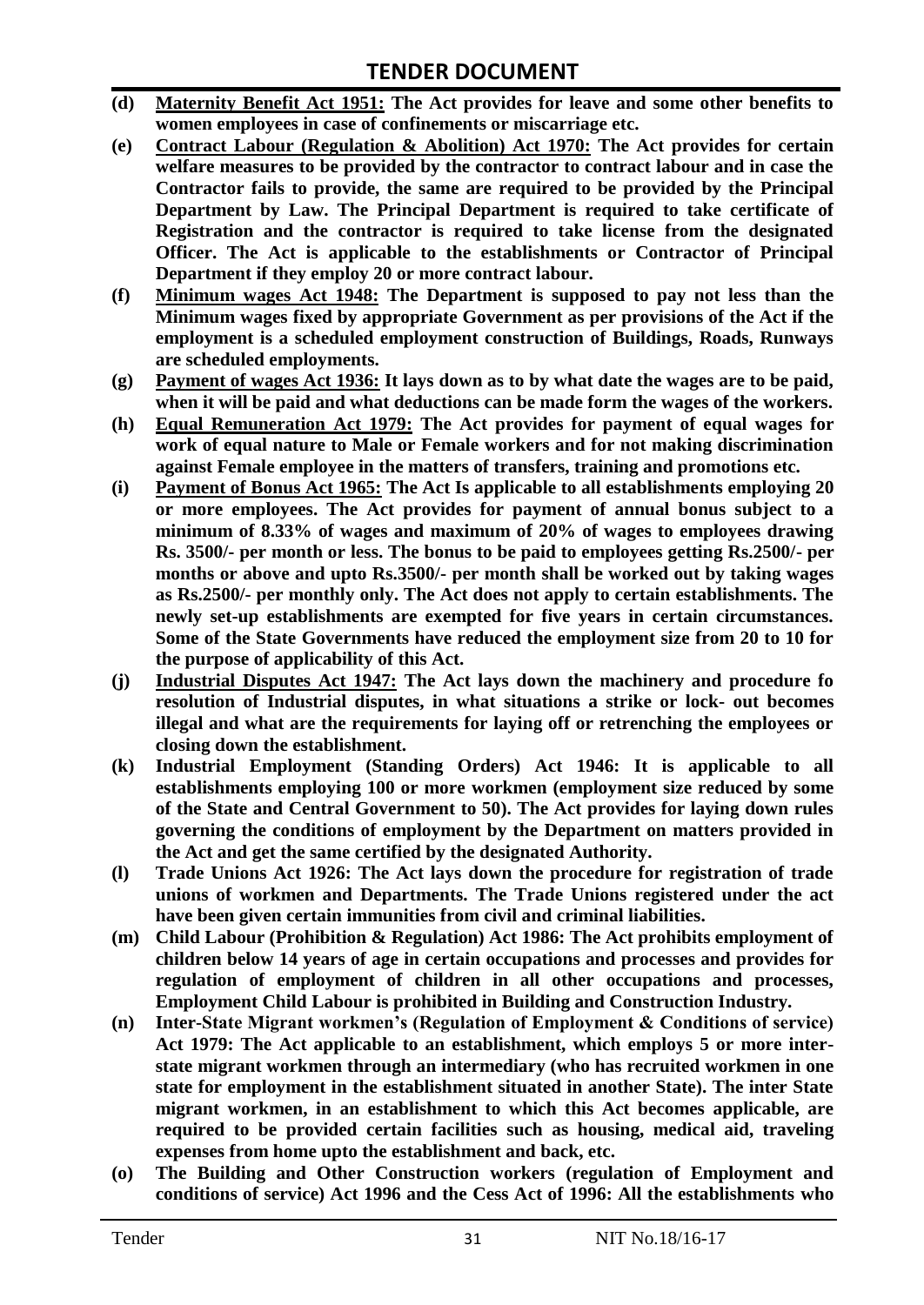**carryon any building or other construction work and employs 10 or more workers are covered under this Act. All such establishments are required to pay cess at the rate not exceeding 2% of the cost of construction as may be modified by the Government. The Department of the establishment is required to provide safety measures at the Building or construction work and other welfare measures, such as Canteens, First-aid facilities, Ambulance, Housing accommodations for workers near the work place etc. The Department to whom the Act applies has to obtain a registration certificate from the Registering Officer appointed by the Government.**

**(p) Factories Act 1948: The Act lays down the procedure for approval of plans before setting up a factory, health and safety provisions, welfare provisions, working hours, annual earned leave and rendering information regarding accidents or dangerous occurrences to designated authorities. It is applicable to premises employing 10 person or more with aid of power or 20 or more persons without the aid of power engaged in manufacturing process.**

#### **64. Liabilities of the Contractor**

64.1 Accident Relief and workmen compensation:

The contractor should make all necessary arrangements for the safety of workmen on the occurrence of the accident, which results in the injury or death of any of the workmen employed by the contractor, the contractor shall within 24 hours of the happenings of the accident and such accidents should intimate in writing to the Consultant and Incharge of the Centre. The contractor shall indemnify Centre against all loss or damage sustained by the Centre resulting directly or indirectly from his failure to give intimation in the manner aforesaid including the penalties or fines if any payable by Centre as a consequence of Centre failure to give notice under workmen"s compensation Act or otherwise conform to the provisions of the said Act in regard to such accident.

- 64.2 In the event of an accident in respect of which compensation may become payable under the workmen"s compensation Act VIII 23 whether by the contractor, by the Government it shall be lawful for the Incharge to retain such sum of money which may in the opinion of the Incharge be sufficient to meet such liability. The opinion of the Incharge shall be final in regard to all matters arising under this clause.
- 64.3 The contractor shall at all times indemnify the Centre against all claims which may be made under the workmen"s compensation act or any statutory modification thereafter or rules there under or otherwise consequent of any damage or compensation payable in consequent of any accident or injuries sustained or death of any workmen engaged in the performance of the business relating to the contractor.

#### **65. Contractor's Staff, Representatives and Labour:**

- (a) The contractor shall, at all times, maintain on the works, staff of qualified Engineers, and Supervisors of sufficient experience of similar other jobs to assure that the quality of work turned out shall be as intended in the specifications. The contractor shall also maintain at the works, a Work Manager or sufficient status, experience and office and duly authorize him to deal with all aspects of the day-today work. All communications to any commitments by the Work Manager shall be considered as binding on the Contractor.
- (b) The Contractor shall at all times submit details of skilled and unskilled labour and equipment employed to the Incharge in prescribed proforma as he may require to assess and ensure the proper progress of work.
- (c) If the contractor does not employ the technical person agreed to on the work a fine may be imposed as decided by the Competent Authority.

#### **66. Accommodation and food:**

The contractor should arrange accommodation he needs, at his own cost. The contractor shall make his own arrangements for supply of food grains, fuel and other provision to his staff and labourers including controlled commodities.

#### **67. Relationship :**

Contractor shall have to furnish information along with tender, about the relationship he is having with any officer of the Centre.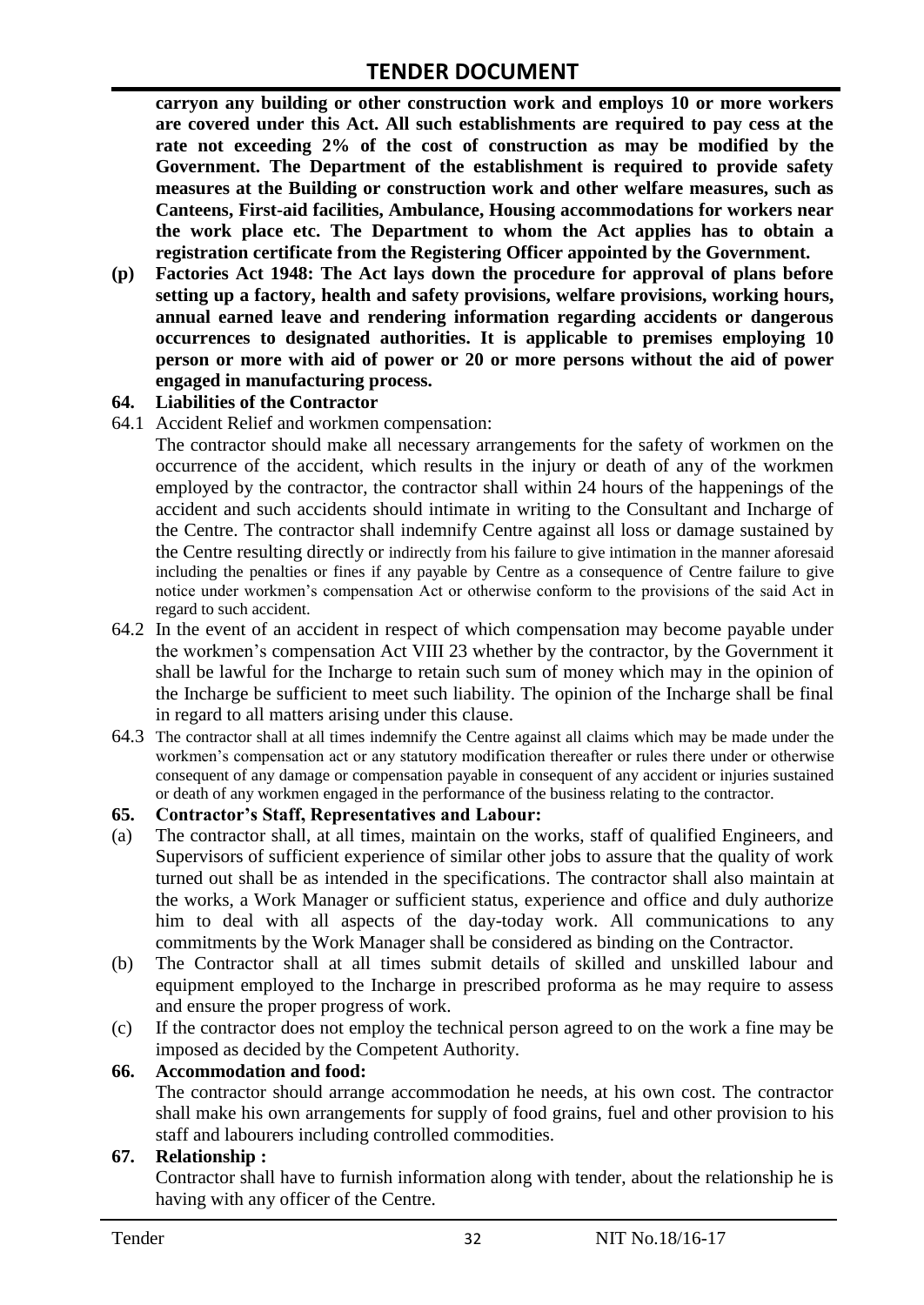#### **68. Protection of adjoining premises:**

The contractor shall protect adjoining sites against structural, decorative and other damages that could be caused by the execution of these works and make good at his cost any such damages.

#### **69. Work during night or on Sundays and holidays:**

The works can be allowed to be carried out during night, Sundays or authorised holidays in order to enable him to meet the schedule targets and the work shall require almost round the clock working keeping in view:

- (i) The provisions of relevant labour laws being adhered to:
- (ii) Adequate lighting, supervision and safety measures are established to the satisfaction of the and
- (iii) The construction programme given by the Contractor and agreed upon by the envisages such night working or working during Sundays or authorised holidays

#### **70. Layout of materials stacks:**

The contractor shall deposit materials for the purpose of the work on such parts only of the ground as may be approved by the Incharge before starting work. A detailed survey, clearly indicating position and areas where materials shall be stacked and sheds built is to be conducted by the contractor at his own cost and only after obtaining necessary approval of the plan for use of sites by the Incharge, the Contractor can use the sites accordingly.

#### **71. Use of blasting materials:**

Procurement of blasting materials and its storage is the responsibility of the contractor. The contractor shall engage licensed blaster for blasting operation. The contractor is to act in accordance with Indian Explosive Act and other rules prevailing, during the execution of work. It is the responsibility of the contractor to see, that works by other agencies in the vicinity are not hampered, in such cases if any claim is made by other agencies that should be borne by the contractor. Carriage of blasting materials, from the magazine to the work site, is the responsibility of the contractor.

#### **72. Plant and Equipment:**

- 72.1 The contractor shall have sufficient plant, equipment and labour and shall work such hours and shifts as may be necessary to maintain the progress on the work as per the approval progress schedule. The working and shifts hours shall comply with the Govt. Regulations in force.
- 72.2 It is to expressly and clearly understood that contractor shall make his own arrangements to equip himself with all machinery and special tools and plant for the speedy and proper execution of the work and the department does not undertake responsibility towards their supply.
- 72.3 The department shall supply such of the machinery that may be available on hire basis but their supply cannot be demanded as matter of right and no delay in progress can be attributed to such non-supply of the plant by the department and the department cannot be made liable for any damage to the contractor. The Contractor shall be responsible for safe custody of the departmental machinery supplied to him (which will be delivered to contractor at the machinery yard at site of work) and he has to make good all damages and losses if any other than fire, wear and tear to bring it to the conditions that existed at the time of issue to the contractor before handing over the same to the department. The hire charges for the machinery handed over to the contractor will be recovered at the rate prevalent at the time of supply. The contractor will have to execute supplemental agreement with at the time of supply of the machinery.
- 72.4 The acceptance of departmental machinery on hire is optional to the contractor.

#### **73. Steel forms:**

Steel forms should be used for all items involving and use of centering and shuttering shall be single plane without any dents and undulations.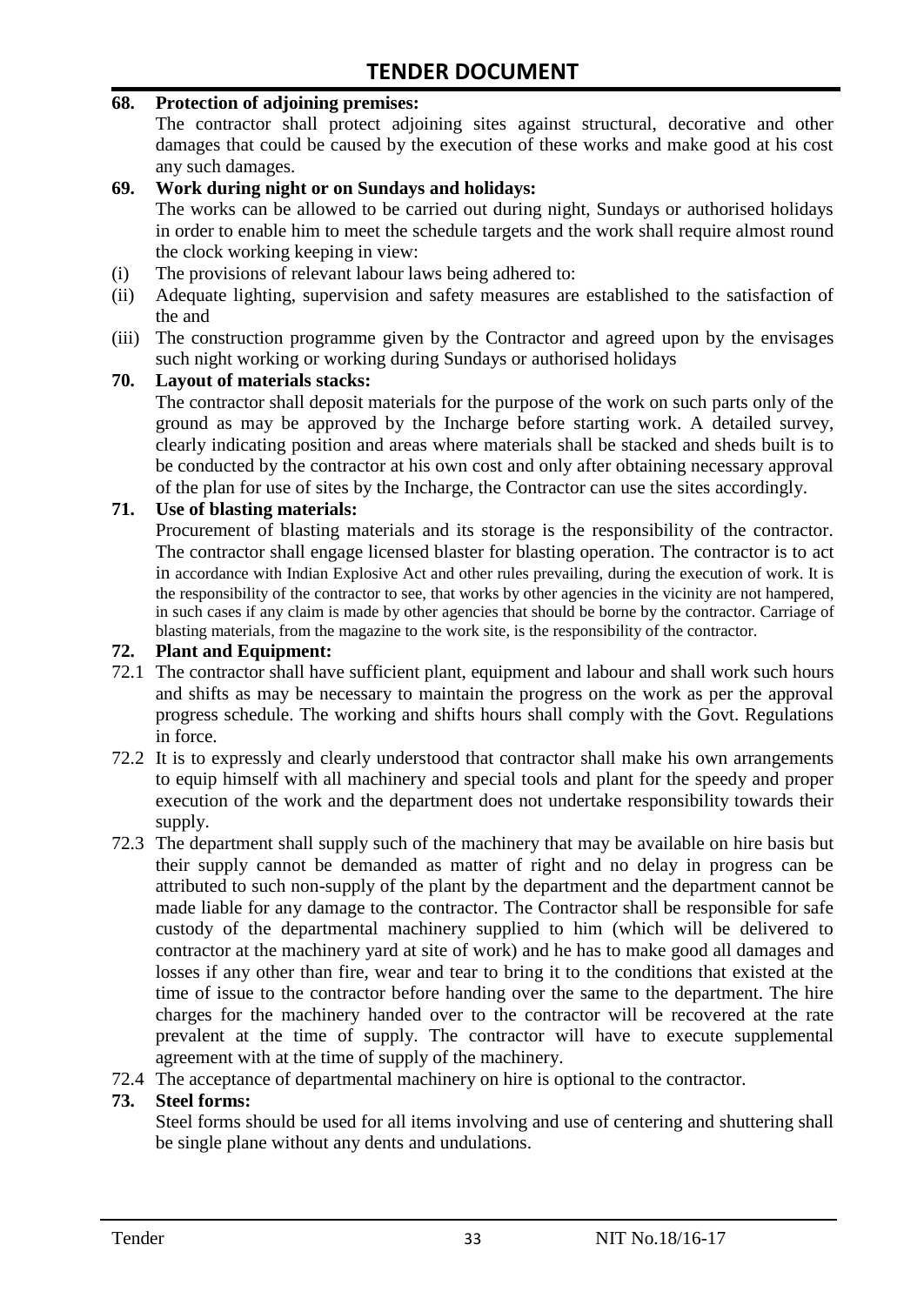#### **74. Inconvenience to public:**

The contractor shall not deposit materials at any site, which will cause inconvenience to public. The Incharge may direct the contractor to remove such materials or may undertake the job at the cost of the contractor.

**75. Conflict of interest:**

**Any bribe, commission, gift or advantage given, promised or offered by on behalf of contractor or his partner, agent or servant or any one on his behalf to any officer, servant, representatives, agents of Incharge or any persons on their behalf, in relation to the obtaining or to execution of this, or any other contract with Incharge shall in addition to any criminal liability, which it may occur, subject to the cancellation of this or all other contracts and also to payment of any loss or damage resulting from any such cancellation. Incharge shall then be entitled to deduct the amount, so payable from any money, otherwise due to the contractor under this or any other contract.**

#### **76. Contract documents and materials to be treated as confidential:**

All documents, correspondences, decisions and orders, concerning the contract shall be considered as confidential and/or restricted in nature by the contractor and he shall not divulge or allow access to them by any unauthorized person

#### **77. General obligations of Contractor:**

- 77.1 The contractor shall, subject to the provision of the contract and with due care and diligence, execute and maintain the works in accordance with specifications and drawings.
- 77.2 The contractor shall promptly inform the Department and the Incharge of any error, omission, fault and such defect in the design of or specifications for the works which are discovered when reviewing the contract documents or in the process of execution of the works.
- 77.3 If Contractor believes that a decision taken by the Incharge was either outside the authority given to the Incharge by the Contract or that the decision was wrongly taken, the decision shall be referred to the technical expert within 14 days of the notification of the Incharge's decisions.
- 77.4 Pending finalisation of disputes, the contractor shall proceed with execution of work with all due diligence

#### **78. Security measures:**

- a) Security requirements for the work shall be in accordance with the Government's general requirements including provisions of this clause and the Contractor shall conform to such requirements and shall be held responsible for the actions of all his staff, employees and the staff and employees of his sub-contractors
- b) All contractors' employees, representatives and sub-contractor's employees shall wear identifications badges provided by the contractor. Badges shall identify the contractor, showing and employee's number and shall be worn at all times while at the site. Individual labour will not be required to wear identification badges.
- c) All vehicles used by the contractor shall be clearly marked with contractor"s name.
- d) The contractor shall be responsible for the security of the works for the duration of the contract and shall provide and maintain continuously adequate security personnel to fulfil these obligations. The requirements of security measures shall include, but not limited to maintenance of order on the site, provision of all lighting, fencing, guard flagmen and all other measures necessary for the protection of the works within the colonies, camps and elsewhere on the site, all materials delivered to the site, all persons employed in connection with the works continuously throughout working and non working period including nights, Sundays and holidays for duration of the contract.
- e) Other contractors working on the site concurrently with the contractor will provide security for their own plant and materials. However, their security provisions shall in no way relieve the contractor of his responsibilities in this respect.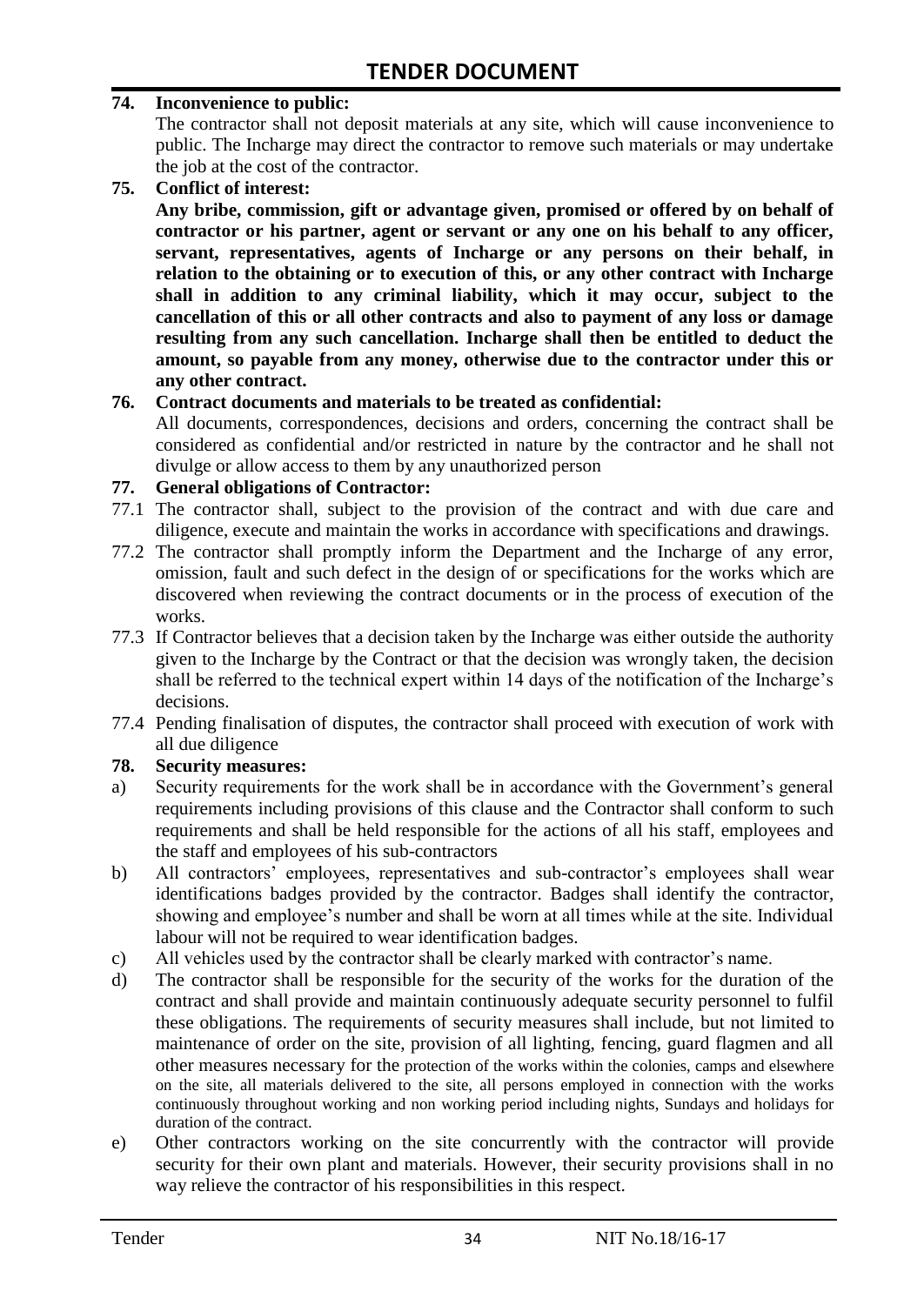f) Separate payment will not be made for provision of security services.

#### **79. Fire fighting measures:**

- a) The contractor shall provide and maintain adequate fire fighting equipment and take adequate fire precaution measures for the safety of all personnel and temporary and permanent works and shall take action to prevent damage to destruction by fire of trees shrubs and grasses.
- b) Separate payment will not be made for the provision of fire prevention measures.

#### **80. Sanitation:**

The contractor shall implement the sanitary and watch and ward rules and regulations for all forces employed under this contract and if the Contractor fails to enforce these rules, the Incharge may enforce them at the expenses of the Contractor.

#### **81. Training of personnel:**

The contractor, shall, if and as directed by the Incharge provide free of any charge adequate facilities, for vocational training of Government Officers, students, Engineers, supervisors, foremen, skilled workmen etc. not exceeding six in number at any one time on the contractor"s work. Their salaries, allowances etc. will be borne by the Government and the training schemes will be drawn up by the Incharge in consultation with the contractor.

#### **82. Ecological balance:**

- a) The contractor shall maintain ecological balance by preventing de-forestation, water pollution and defacing of natural landscape. The contractor shall so conduct his construction operation as to prevent any unnecessary destruction, scarring, or defacing of the natural surrounding in the vicinity of the work. In respect of the ecological balance, Contractor shall observe the following instructions.
- i) Where unnecessary destruction, scarring, damage or defacing may occur, as result of the operation, the same shall be repaired replanted or otherwise corrected at the contractor"s expense. The contractor shall adopt precautions when using explosives, which will prevent scattering of rocks or other debris outside the work area. All work area including borrow areas shall be smoothened and graded in a manner to conform to the natural appearances of the landscape as directed by the Incharge.
- ii) All trees and shrubbery which are not specifically required to be cleared or removed for construction purposes shall be preserved and shall be protected from any damage that may be caused by the contractor's construction operation and equipment. The removal of trees and shrubs will be permitted only after prior approval by the Incharge. Special care shall be exercised where trees or shrubs are exposed to injuries by construction equipment, blasting, excavating, dumping, chemical damage or other operation and the contractor shall adequately protect such trees by use of protective barriers or other methods approval by the Incharge. Trees shall not be used for anchorages. The contractor shall be responsible for injuries to trees and shrubs cause by his operations. The term "injury" shall include, without limitation bruising, scarring, tearing and breaking of roots, trunks or branches. All injured trees and shrubs be restored as nearly as practicable without delay to their original condition at the contractor"s expense.
- (iii) The contractor's construction activities shall be performed by methods that will present entrance or accidental spillage of solid matter contaminants, debris and other objectionable pollutants and wastage into river. Such pollutant and waste include earth and earth products, garbage, cement concrete, sewage effluent, industrial wastes, radio-active substances, mercury, oil and other petroleum products, aggregate processing, mineral salts and thermal pollution. Pollutants and wastes shall be disposed off in a manner and at sites approved by the Incharge.
- (iv) In conduct of construction activities and operation of equipments the contractor shall utilize such practicable methods and devices as are reasonably available to control, prevent and otherwise minimize the air pollution. The excessive omission of dust in to the atmosphere will not be permitted during the manufacture, handling and storage of concrete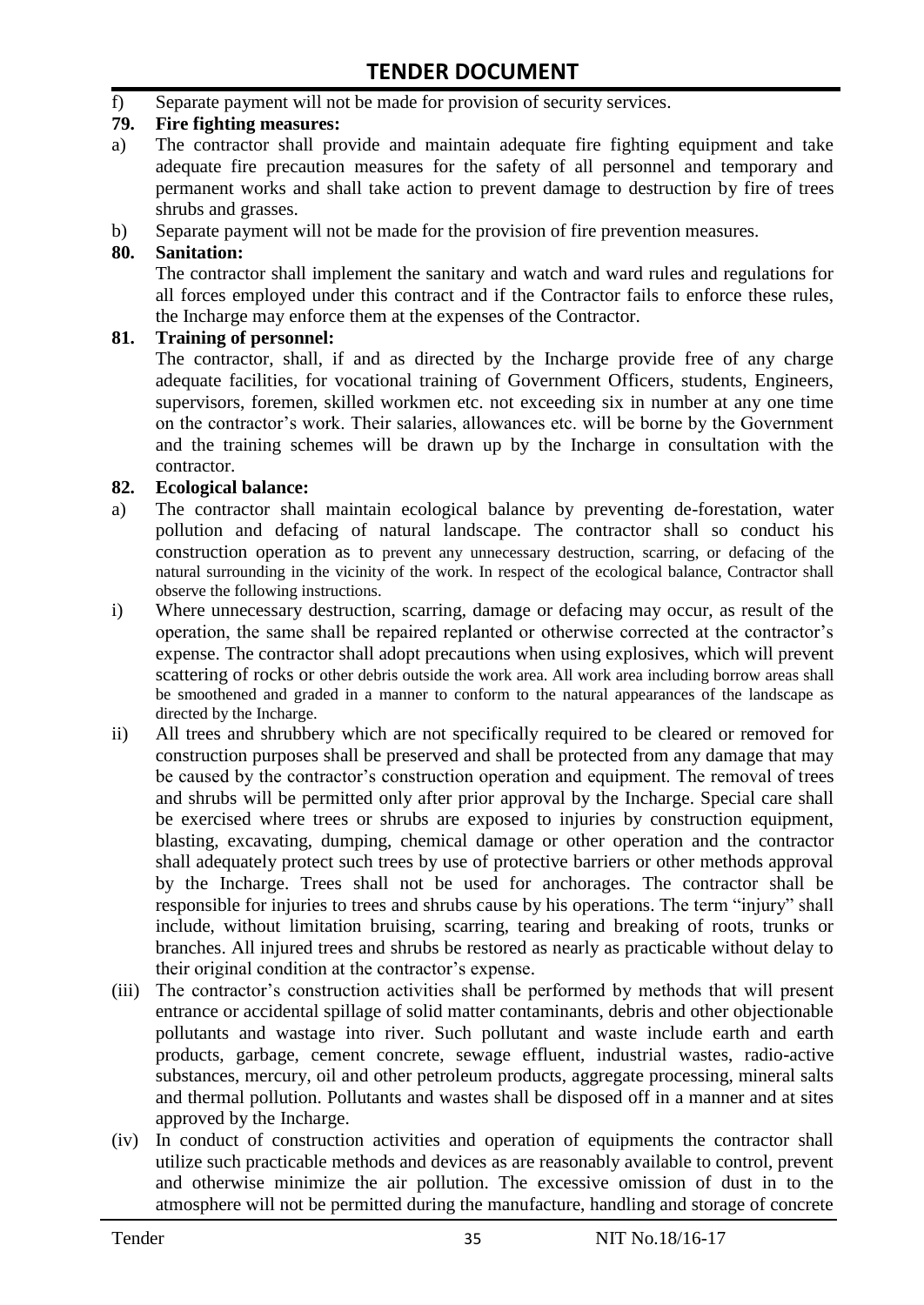aggregates and the contractor shall use such methods and equipment as a necessary for collection and disposal or prevention of dust during these operation. The contractor's methods of storing and handling cement shall also include means of eliminating atmospheric discharges of dust, equipment and vehicles that give objectionable omission of exhaust gases shall not be operated. Burning of materials resulting from clearing of trees, bushes, combustible construction materials and rubbish may be permitted only when atmospheric conditions for burning are considered favourable.

b) Separate payment will not be made for complying with the provisions of this clause and all cost shall be deemed to have been included in the unit rates and prices included in the contract if any provision is not complied with within a reasonable time even after issue of a notice in this respect, the necessary operations would be carried out by the Incharge at the cost of the Contractor, Orders of the Incharge in this respect would be final and binding on the contractor.

#### **83. Preservation of existing vegetation:**

- a) The contractor will preserve and protect all existing vegetation such as trees, on or adjacent to the site which do not unreasonably interfere with the construction as may be determined by the Incharge. The contractor will be held responsible for all unauthorized cutting or damage of trees, including damage due to careless operation of equipment, stockpiling of materials or tracking of grass areas by equipment. Care shall be taken by the Contractor in felling tress authorised for removal to avoid any unnecessary damages to vegetation and tress that are to remain in place and to structures under construction or in existence and to workmen.
- b) All the produce from such cutting of trees by the contractor shall remain the property of Government and shall be properly stacked at site, approved by the Incharge. No payment whatsoever, shall be made for such cutting and its stacking by the Contractor. If an produce from such cutting is not handed over to the Government by the contractor, he shall be charged for the same at the rates to be decided by the Incharge. The recovery of this amount shall be made in full from the intermediate bill that follows.
- c) The contractor shall also make arrangements of fuel deposits for supply of required fuel for the labourer to be employed for cooking purpose at his own cost in order to prevent destruction of vegetation growth in the surrounding area of the work site.

#### **84. Possession prior to completion:**

The Incharge shall have the right to take possession of or use any completed part of work or works or any part there of under construction either temporarily or permanently. Such possession or use shall not be deemed as an acceptance of any work either completed or not completed in accordance with the contract, except where expressly otherwise specified by the Incharge.

#### **85. Payment upon termination:**

If the contract is terminated because of a fundamental breach of contract by the contractor, the Incharge shall issue a certificate for the value of the work done less advance payment received upon the date of the issue of the certificate and less the rate to apply to the work not completed as indicated in the contract data. Additional liquidated damages shall not apply. If the total amount due to the Department exceeds any payment due to the contractor the difference shall be a debt payable to the Department. In case of default for payment within 28 days from the date of issue of notice to the above effect, the contractor shall be liable to pay interest at 12% per annum for the period of delay.

#### **86. Access to the contractor's books:**

Whenever it is considered necessary by the Incharge to ascertain the actual cost of execution of any particular extra item of work or supply of the plant or material on which advance is to be made or of extra items or claims, he shall direct the contractor to produce the relevant documents such as payrolls, records of personnel, invoices of materials and any or all data relevant to the item or necessary to determine its cost etc. and the contractor shall when so required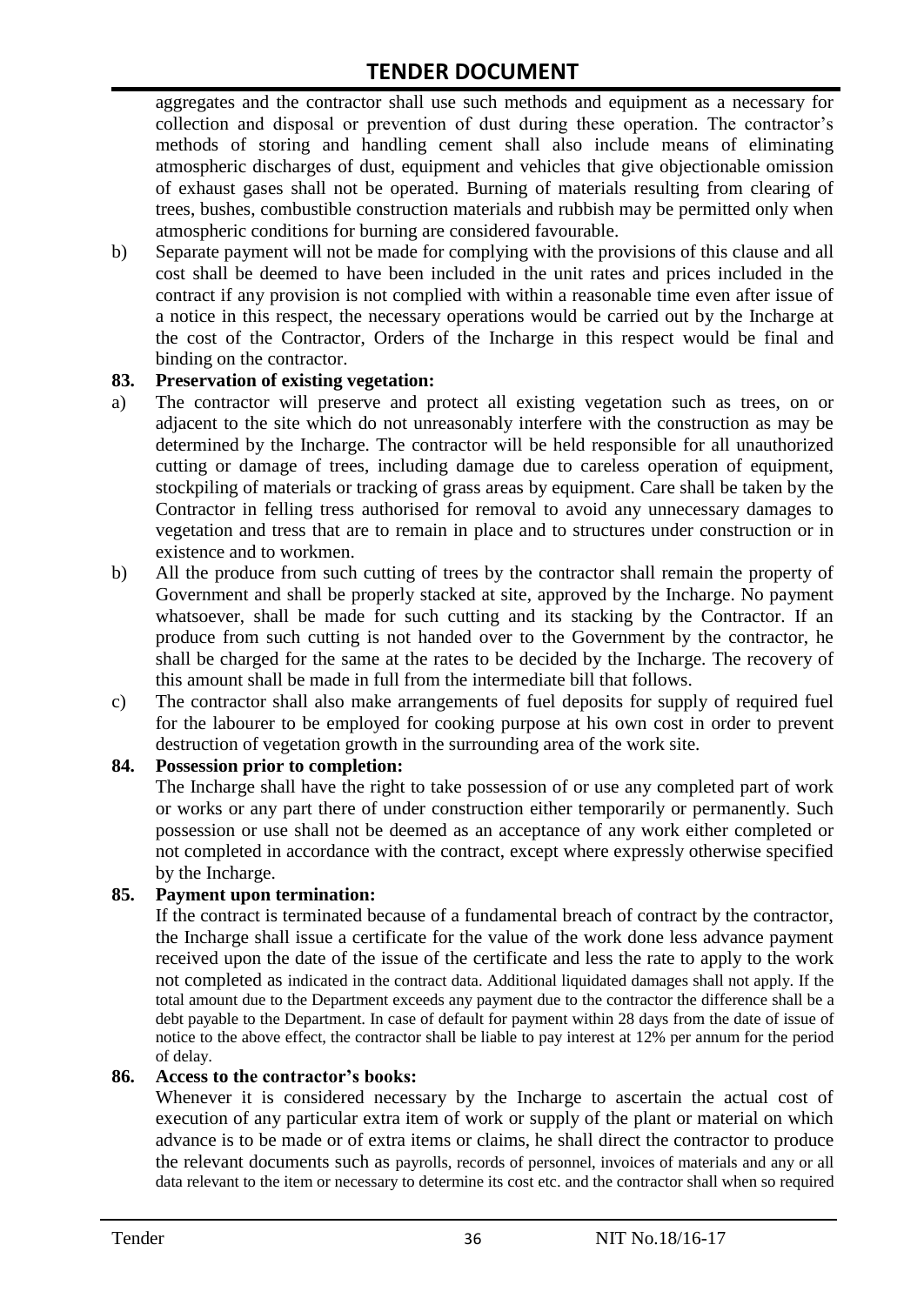furnish all information pertaining to the aforesaid items in the mode and manner that may be specified by the Incharge.

#### **87. Drawing to be kept at site:**

One copy of the drawings furnished to the contractor shall be kept by the contractor on the site and the same shall at all reasonable time be available for inspection and use by the Incharge and the Incharge"s representative and by any other persons authorized by the Incharge in writing.

#### **88. B.I.S. [I.S.I.] books to be kept at site:**

A complete set of Indian Standard specification referred to in "Technical Specifications" shall be kept at site for reference.

#### **89. Site Order Book:**

An order book shall be kept at the site of the work. As far as possible, all orders regarding the work are to be entered in this book. All entries shall be signed and dated by the Department Officer in direct charge of the work and by the contractor or by his representative. In important cases, the Incharge will countersign the entries, which have been made. The order book shall not be removed from the work, except with the written permission of the Incharge.

#### **90. Variations by way of modification, omissions or additions:**

For all modifications, omissions from or additions to the drawings and specifications, the will issue revised plans, or written instructions, or both and no modification, omission or addition shall be made unless so authorised and directed by the Incharge in writing. The shall have the privilege of ordering modifications, omission or additions at any time before the completion of the work and such orders shall not operate to annual those portions of the specifications with which said changes do not conflict. "s Decision:

It shall be accepted as in separable part of the contract that in matters regarding materials, workmanship, removal of improper work, interpretation of the contract drawings and contract specification, mode of the procedure and the carrying out o the work, the decision of the Incharge, which shall be given in writing shall be binding on the contractor.

- **91. Income tax**
- **a) During the currency of the contract deduction of income tax at 2.24% shall be made from the gross value of each bill of the contract, the contract value of which is in excess of Rs. 10,000/- for deduction of tax at rates lower than 2.24% procedure stipulated under section 194-C(4) of Income Tax Act, 1961 shall be followed.**
- **b) Income Tax clearance certificate should be furnished before the payment of final bill.**
- **c) The contractor's staff, personnel and labour will be liable to pay personnel income taxes in respect of their salaries and wages as are chargeable under the laws and regulations for the time being in force, and the contractor shall perform such duties in regard to such deductions thereof as may be imposed on him by such laws and regulations.**
- **92. Value Added Tax (VAT):**
- **92.1. The Contractor has to pay the Sales Tax/ VAT wherever payable.**
- **92.2. The contractor should produce a valid Value Added Tax Clearance Certificate before the payment of the final bill, otherwise payment to the contractor will be withheld.**

#### **93. Supply of construction materials:**

- i) The contractor has to make his own arrangements for procurements, supply and use of construction materials.
- ii) All materials so procured should confirm to the relevant specifications indicated in the bidding documents.
- iii) The contractor shall follow all regulations of the Department/Government of India in respect of import licenses etc., of the procurement of the materials is through imports and he shall be responsible for the payment of applicable duties and taxes, port clearances, inland transportation etc.
- iv) The contractor shall make his own arrangements for adequate storage of the materials.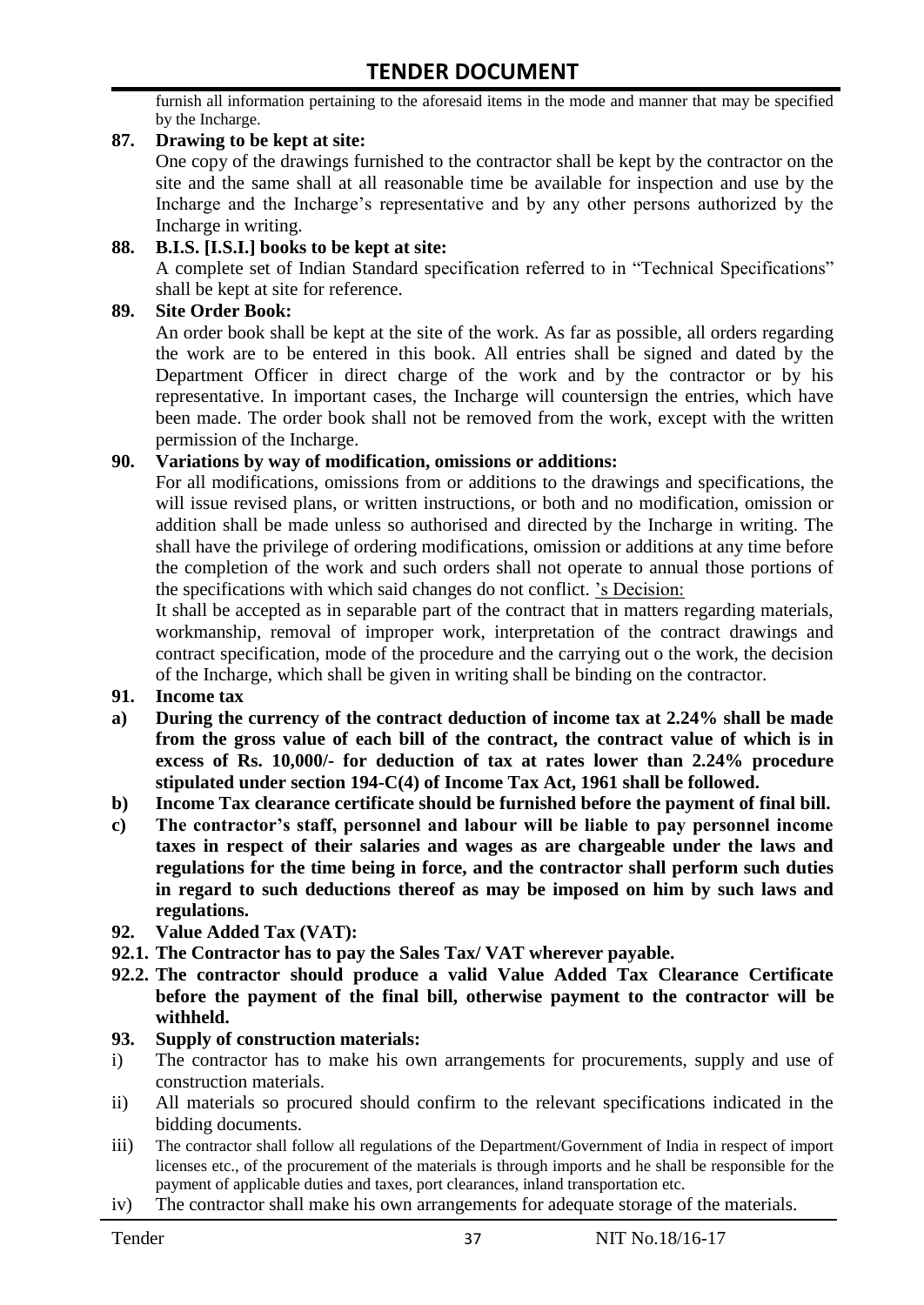# **ADDITIONAL CONDITIONS TO TENDER NOTICE**

A Statement giving brief particulars of equipment and resources that will be put at the disposal of the work under the following classification should accompany the tender

- 1. a. Equipment transport for material viz. Lorrie / Carts, Crushers etc.,
	- b. Organization: 1.Technical 2. Unskilled
	- c. Methods that will be adopted to speed up the work to ensure completion within the prescribed time.
- 2. The contractor shall make his own arrangements for all the tools and plants required for the execution of the work. The equipment if any, available with the Department may be hired to the contractor at rates and conditions prescribed by the Department.
- 3. National Savings Certificates and other Government Bonds will not be accepted towards the Earnest Money Deposit.
- 4. A Separate tender must be submitted to each work as mentioned in the list of works enclosed. Tenders submitted for more than one work in one cover will be rejected. Only one tender should be enclosed in the cover.
- 5. All rejected materials shall be removed from the site, within 24 hours after written instructions of rejecting and materials and ordering their removal have been issued in case of default, on the part of the contractor to carryout such order, the materials will be got removed through other agency at the contractor's risk and cost.
- 6. All materials rejected or obstructing traffic shall be removed by the Contractor, with the least possible delay, within the time specified, failing which it is open to the Department to remove them at the contractor's risk, through other agency. All labour in testing and measuring during measurements and check measurements should be borne by the contractor.
- 7. The contractor shall with his own expenses, make all the arrangements and take all possible steps and precautionary measures, for the safety of the public, during the execution of the electrical works. The rates offered by the contractor should be inclusive of such incidental charges.
- 8. Fully accepted agreement rates will be paid only after all the items of work are completed. The agreement executing authority will decide the exact items, the rates of which are considered to be high, for the purpose of this clause and his decision of the Incharge shall be final and binding on the contractor.
- **9. As per new section 104 – C of the Income Tax 1961, deduction at the rate of 2.24% on the gross amounts of payments, will be made towards Income Tax should the value of the contract exceeds Rs. 10,000/- (Vide Government of India Reference F. N. 275 / 100/ 72 –1 – TJI – dated 29-5-72).**
- 10. Where the value of the contract exceeds the sum of Rs. 10,000/- the contractor has to produce a valid income tax clearance certificate along with the tender, atleast at the time of payment of final bill of the work. In case the final bill is withheld, the bill will be paid only after production of the certificate.
- 11. Once a contractor buys a tender schedule he shall not be permitted to return the schedule.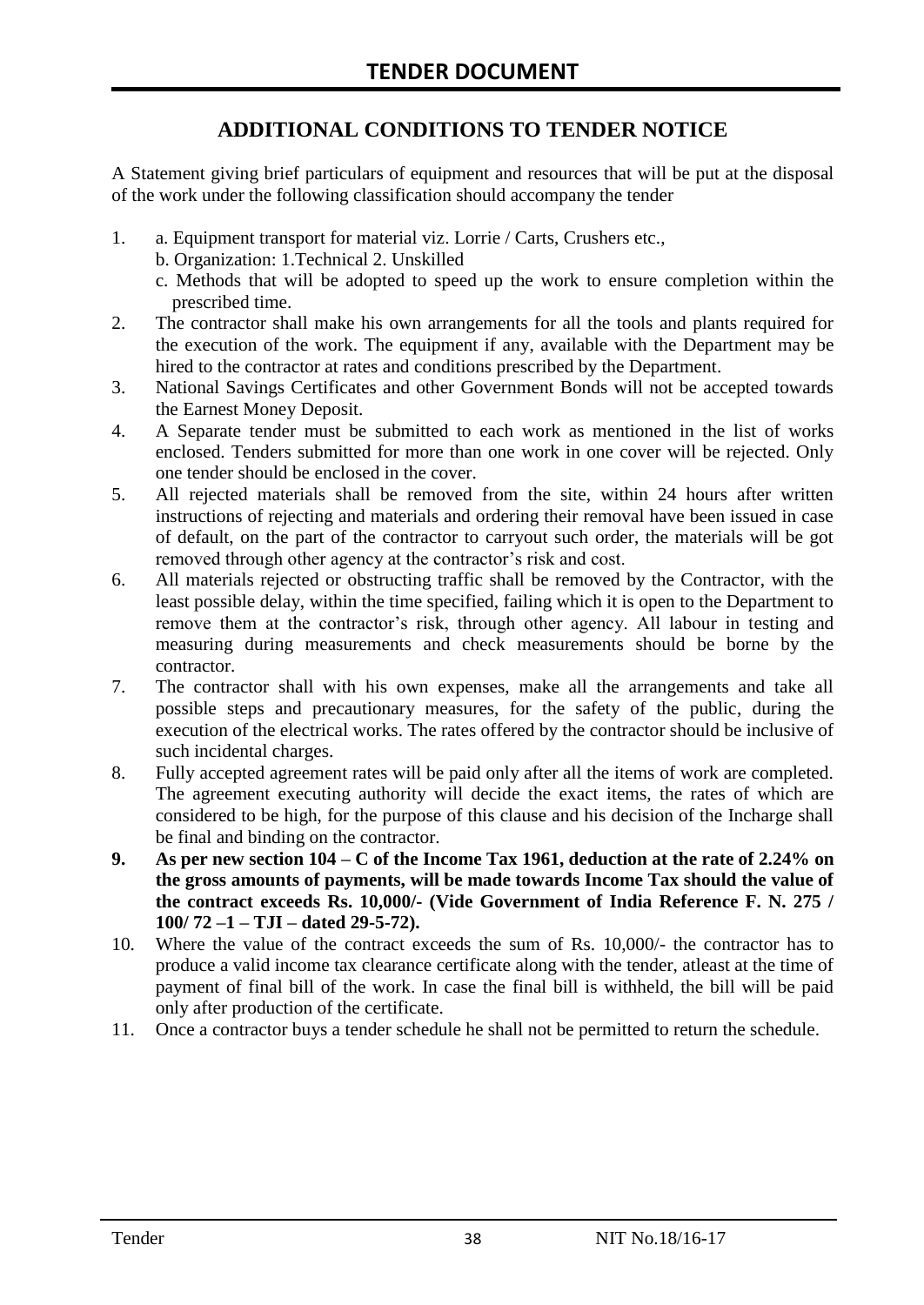# **GENERAL SPECIFICATIONS**

#### **1. General Specifications for (Name of the work)**

#### **2. General Specifications and Instructions for Electrical Work**

- 1. I.E. RULES 1956: The installation shall generally be carried out in conformity with the Indian Electricity rule 1956 as amended from time to time and National Electrical code which contains specific regulations to be adhered to in the supply and use of electricity energy in the interest of safety.
- 2. PRESSURE AND FREQUENCY OF SUPPLY: All current consuming devices shall be suitable for the pressure and frequency of supply stated in the special conditions of contract
- 3. SYSTEM OF WIRING: The wiring shall be carried out on such a system as may be specified in the conditions of contract. "Power wiring shall be kept separate and distinct from lighting wiring. All conductors shall be run as far as possible along the walls and ceiling, so as to be easily accessible for inspection. The balancing of circuits in 3 phase

#### **a) General Conditions for Electrical Works**

- 1. The make of material mentioned in the Schedule A, should be used on the work in variably and the Department reserves the right to insist upon using any of the make of the material mentioned in the Schedule – A from their choice.
- 2. The work shall be carried out strictly in conformity with (i) code of practice for Electrical wiring and fittings in Government Building (ii) The Indian Standard Specification (iii) The Department specification, if the work carried out does not comply with the code of practice and Departmental specifications and if the work man ship is unsatisfactory it will be binding of the contractor to redo the job without any extra cost and pay penalty as decided by the department towards inconvenience caused , if any.
- 3. The work should be carried out under the direct supervision of persons holding a certificate of competency for the type of work involved.
- 4. After completion of work a plan of building should be furnished indicating the location of various main and sub- boards and all the fittings together with a circuit diagram duly numbered ( in the diagram)
- 5. The contractor will be responsible for any defect noticed during either improper workmanship or defective materials supplied by him for two calendar years from the date of final completion of work.
- 6. Lugs should be provided for all earth connections.
- 7. The contractor himself should arrange for the transportation of men and material to their work spot.
- 8. All Civil works and patch works indicated for providing electrical installations should be well finished to the satisfaction of the authorities. A certificate from them should be obtained to the effect that the Civil and patch work done is to the satisfaction of authorities. It will be the responsibility of the electrical contractor to obtain such certificate from the Engineer. Unless such certificate is produced this office will have right to with held the bill.
- 9. Concreting to the pole and providing independent earthing should be done in presence of departmental staff.
- 10. The distribution boards with Switch controls shall be separate in each floor for normal supply and essential supply.
- 11. The lighting circuits shall be provided with separate conductor to enable to connect the normal lighting and essential lighting without linking to any of the above systems to ensure to switch over to essential supply in order to have minimum lighting to avoid inconvenience to the staff working.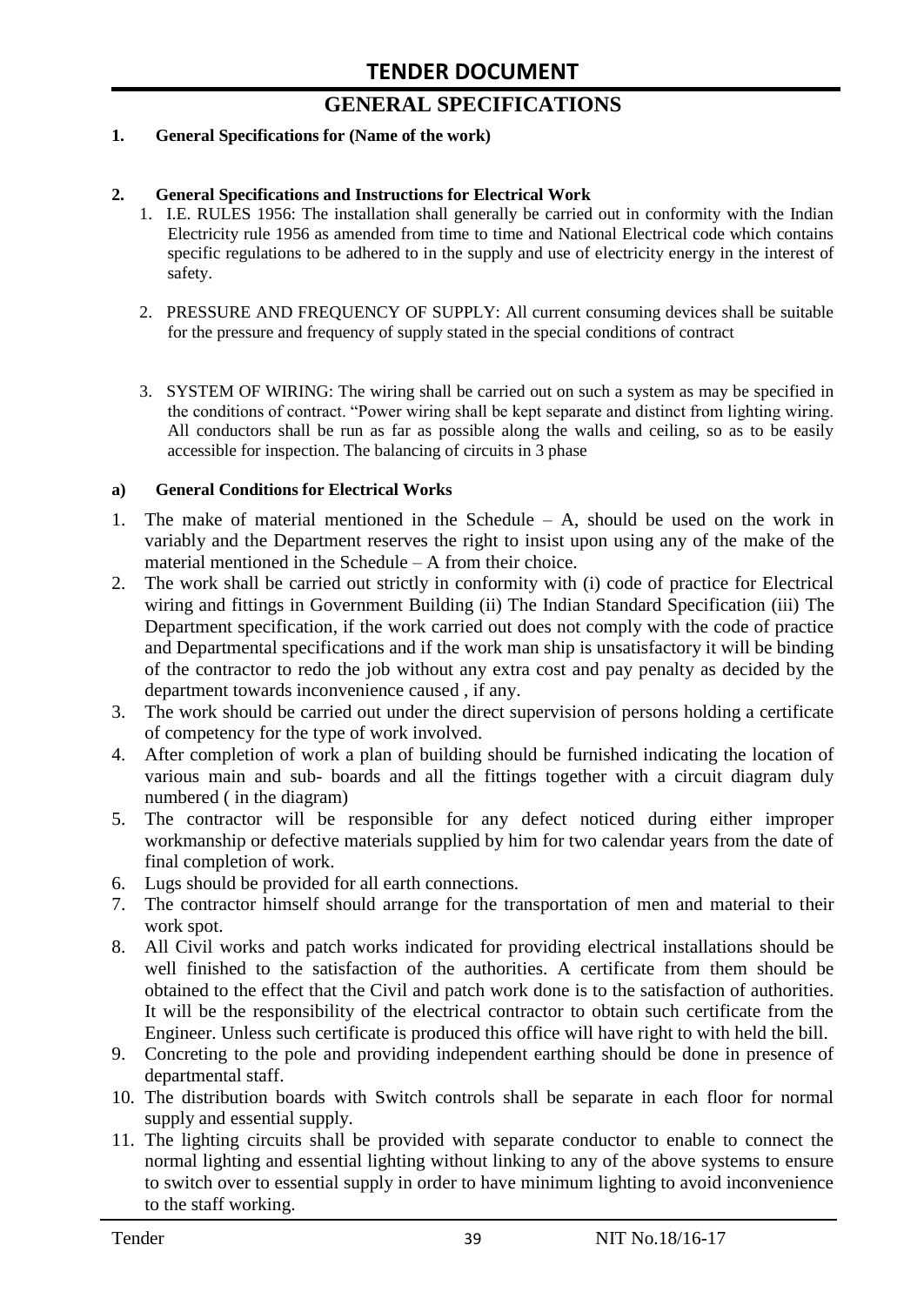- 12. The control for the luminaire to be provided in the hall for both to be connected to the normal supply and essential supply shall be separate and away from the each system.
- 13. For the points to be connected to essential supply, a separate conduit system is to be laid as enumerated in the above conditions includes circuit main of any system.
- 14. The locations for the D. B"s and Switch controls for essential supply will be decided during the course of execution where the circuit conduit way have to be terminated.
- 15. The tenderer / agency is bound to supply the materials prescribed in Schedule A and no change of specification and make will be entertained. The tenderer has to survey the market regarding availability of the materials for specified item brand / specified make in schedule – A of the tender schedules before tendering for the work. In case of Discrepancy Final Decision will be taken by the tender accepting authority.
- 16. The tenderer has to furnish the copy of the relevant test certificates /delivery challan against the materials supplied in support of genuine electrical materials.
- 17. Tenderer has to furnish compliance report comprising the details of the testing of the installation duly indicating IR values and fitness before the Energisation as per IE rules and he is solely responsible after Energisation of the installation during the defect liability.
- 18. It is bounded duty of the tenderer to see that the site is taken over after issue of the work order or after signing the agreement and should commence the work without delay. Any failure in this regard will be viewed seriously and necessary penalty will be levied as per agreement conditions.
- 19. The tenderer has to keep the necessary test equipment at site at his own cost for the convenience of the inspecting officers till the work is completed.

#### **Drawings**

#### **1. Discrepancies**

- 1.1 In case of discrepancies between documents the following order of procedure shall apply:-
- 1.1.1 Between the written description of written dimensions in the drawings and the corresponding one in the specifications, the latter shall apply.
- 1.1.2 Figured dimensions shall supersede scaled dimensions. The drawings on a larger scale shall take precedence over those on a smaller scale.
- 1.1.3 Drawings issued as construction drawings from time to time shall supersede tender drawings and also the correspondence drawings previously issued.
- Note: The contractor should not execute any component of work without obtaining the working drawings. Any work done without drawings shall be at the contractor"s responsibility only. Acceptance for such work will be at the discretion of the Incharge.

#### **2.0 SECRECY CLAUSE**

The drawings and specifications made available to the tenderer shall exclusively be used on the work and they are retained from passing on each plan to any unauthorized hand either in parts or in full under the provisions of Section-3 and 5 of the official secrets Act 1923. Any violation in this regard will entail suitable action under appropriate clause or official secret Act 1923.

- 3. The Drawings enclosed to the tender are as follows:
	- a. Site plan and Building Plan **(as per page No.).**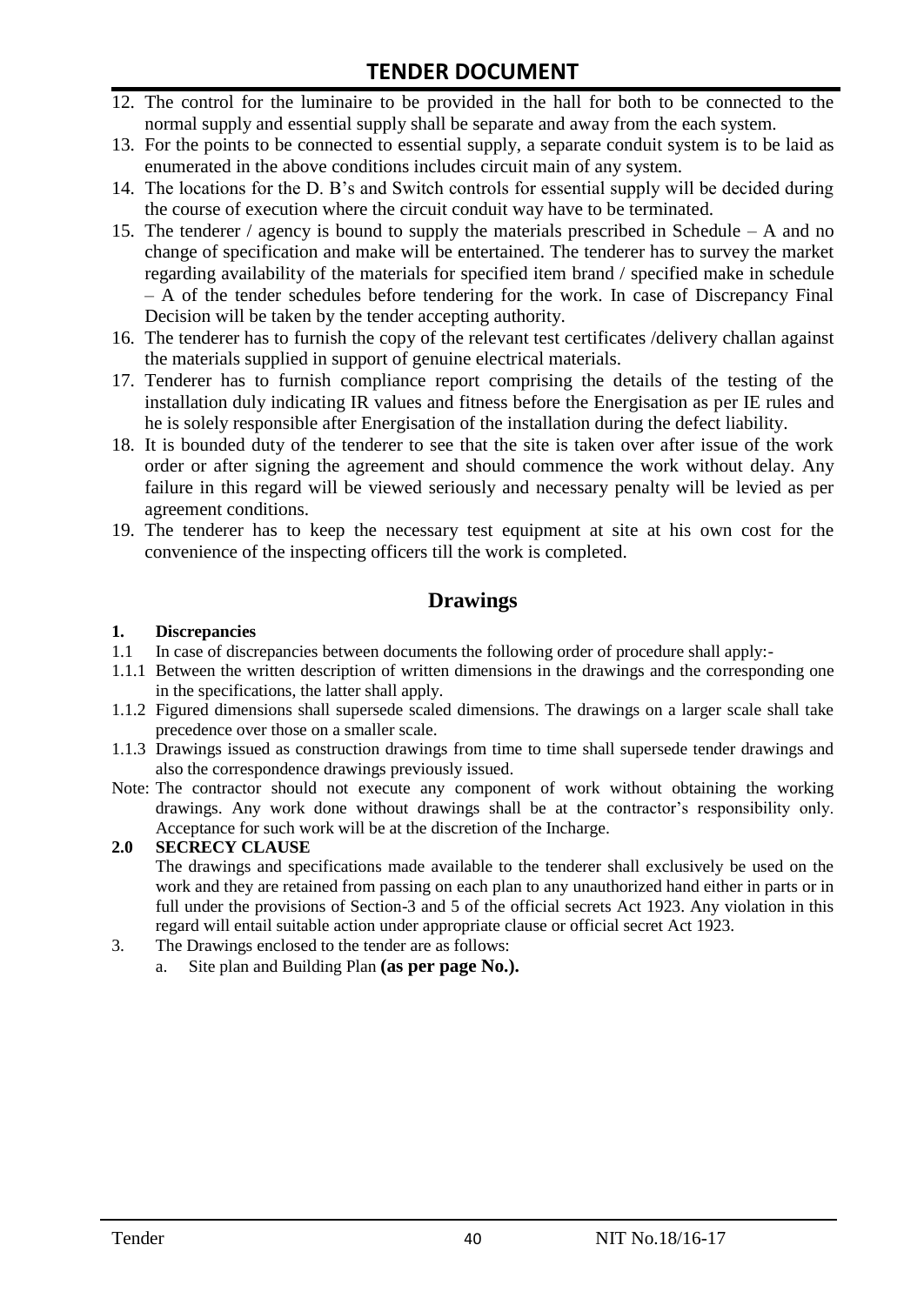#### **BILL OF QUANTITIES**

**Name of work: Laying of plain cement concrete (PCC) on the existing approach road towards Meteorological station (length: 71m, width: 1.45m and thickness: 2"-3") at ICAR Main Campus, ICAR-RCER, Patna.**

#### **PREAMBLE**

- 1. The Bill of Quantities shall be read in conjunction with the instructions to Tenderers, General and Special conditions of Contract Technical Specifications and Drawings.
- 2. The quantities given in the Bill of Quantities are estimated and provisional and are given to provide common basis for tendering. The quantities here given are those upon which the lumpsum tender cost of the work is based but they are subject to alterations, omissions, deductions or additions as provided for in the conditions of this contract and do not necessarily show the actual quantities of work to be done. The basis of payment will be actual quantities of work ordered and carried out as measured by the Contractor and verified by the Engineer and valued at the estimate rate plus or Bill of Quantities where applicable, and otherwise at such rates and prices as the Incharge may fix within the terms of Contract.
- 3. The estimate rates in the Bill of Quantities shall, except in so-far as it is otherwise provided under the Contract include cost of all constructional material, labour, machinery, transportation, erection, maintenance, profit, taxes and duties together with all general risks, liabilities and obligations set out or implied in the Contract.
- 4. The plans enclosed with the tender are liable to be altered during execution of work as per necessity of site conditions. The Tender rate quoted by the tenderer shall hold good for execution of work even with altered plans.
- 5. The whole cost of complying with the provisions of the Contract shall be included in the estimated rates for items provided in the Bill of Quantities and where no items are provided in the Bill of Quantities, their cost shall be deemed to be distributed among the estimate rates entered for the related items of work.
- 6. General directions and descriptions of work and materials are not necessarily repeated nor summarised in the Bill of Quantities. References to the relevant sections of the Contract documentation shall be made before entering estimate rate against each item in the Bill of Quantities.
- 7. The method of measurements of completed work for payment shall be in accordance with the relevant B.I.S. Codes.
- 8. All items of work are to be executed as per the drawings / specifications supplied with the contract documents. If there is any contradiction between the drawings and the text of the specifications, the later shall prevail.
- 9. The Tenderer should inspect and select the quarries of his choice before he quotes the tender rate in the Schedule of Bill of Quantities and satisfy himself about the availability of required quantum of materials.
- 10. Diversion drains should be excavated before completion of the embankments and the useful soils should be used in the nearby embankments.
- 11. The actual mix proportion by weight to be adopted during execution will be got designed in the laboratories to suit the grade of concrete and mortar to be used. It will be the responsibility of the contractor to manufacture concrete and mortar of required strength.
- 12. The quantum of measurement for all items of earthwork involving conveyance manually or by machinery shall be as assessed by level measurement. The measurements for the embankment will be for the consolidated banks only.
- 13. Wherever bailing out of water is involved either for excavation or for foundations or for constructions, the rate quoted shall take into account the dewatering charges necessary. No separate payment will be made for dewatering.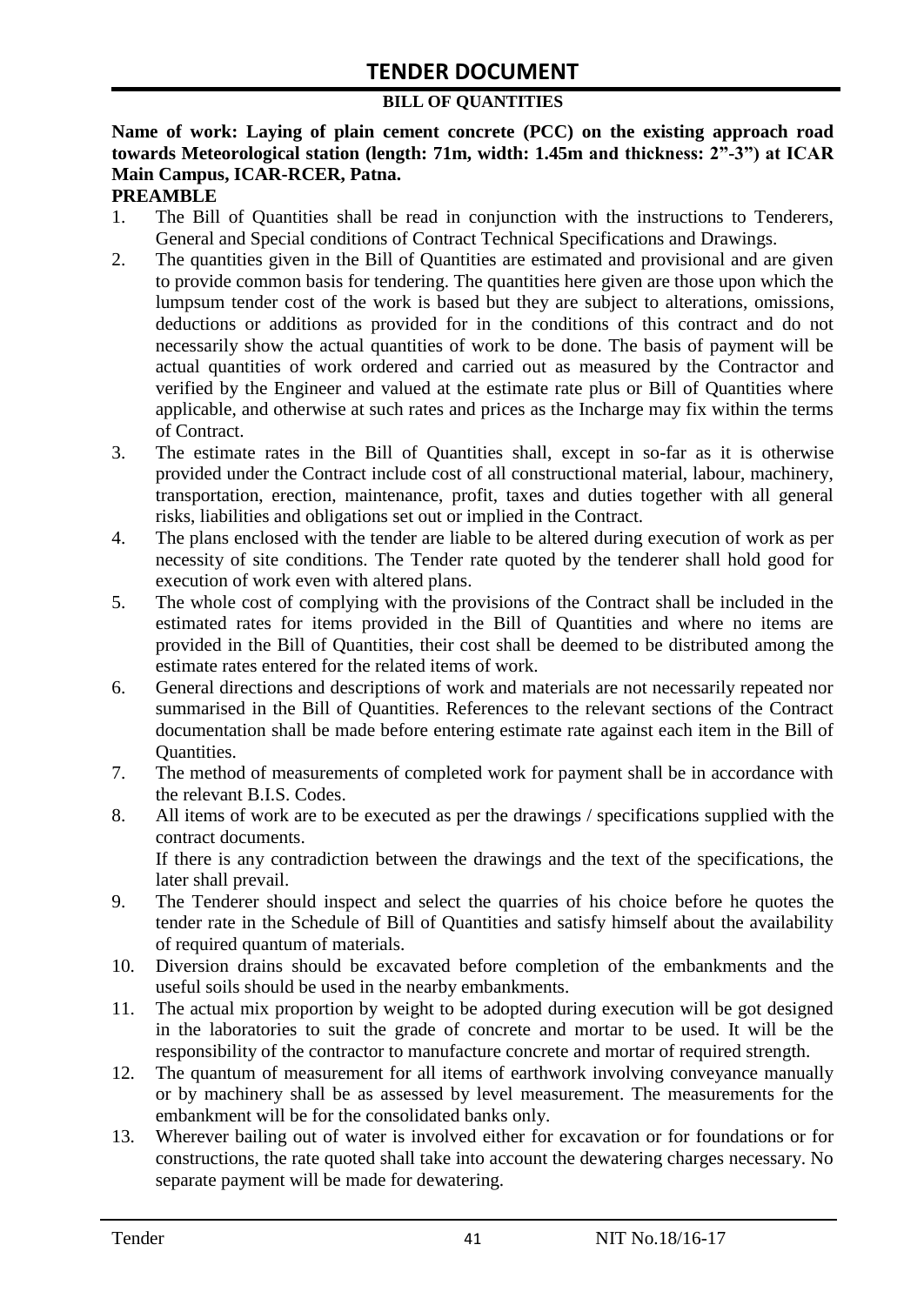- 14. Wherever embankment work is involved, useful soils approved by the Incharge from the cutting reaches and diversion drains shall be taken and used for forming nearby embankments soils used for constructions will be at free of cost.
- 15. The quoted tender rates shall also include the work of any kind necessary for the due and satisfactory construction, completion and maintenance of the works according to the drawings and these specifications and further drawings and orders that may be issued by the Incharge from time to time. The quoted tender rate shall include compliance by the Contractor with all the general conditions of contract, whether specifically mentioned or not in the various clauses of these specifications, all materials, machinery, plant, equipment, tools, fuel, water, strutting, timbering, transport, offices, stores, workshop staff, labour and the provision of proper and sufficient protective works, diversions, temporary fencing and lighting. It shall also include safety of workers, first aid equipments suitable accommodation for the staff and workmen, with adequate sanitary arrangements, the effecting and maintenance of all insurances, the payment of all wages, salaries, fees, royalties / Taxes, duties or other charges arising out of the execution of works and the regular clearance of rubbish, reinstatement and clearing-up of the site as may be required on completion of works safety of the public and protection of the works and adjoining land. The work of Building in quality control / assurance shall be deemed to be covered in the quoted rate.
- 16. The Contractor shall ensure that, the quoted tender r a t e shall cover all stages of work such as setting out, selection of materials, selection of construction methods, selection of equipment and plant, deployment of personnel and supervisory staff, quality control testing etc. The work quality assurance shall be deemed to be covered in the tender rate.
- 17. a) The special attention of the tenderer is drawn to the conditions in the tender notices and the Standard preliminary specifications containing therein. These preliminary specifications shall apply to the agreement to be entered into between the contractor and the ICAR-RCER and shall form an in-separable condition of the contract along with the estimate. All these documents taken together shall be deemed to form one contract and shall be complimentary to another.

b) The tenderer shall examine, closely the BIS also the standard preliminary specifications contained therein and sign the Incharge office copy of the BIS and its addenda volume in token of such study before submitting his overall tender rate which shall be for finished work in-situ. He shall also carefully study the drawings and additional specifications and all the documents, which form part of the agreement to be entered into by the successful tenderer.

- 18. The tenderers attention is directed to requirements for materials conforming to the Bureau of Indian Standards specifications etc., shall be used on the work and the tenderers shall quote his overall tender rate accordingly.
- 19. The tenderer has to do his own testing of materials and satisfy himself that they conform to the specifications of respective I.S.I. Codes before tendering.
- 20. The contractor shall himself procure the required construction materials of approved quality including the earth for formation of embankment and water from quarries / sources of his choice. All such quarries / sources of materials required for the work shall be got approved by the Incharge in writing well before their use of the work.
- 21. The contractor shall himself procure the steel, cement, Bitumen, Blasting materials, sand, metal, soils, etc., and such other materials required for the work well in advance. The contractor has to bear the cost of materials for conveyance. The department will not take any responsibility for fluctuations in market in cost of the materials, transportation and for loss of materials etc.
- 22. Inspection of site and quarries by the tenderer: Every tenderer is expected before quoting his overall tender rate, to inspect the site of proposed work. He should also inspect the quarries and satisfy himself about the quality, and availability of materials. The best class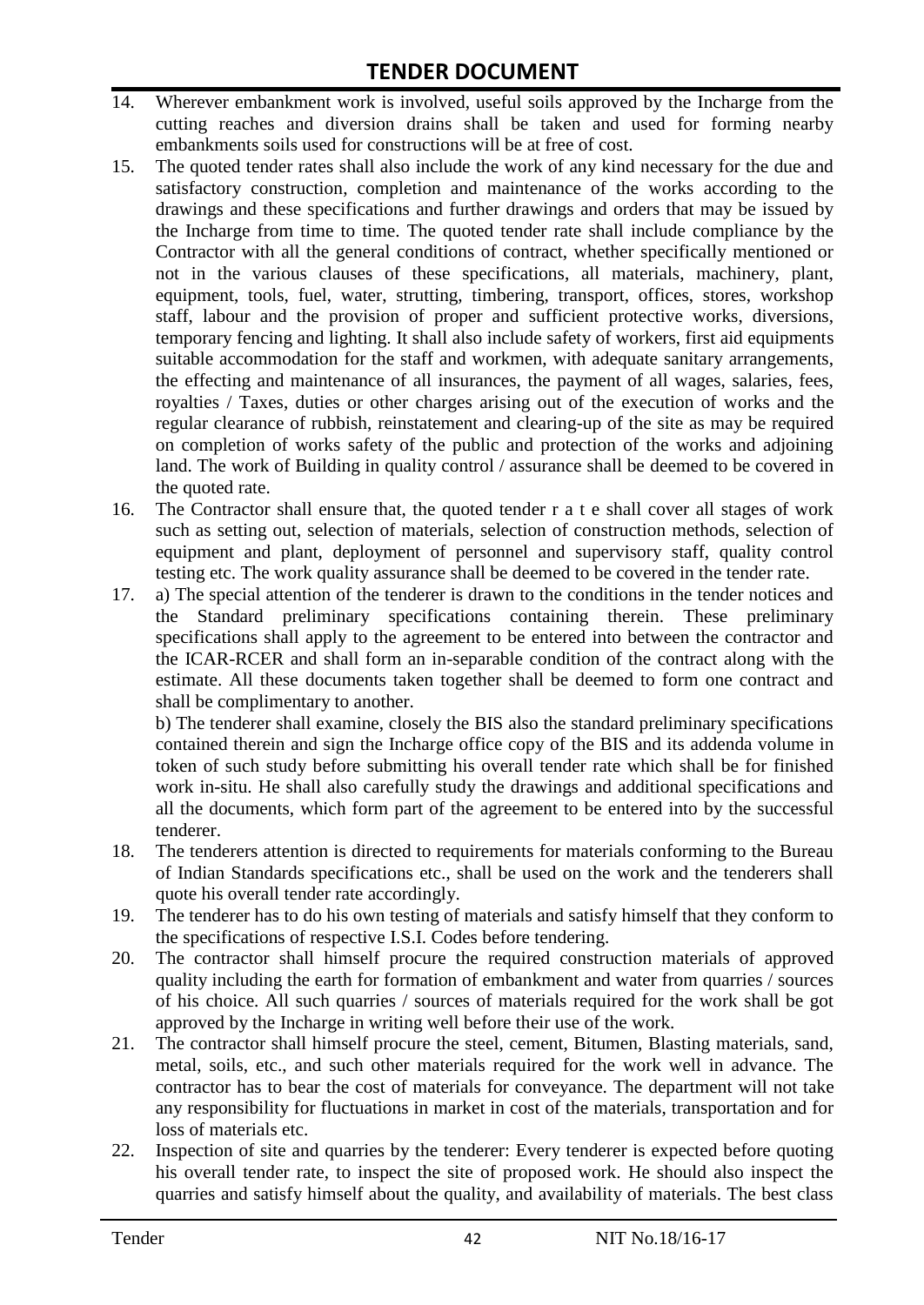of materials to be obtained from quarries, or other sources shall be used on the work. In every case the materials must comply with the relevant standard specifications. Samples of materials as called for in the standard specifications or in this tender notice, or as required by the, in any case, shall be submitted for the "s approval before the supply to site of work is begun.

- 23. The tenderer"s particular attention is drawn to the sections and clauses in the BIS/CPWD specification dealing with
	- a) Test, inspection and rejection of defective materials and work.
	- b) Carriage
	- c) Construction plant
	- d) Water and lighting
	- e) Cleaning up during the progress and for delivery.
	- f) Accidents
	- g) Delays
	- h) Particulars of payments.

The contractor should closely peruse all the specification clauses, which govern the overall tender rate he is tendering.

- 24. The defect liability period of contract in terms of GO Ms No: 8, T(R&B)Dept.dated: 8.1.2003 is twenty four months.
- 25. The estimate rates for items shown in the Schedule "A" include all construction materials. No escalation in rates will be paid unless specified in the tender document. The tenderer has to quote an overall tender rate considering all the aspects of the tender to complete the finished item of work as per the B.I.S. specifications, the special specifications appended, Drawings etc.
- 26. If there is any contradiction between UE / and B.I.S. specifications, listed and detailed technical specifications, the latter shall prevail.
- 27. In case of a job for which specifications are not available with the Schedule or in B.I.S. code and are required to be prescribed, such work shall be carried out in accordance with the written instructions of the Incharge.
- 28. The contractor should use the excavated useful soils and stone for construction purpose. Soils used for construction either for homogeneous section in hearting or in casing zone based on the suitability will be at free of cost and the cost of stone used for construction purpose will be recovered from the contractor's bill.

The contractor should quote his tender rate keeping in view of the above aspects.

- 29. Additions and alternations by the Tenderer in the Schedule of quantities will disqualify the tender.
- 30. In the case of discrepancies between the written description of the item in the Schedule "A" and the detailed description in the specification of the same item, the latter shall be adopted.
- 31. The Unit rates noted below are those governing payment of extras or deductions for omissions according to the conditions or the contract as set-forth in the preliminary specifications of the Indian standard specifications and other conditions of specification of this contract.
- 32. It is to be expressly understood that the measured work is to be taken according to the actual quantities when in place and finished according to the drawings or as may be ordered from time to time by the and the cost calculated by measurement or weight at their respective rates without any additional charge for any necessary or contingent works connected works connected herewith. The rate quoted are for works in situ and complete in every respect.
- 33. For all items of work in excess of the quantities indicated the rates payable for such excess quantities will be tendered rates.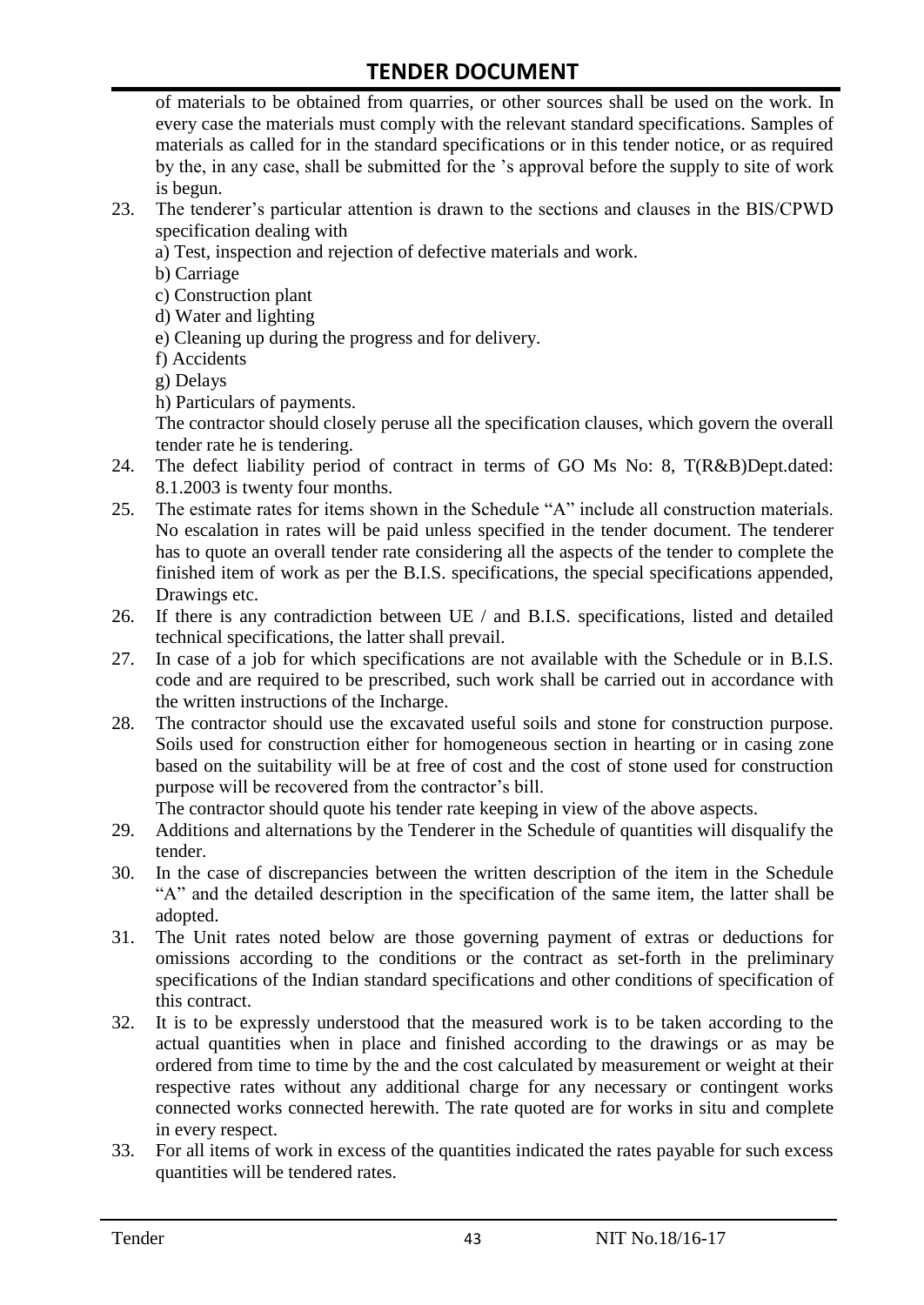- 34. For all items of work, intermediate payment will be made provisionally as per relevant clause. Full-accepted agreement rates will be paid only after all the items of works are completed.
- 35. The contractor is bound to execute all supplemental works that are found essential incidental and inevitable during execution of main work.
- 36. The payment of rates for supplement items of work will be regulated as under.

Supplemental items directly deductible from similar items in the original agreement.

The rates shall be derived by adding to or subtracting from the agreement rate of such similar item the cost of the difference in the quantity of materials labour between the new items and similar items in the agreement worked out with reference to the schedule of rates adopted in the sanctioned estimate with which the tenders are compared.

a) Similar items but the rates of which cannot be directly deducted from the original agreement.

b) Purely new items which do not correspond to any item in the agreement.

The rate of all such items shall be overall tender rate.

#### **37. ENTRUSTMENT OF ADDITIONAL ITEMS.**

- a) Where ever additional items not contingent on the main work and outside the scope of original agreement are to be entrusted to the original contractor dispensing with tenders and if the value of such items exceeds the limits upto which the officer is empowered to entrust works initially to contractor without calling for tenders approval of next higher authority shall be obtained. Entrustment of all such items on nomination shall be rates not exceeding the estimate rates.
- b) Entrustment of supplement items contingent on the main work will be authorised by the officers upto the monetary limits upto which they themselves are competent to accept items in the original agreement so long as the total amounts upto which they are competent to accept in an original agreement rates for such items shall be worked in accordance with the procedure prescribed by CPWD.
- c) Entrustment of either the additional supplemental items shall be further subject to the provisions under CPWD Code viz., the items shall not be ordered by an officer on his own responsibility if the revised estimate or deviation statement providing for the same requires the sanction of higher authority.
- Note:It may be noted that the term estimate rate used above means the rate in the sanctioned estimate with which the tender"s compared or if no such rate is available in the estimate the rate derived will be with reference to the schedule of rates adopted in the sanctioned estimate with which tenders are compared.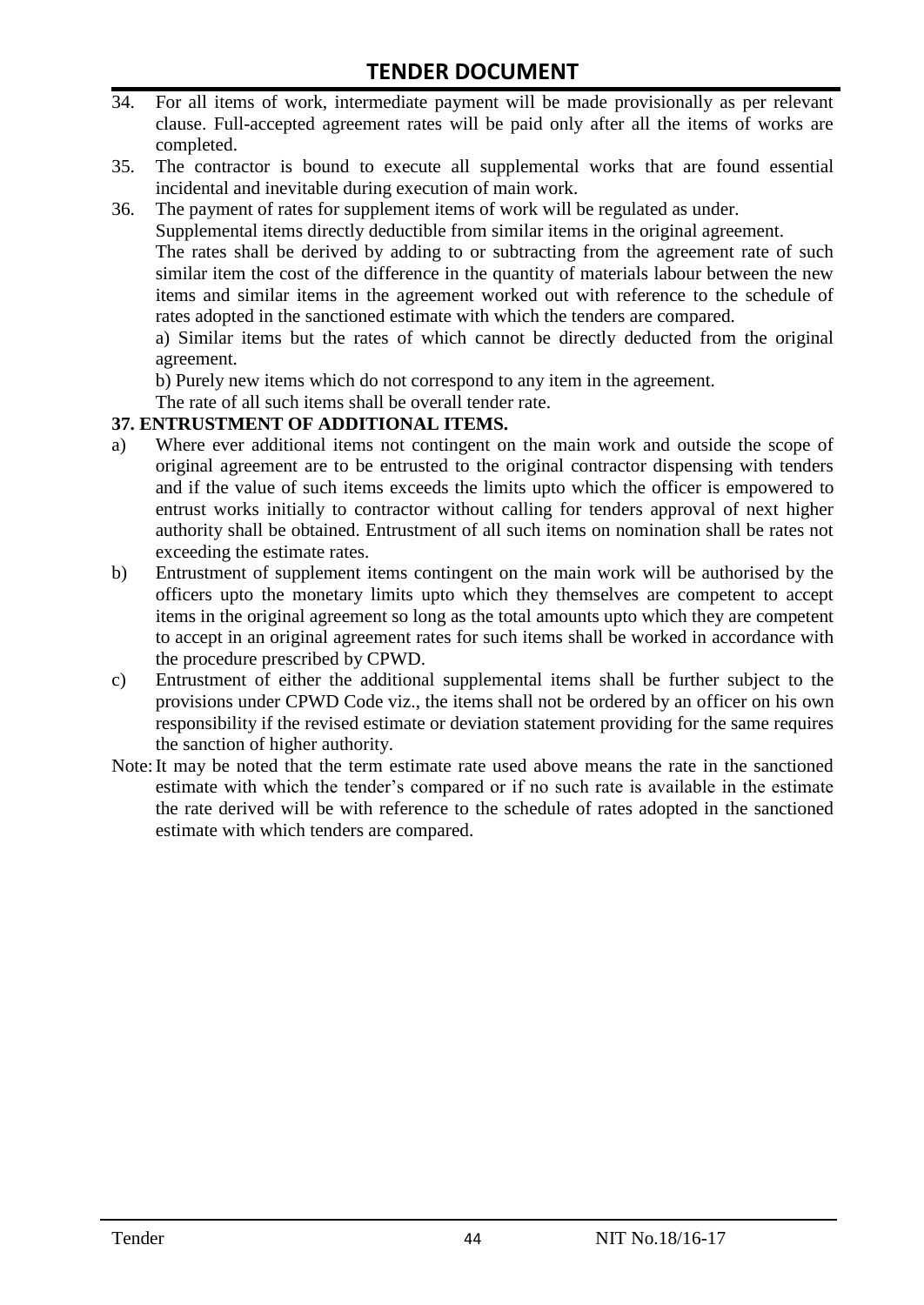# **Schedule - A Price Schedule & Bill of Quantities**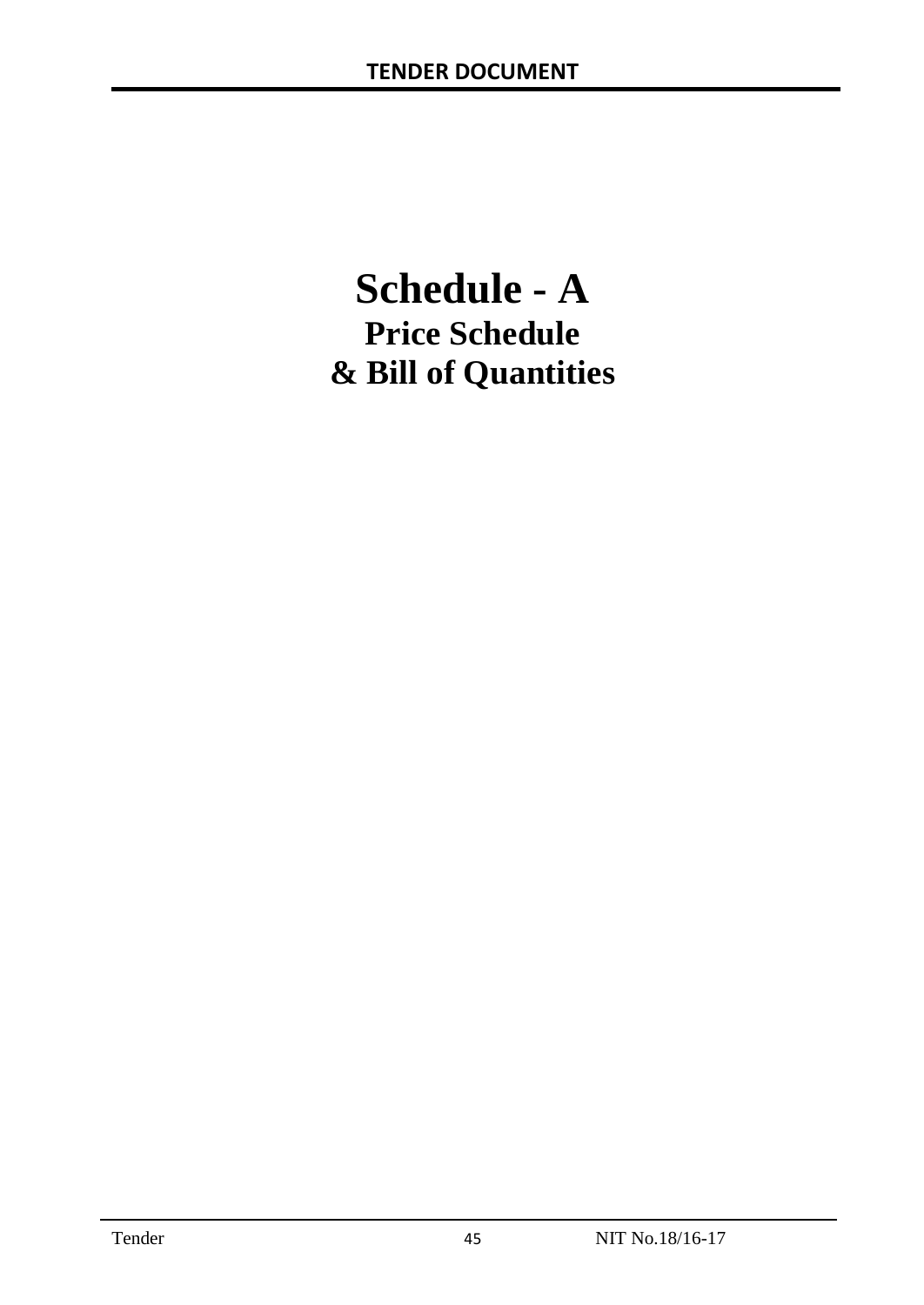#### **PRICE SCHEDULE OF CONTRACT**

Date : …………………

To, Director, ICAR-RCER, ICAR Parisar, Patna-14 Sir,

I/We do hereby tender and if this tender is accepted, undertake to execute the following work viz **(Laying of plain cement concrete (PCC) on the existing approach road towards Meteorological station (length: 71m, width: 1.45m and thickness: 2"-3") at ICAR Main Campus, ICAR-RCER, Patna.)** as per the specifications, drawings and such other data furnished.

I/We have studied the scope of work, including item wise specifications, with unit rates and agree to execute the work, when the lump sum payment under the terms of the agreement is varied by payment on measurement quantities. I/We certify that I/We have inspected the site of the work before quoting my rate excess or less on ECV, I/We have satisfied about the quality, availability and transport facilities for all the materials.

I/We undertake to execute the work indicated in price schedules of this tender at the rates quoted below:

| Package   Description | Price    | Price      |
|-----------------------|----------|------------|
| of package            | In $Rs.$ | (In Words) |
| Civil Works           |          |            |

I/We hereby distinctly and expressly, declare that the rates quoted by us is inclusive of all taxes and duties, prevailing at the time of execution of work. Further, I/We declare that I/We will not claim any price escalation or extra compensation on this account.

I/We agreed to keep the offer in this tender valid for a period of 6 (Six) Months mentioned in Tender Notice and not to modify the whole or any part of it for any reason within above period. If the tender is withdrawn by me / us for any reasons whatsoever, the earnest money deposit (EMD) paid by me / us will be forfeited to the Government.

IF MY / OUR tender is not accepted the sum shall be returned to me/us on application when intimation is sent to me/us of rejection or at the expiration of three months from last date of receipt of this tender, whichever is earlier. If my/our tender is accepted the earnest money shall be retained by the Government as security for the due fulfilment of this contract. If upon written intimation to me/us by the Office, I/We fail to attend the said office on the date herein fixed or if upon intimation being given to me/us or acceptance of my/our tender, and if I/We fail to make the additional security deposit or to enter into the required agreement as defined in the tender notice, then I/We agree the forfeiture of the earnest money. Any notice required to be served on me/us here under shall be sufficiently served on me/us if delivered to me/us hereunder shall be sufficiently served on me/us if delivered to me/us personally or forwarded to me/us by post to (registered or ordinary) or left at my/our address given herein. Such notice shall if sent by post be deemed to have been served on me/us at the time when in due course of post it would be delivered at the address to which it is sent.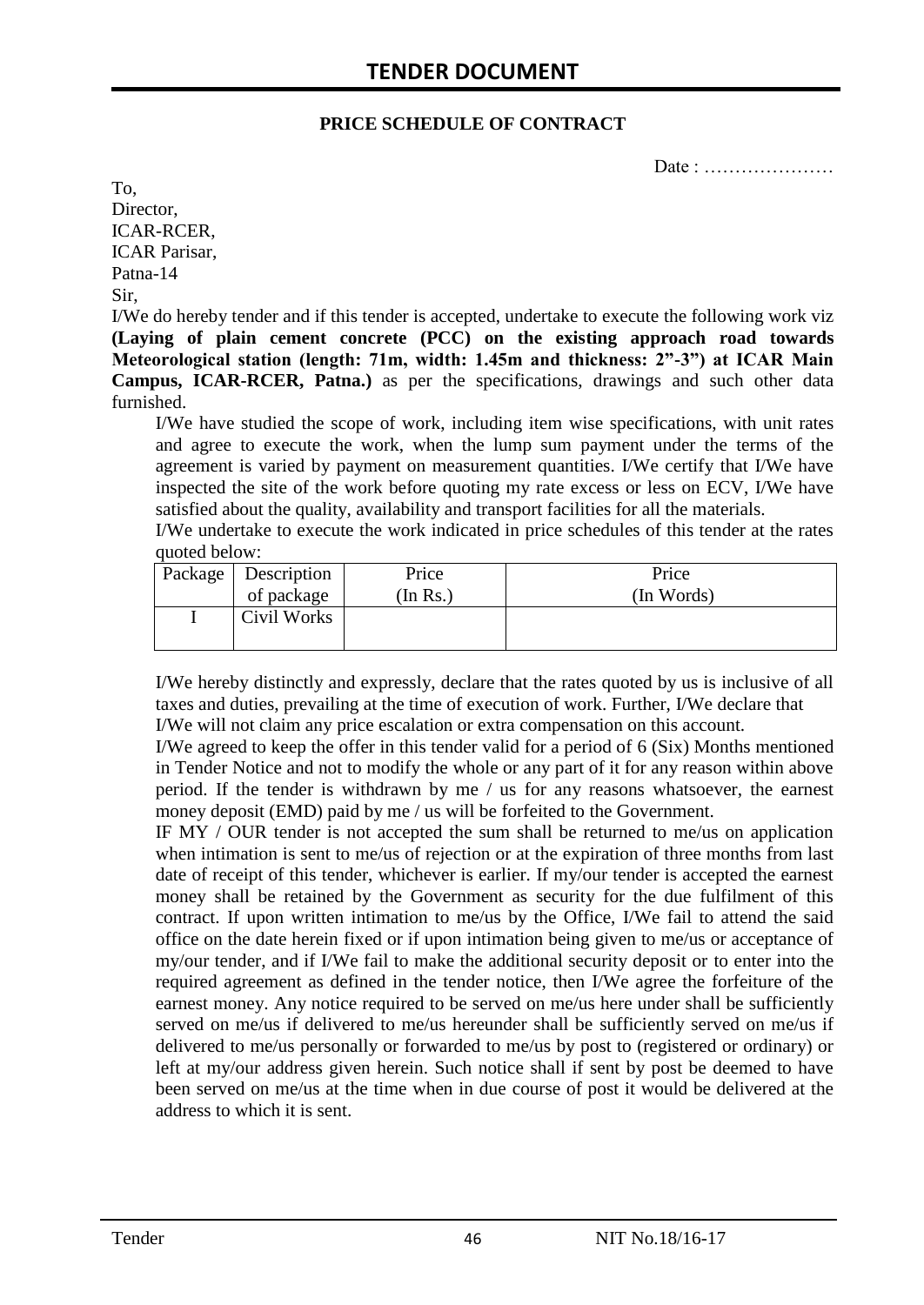I/WE fully understand that the written agreement to be entered into between me/us and Government shall be the foundation of the rights of the both the parties and the contract shall not be deemed to be complete until the agreement has first been signed by me/us and then by the proper officer authorised to enter into contract on behalf of Government. The bid form of the tender is duly signed by the authorized signatory of the Firm/company and sealed in presence of the following witness.

| Address of the Tenderer:                                                                  | (Signature of Tender). |
|-------------------------------------------------------------------------------------------|------------------------|
|                                                                                           |                        |
|                                                                                           |                        |
|                                                                                           |                        |
| $(Fax No: \dots \dots \dots \dots \dots \dots \dots \dots \dots \dots \dots \dots \dots)$ |                        |
|                                                                                           |                        |

#### WITNESS:

| ⌒ |  |
|---|--|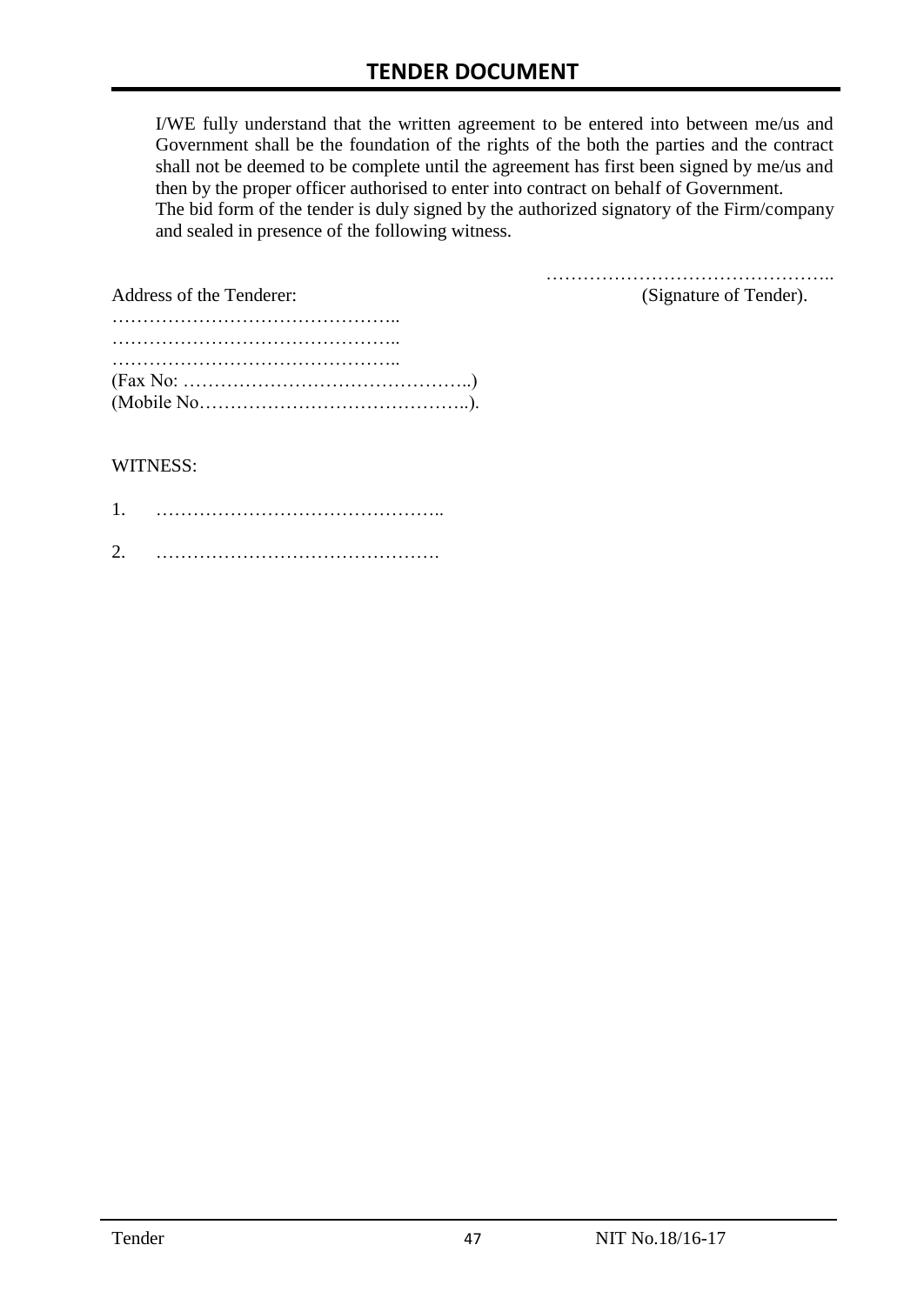#### **PRICE SUMMARY**

**Name of the work: Laying of plain cement concrete (PCC) on the existing approach road towards Meteorological station (length: 71m, width: 1.45m and thickness: 2"-3") at ICAR Main Campus, ICAR-RCER, Patna.**

PACK-I : CIVIL & ALLIED WORKS: AMOUNT. (Rs).

1 Civil Works.

GRAND TOTAL FOR PROJECT (INCL.TAXES)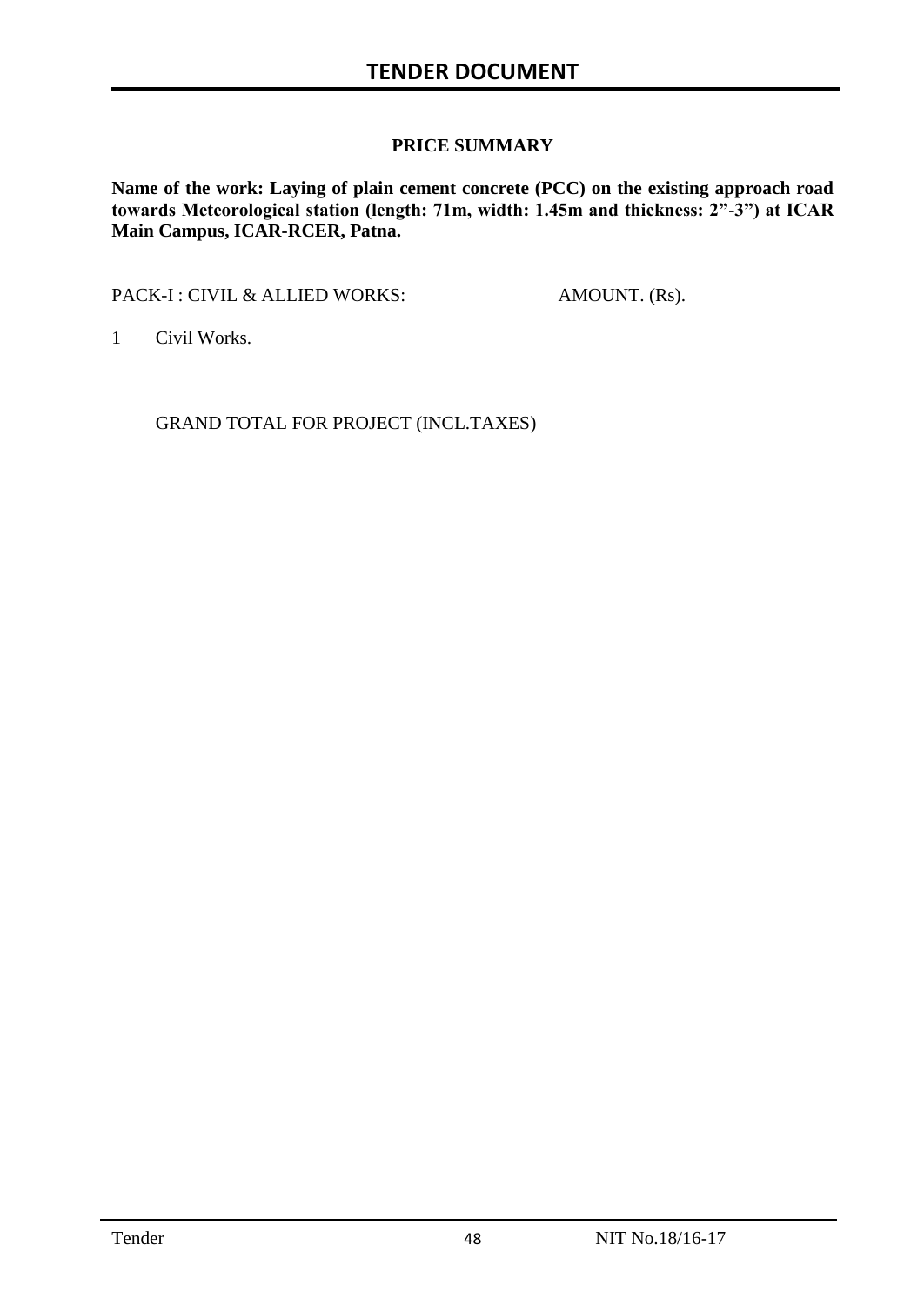**Price Schedule for: Laying of plain cement concrete (PCC) on the existing approach road towards Meteorological station (length: 71m, width: 1.45m and thickness: 2"-3") at ICAR Main Campus, ICAR-RCER, Patna..**

| Name of Work:- Laying of plain cement concrete (PCC) on the existing approach road      |                                                    |       |      |      |          |  |  |  |
|-----------------------------------------------------------------------------------------|----------------------------------------------------|-------|------|------|----------|--|--|--|
| towards Meteorological station (length: 71m, width: 1.45m and thickness: 2"-3") at ICAR |                                                    |       |      |      |          |  |  |  |
|                                                                                         | Main Campus, ICAR-RCER, Patna.                     |       |      |      |          |  |  |  |
| SI.                                                                                     | <b>Description of item</b>                         |       |      |      | Amount   |  |  |  |
| N <sub>0</sub>                                                                          |                                                    | Qty   | Unit | Rate | (in Rs.) |  |  |  |
| $\mathbf{1}$                                                                            | Surface dressing of the ground including           |       |      |      |          |  |  |  |
|                                                                                         | removing vegetation and inequalities<br>not        | 103   | sqm  |      |          |  |  |  |
|                                                                                         | exceeding 15 cm deep and disposal of rubbish,      |       |      |      |          |  |  |  |
|                                                                                         | $71x1.45=102.95=103$ sqm                           |       |      |      |          |  |  |  |
| 2                                                                                       | Cement concrete 1:2:4 (1 cement : 2 coarse sand :  | 7.82  | cum  |      |          |  |  |  |
|                                                                                         | 4 graded stone aggregate 40 mm nominal size) in    |       |      |      |          |  |  |  |
|                                                                                         | pavements, laid to required slope and camber in    |       |      |      |          |  |  |  |
|                                                                                         | panels as required including consolidation         |       |      |      |          |  |  |  |
|                                                                                         | finishing and tamping complete                     |       |      |      |          |  |  |  |
|                                                                                         | 71x1.45xx0.076=102.95x0.076=7.82cum                |       |      |      |          |  |  |  |
| 3                                                                                       | Centering and shuttering including strutting, etc. | 11.01 | sqm  |      |          |  |  |  |
|                                                                                         | and removal of form work                           |       |      |      |          |  |  |  |
|                                                                                         | $144.9x0.076=11.01$ sqm                            |       |      |      |          |  |  |  |
|                                                                                         |                                                    |       |      |      |          |  |  |  |
|                                                                                         | Total (Rs.)                                        |       |      |      |          |  |  |  |

**(Signature of Contractor/Firm with seal and date)**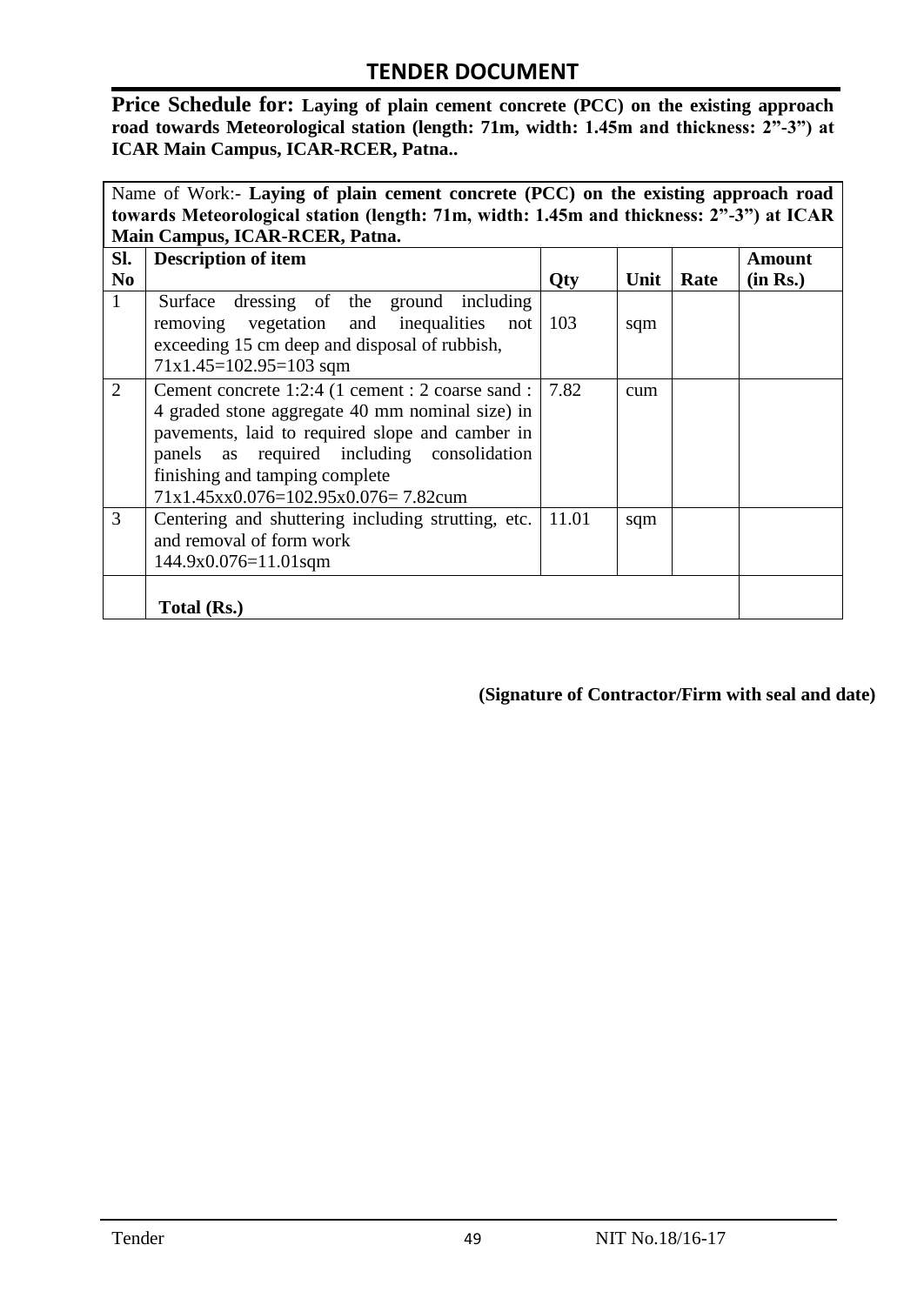#### **CONTRACT FORM**

|  |  | This Contract made the                                                                                   |
|--|--|----------------------------------------------------------------------------------------------------------|
|  |  | (Month), __________________(Year) between the <b>Hon'ble President</b> of <b>Indian Council of</b>       |
|  |  | Agricultural Research acting through the Director, ICAR Research Complex for Eastern                     |
|  |  | <b>Region</b> (Indian Council of Agricultural Research), <b>Patna – 800014</b> (Bihar) (name and address |
|  |  |                                                                                                          |
|  |  | (name and address of contractor) (hereinafter called "the <b>Contractor</b> " of the other party).       |

WHEREAS the Employer is desirous that the Contractor executes the Work of:-

#### **1. Laying of plain cement concrete (PCC) on the existing approach road towards Meteorological station (length: 71m, width: 1.45m and thickness: 2"-3") at ICAR Main Campus, ICAR-RCER, Patna.**

(Ref. No………………………………….) (name and identification number of contract) (hereinafter called "the **Works**") at ICAR-RCER, Patna -800014 (Bihar) and the **Employer** has accepted the Bid by the **Contractor** for the execution and completion of such works and the remedying of any defects therein, at a contract price of **Rs……………(Rupees …………………………………… only)**

NOW, THEREFORE, IT IS HEREBY AGREED BETWEEN THE PARTIES AS FOLLOWS:

- 1. In this Contract, words and expressions shall assume the same meanings as are respectively assigned to them in the conditions of Contract hereinafter referred to and they shall be deemed to form and be read and construed as part of this Agreement.
- 2. In consideration of the payments to be made by the Employer to the Contractor as hereinafter mentioned, the Contractor hereby covenants with the Employer to execute and complete the works and remedy the defects therein in conformity in all aspects with the provisions of the contract.
- 3. The Employer hereby covenants to pay the Contractor in consideration of the execution and completion of the works and in remedying the defects wherein the Contract Price or such other sum as may become payable under the provisions of the Contract at the times and in the manner prescribed by the Contract.
- 4. The following documents shall be deemed to form and be read and construed as part of this Contract, viz.:
	- i) Letter of Acceptance
	- ii) Notice to proceed with the works
	- iii) Contractor"s Bid
	- iv) Bidding data
	- v) General conditions of contract (including special conditions of contract)
	- vi) Specifications
	- vii) Drawings
	- viii) Bill of quantities
	- ix) Any other documents listed in the contract data as forming part of the contract